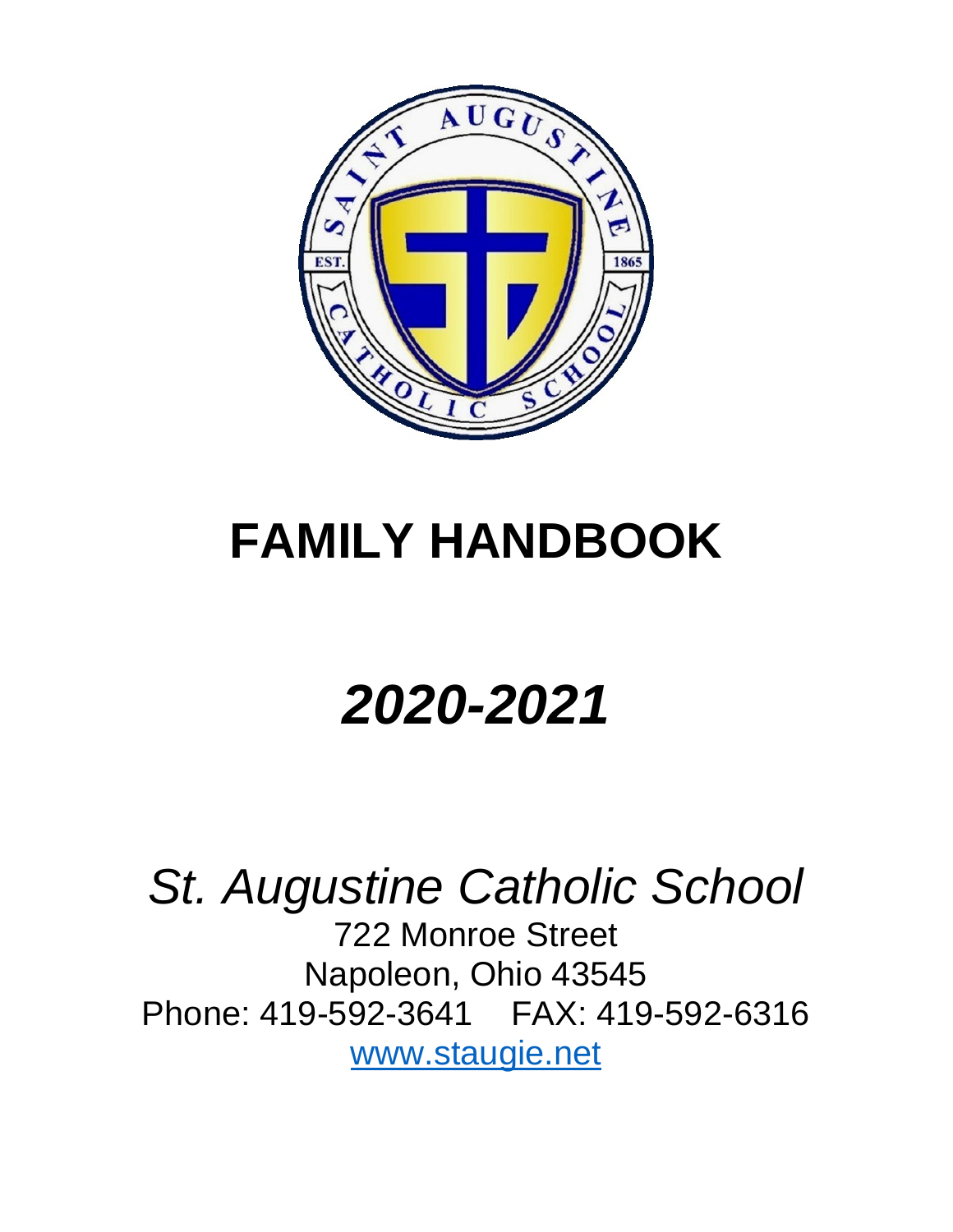# FAMILY HANDBOOK

Revised Summer, 2020

|                                                                                                          | page 2  |
|----------------------------------------------------------------------------------------------------------|---------|
|                                                                                                          | page 3  |
|                                                                                                          | page 4  |
|                                                                                                          | page 4  |
|                                                                                                          | page 4  |
| Religion; Sacramental preparation; Human sexuality and family life                                       |         |
|                                                                                                          | page 5  |
| Initial: Annual                                                                                          |         |
|                                                                                                          | page 6  |
|                                                                                                          | page 7  |
| Preschool; Kindergarten to grade 8                                                                       |         |
|                                                                                                          | page 7  |
|                                                                                                          |         |
| K-8; Preschool; After care & before care; Delays                                                         | page 7  |
|                                                                                                          |         |
|                                                                                                          | page 7  |
| Initial Entry Requirements; Annual Entry Requirements; School Nurse; Communicable diseases;              |         |
| Accidents & Injuries; Child Abuse; Fire Emergency; Tornado; Emergency; Other Emergencies;                |         |
| Safe School Drills; Food Allergies; Prescribed Medications; OTC Medications; AIDS                        |         |
|                                                                                                          | page 11 |
|                                                                                                          | page 12 |
| Parent Bulletin; Parent-Teacher Conferences                                                              |         |
|                                                                                                          | page 12 |
| Truancy; Excused/Unexcused Absence; Planned Absence; Unplanned Absence;                                  |         |
| Early dismissal; Returning to School; Tardy Arrival                                                      |         |
|                                                                                                          | page 16 |
|                                                                                                          | page 17 |
| Education Specialist; Process; Staff; Learning Disabilities Tutor; School Psychologist;                  |         |
| Speech & Language Therapist; Title I                                                                     |         |
|                                                                                                          | page 18 |
|                                                                                                          | page 18 |
| Placement; Promotion; Retention; Awards                                                                  |         |
|                                                                                                          | page 19 |
|                                                                                                          | page 19 |
|                                                                                                          | page 19 |
| Altar Servers; Student Council; Athletics; Academic Teams                                                |         |
|                                                                                                          | page 20 |
| Philosophy; Selection; Guidelines for Circulation of Materials; Guidelines for Damaged or Lost Materials |         |
|                                                                                                          | page 21 |
|                                                                                                          |         |
|                                                                                                          | page 21 |
|                                                                                                          | page 22 |
| Diocesan Competency Testing (MAP) including ACRE (grades 5 and 8)                                        |         |
|                                                                                                          | page 22 |
|                                                                                                          | page 22 |
|                                                                                                          | page 23 |
|                                                                                                          | page 25 |
|                                                                                                          | page 28 |
|                                                                                                          | page 31 |
|                                                                                                          | page 35 |
|                                                                                                          | page 37 |
|                                                                                                          | page 38 |
|                                                                                                          | page 39 |
|                                                                                                          | page 39 |
|                                                                                                          | page 40 |
|                                                                                                          | page 40 |
|                                                                                                          | page 42 |
|                                                                                                          |         |

*At St. Augustine Catholic School, conduct of students/parents/faculty inside or outside of school that is detrimental to the reputation of the school, or those that attend, can be disciplined/dealt with according to our disciplinary code.*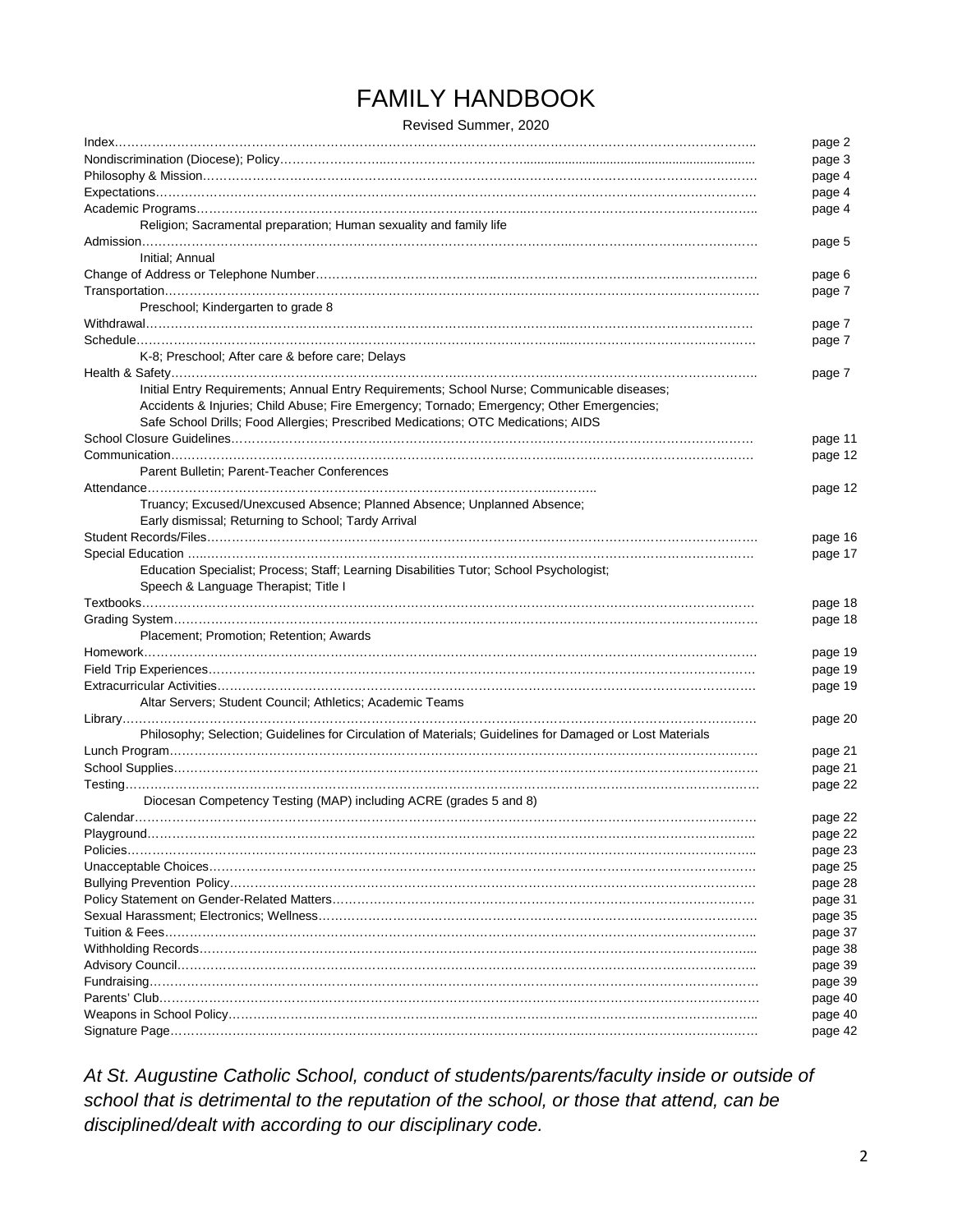#### **NON-DISCRIMINATION POLICY**

St. Augustine School admits students of any race, color, national and ethnic origin to all rights, privileges, programs, and all activities generally accorded or made available to students at the school. It does not discriminate on the basis of race, color, national, and ethnic origin in the administration of its educational policies, admissions policies, scholarship and loan programs, and athletic and other schooladministered programs.

#### **PHILOSOPHY**

#### DIOCESE OF TOLEDO CATHOLIC SCHOOLS DISTRICT PHILOSOPHY:

"The duty of human perfection, like the whole universe, has been renewed, recast super naturalized in the Kingdom of God. It is truly Christian duty to grow…and to make one's talents bear fruit…It is a part of the essentially Catholic vision to look upon the world as maturing - not only in each individual or in each nation, but in the whole human race." Teilhard de Chardin, The Divine Milieu

The Schools of the Catholic Diocese of Toledo assist parents in preparing their youngsters to assume their Christian vocation. The schools enable youngsters to perfect and grow in the knowledge, skills, values and attitudes to which they are called by Jesus Christ. This vocation begins and grows as each member hears the message of the Gospel, seeks to achieve a personal relationship with Jesus Christ and shares in a commitment of love and service of God and others to transform self and society. Christian education in the Toledo Diocesan schools is intended to make students become people of faith who can experience - inside and outside the school setting - learning and living in the light of this faith commitment. Students are instructed in human knowledge and skills in order to best relate human culture to God's plan for his evolving creation. Religious education, i.e., instruction in truths and development of values, is of primary concern. This religious education serves as the basis by which students can integrate their experience of learning and living at each stage of their development. This integration thrives in a thoroughly Christian atmosphere where faculties and staff share and demonstrate in their professional and private lives this same commitment to personal perfection and growth in Jesus Christ.

Toledo Diocesan Schools enable students to extend their personal faith commitment through prayer and by serving others. Together with faculty and staff, students participate in liturgical activities which foster community. Students explore ways to meet the challenges of tensions and conflicts which occur in community, especially in peacemaking and the achievement of justice. Gospel values impel students to special concern for all who suffer any disadvantage. Students are enabled to commit themselves to the public interest by developing the skills and talents needed to contribute to the life of the nation. This experience of integrating learning and living a commitment of faith is a reason for hope. It is the duty of the schools of the Diocese of Toledo to continually explore and rekindle hope for the future in the light of the present reality of the universe. Engaging our members and the community-at-large in search for growth and perfection is our never-ending obligation. Our ultimate goal is union with Jesus Christ, "the Way, the Truth, and the Life".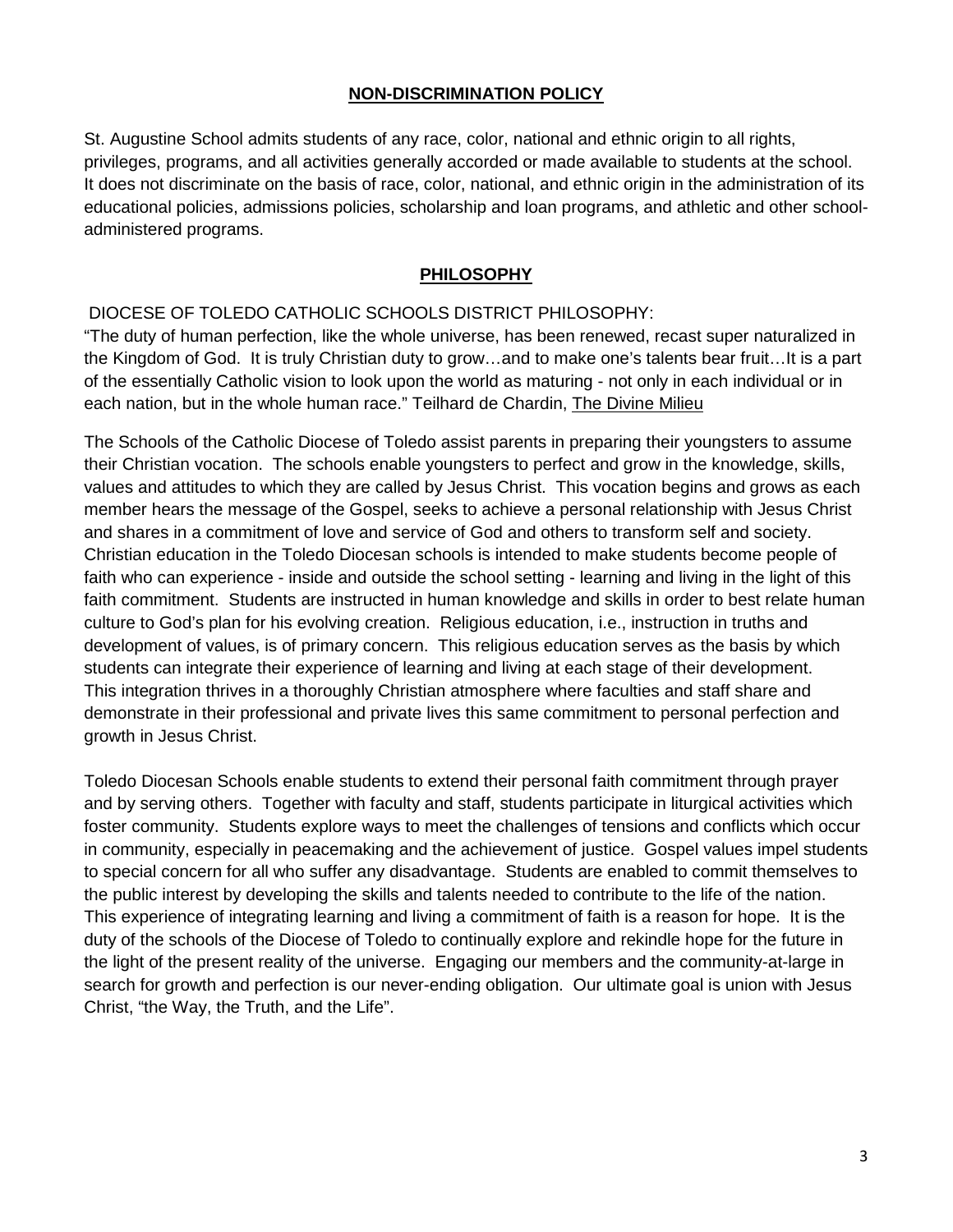# **ST. AUGUSTINE SCHOOL PHILOSOPHY**

St. Augustine School educates children from pre-school through the eighth grade. Operated as a ministry of St. Augustine Parish and the Diocese of Toledo, the school contains one class per grade level (classes are combined if numbers are small) and primarily serves the children of the parish. St. Augustine School also accepts children from adjacent parishes without Catholic schools and non-Catholic children whose parents wish to provide a value-based education for their children. St. Augustine School emphasizes Catholic values throughout the curriculum with service projects, local and global mission efforts, and liturgical participation.

The St. Augustine School philosophy parallels the Diocese of Toledo School District Philosophy: St. Augustine School assists parents in preparing their children to assume their Christian vocation; in preparing their children to use their God given abilities to develop their knowledge, skills, values, and attitudes; in preparing their children to become people of faith inside and outside the school setting; in preparing their children to integrate their experience of living and learning at each stage of their development; in preparing their children to work for themselves as well as the common good of the community of mankind; in preparing their children to pray. Our ultimate goal is union with Jesus Christ, the Way, the Truth, and the Life.

# **ST. AUGUSTINE SCHOOL MISSION**

St. Augustine Catholic School nurtures children in their God-centered faith journey, while promoting academic excellence, individual growth, and life-long service inspired by the Gospel.

# **EXPECTATIONS**

- Parents can expect quality teaching, communication, conferences, good classroom procedures, confidentiality, fairness & integrity of teachers and administrators.
- Teachers can expect support, cooperation, assistance, partnership, and involvement of parents.
- Teachers and parents can expect responsibility, self-discipline, cooperation, and good behavior of students.

# **ACADEMIC PROGRAM**

The Diocese of Toledo, through the Catholic School Services, has developed courses of study for all subject areas for all schools in the diocese. These courses are evaluated and modified on a regular schedule. St. Augustine School is in compliance with the Operating Standards for Ohio's Catholic Schools and Ohio Revised Code.

# **RELIGION**

St. Augustine School is not just a public school that happens also to teach religion. Religion is intrinsic to St. Augustine School. We attempt to teach it and live it. The religion course of study is divided into two sections: K-2 and 3-8. It includes Christology/doctrine, church history, lifestyles, morality, sacraments, scripture, worship, social justice, and ministry which are taught at appropriate levels according to the child's readiness. Service projects, human sexuality, and AIDS are subjects developed at all grade levels. All students attend Mass on their assigned day or the Holy Day if it falls on a school day.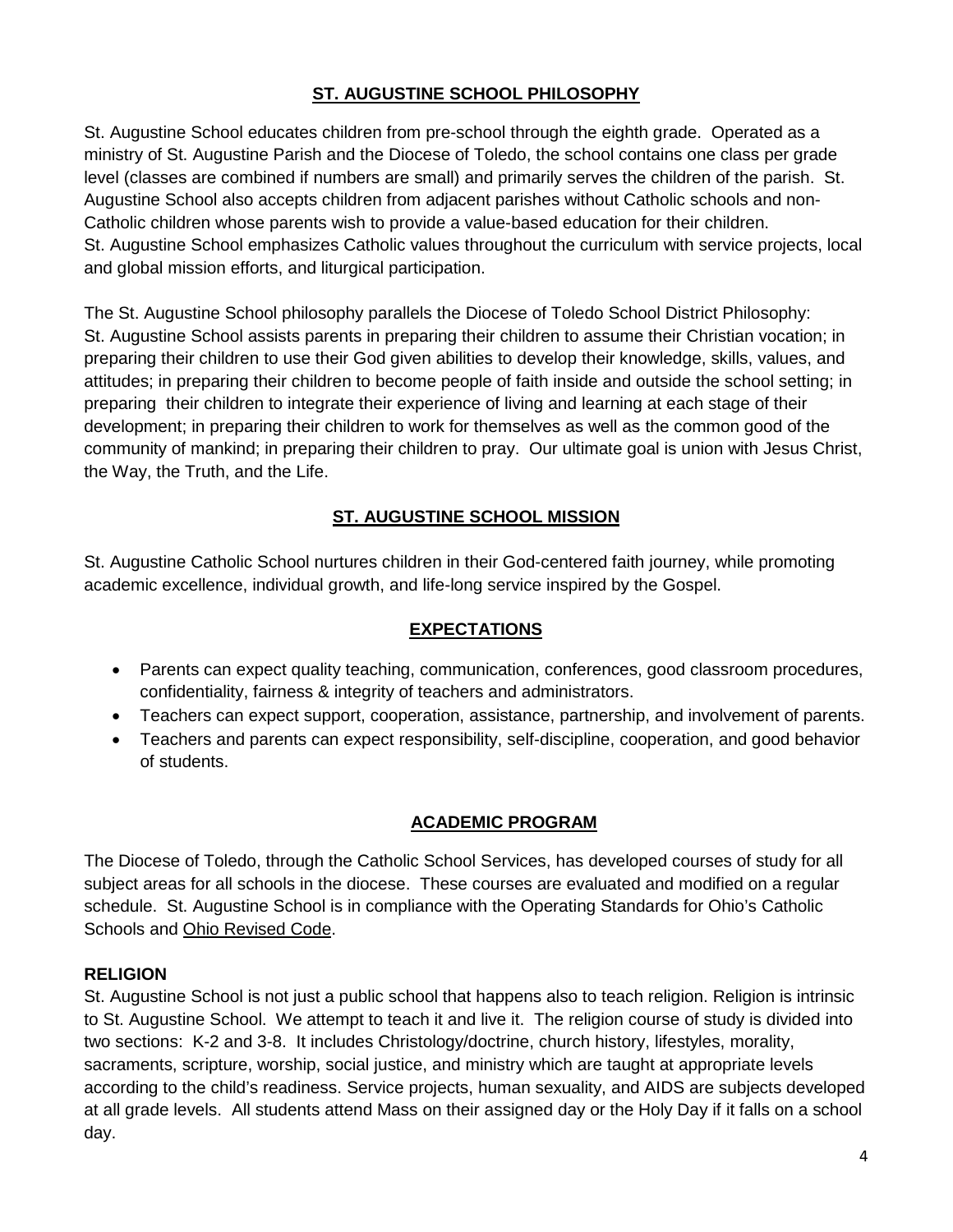# **SACRAMENTAL PREPARATION**

St. Augustine School teaches the sacraments as part of the religion course of study and follows the guidelines for sacramental preparation established by our pastor. One of the important aspects of sacramental preparation for children is the direct involvement of their parents. As primary educators, parents are asked to become involved in the formational components of sacramental preparation. Thus, a series of meetings is usually scheduled prior to the children receiving a sacrament: the meetings are intended to provide information about the assistance with the formational component of the sacramental preparation. The informational component is developed as a matter of curriculum by the classroom teacher(s). Parents are invited and urged to take an active role in preparing their children to receive the sacraments.

Preparation for Reconciliation/Penance will be offered during the autumn of the child's second grade year. Children must receive Reconciliation/Penance before receiving Eucharist. Preparation for Holy Communion will be offered during the spring of the child's second grade year. Confirmation instruction is offered during the eighth grade year.

# **HUMAN SEXUALITY AND FAMILY LIFE**

These topics are covered at appropriate grade level understanding. Moral issues are introduced at an early level. Reproduction topics are added at late elementary, early middle grade levels in the health and religion courses of study. All topics are tied strongly to Church teachings. The Benziger "Family Life" series, approved by USCCB, is the program being used at S.A.S.

# **TECHNOLOGY PLAN**

St. Augustine School has a technology plan on file with the Catholic Diocese of Toledo. This plan is updated every 3 years. We make every attempt to keep current with technology as our budget allows.

# **ADMISSION**

St. Augustine School admits students of any race, color, or ethnic origin to all the rights, privileges, programs and activities of the school. The school will not discriminate on the basis of race, color or ethnic origin in administration of its educational policies, programs, and activities.

# **INITIAL ADMISSION REQUIREMENTS**

1. PRE-SCHOOL: 3-year-old class  $-$  a child must be 3 years old by September  $30<sup>th</sup>$ . 4-year-old class a child must be 4 years old by September  $30<sup>th</sup>$ . They may enroll during the school year after turning three.

2. KINDERGARTEN: A child must be 5 years old by September 30<sup>th</sup> and an entrance test is preferred. This test is administered in the spring during Kindergarten Clinic. To enroll a child who is five years old before September 30, a recognized early entrance test must be given before admission.

3. BIRTH CERTIFICATE: A birth certificate is required when the child enters school. A copy of the certificate is placed in his/her cumulative file.

4. BAPTISMAL CERTIFICATE: A copy of the baptismal certificate is placed in child's cumulative file.

5. SCHOOL HEALTH EXAMINATION RECORD: Students who enter St. Augustine must have a health examination conducted by a licensed physician and must be vaccinated for the following diseases: diphtheria, tetanus, pertussis, polio, measles, rubella mumps, hepatitis B, and varicella. Physical examinations are good for 1 year from the date of the exam. All students entering seventh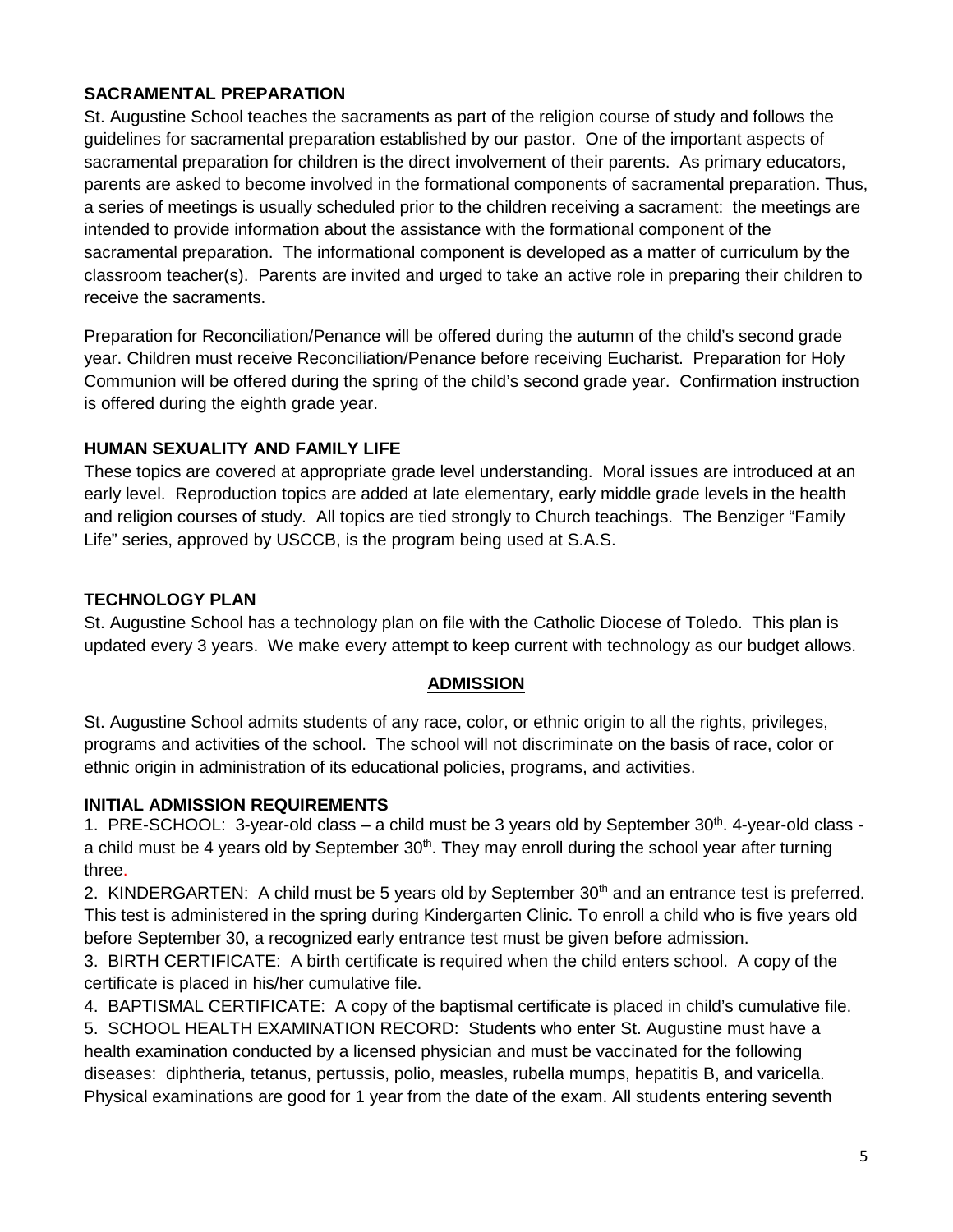grade are required to be vaccinated against meningococcal disease and have Tdap vaccine prior to the start of school.

No student at the time of initial entry or at the beginning of each school year shall be permitted to remain in school for more than fourteen days unless he/she has been immunized; or is in the process of compliance; or presents a physician's statement that the immunization may be detrimental to the student's health.

Those students who have not been immunized and are not in the process of completing their immunization will be excluded from school on the fifteenth day from the admission day. Any excluded student will be readmitted upon written evidence of compliance.

6. CUSTODY DOCUMENTATION: In case of separation or divorce, the school must be given legal documentation of custody. In the event that these are updated, copies of the updates must be given to St. Augustine School.

7. REQUEST FOR STUDENT RECORDS: When a student transfers into St. Augustine School from another school system, a form will be sent to the past school to obtain the child's academic and health records.

# **ANNUAL ADMISSION REQUIREMENTS**

1. ST. AUGUSTINE SCHOOL ANNUAL REGISTRATION (GRADES PreK-8): A parent or guardian is required to complete the registration form every spring for the following school year, or at the time of admission.

2. ST. AUGUSTINE SCHOOL TUITION PAYMENT PREFERENCE FORM (FACTS): Completed in the early spring, this form requests the tuition payment plan the parent selects for the following school year.

3. EMERGENCY MEDICAL AUTHORIZATION: This form, completed during the first week of school, provides for parental permission for emergency treatment for children who become ill or injured while under school authority when parents or guardians cannot be reached. There is also a provision (Part II) to be completed by those parents who refuse consent.

4. FAMILY INFORMATION FOR ST. AUGUSTINE SCHOOL: Located on the reverse side of the Emergency Medical Authorization form, this information allows school personnel to locate parents, guardians, or other designated responsible adults who can be contacted for the care of the child who becomes sick or injured during the day*. PARENTS ARE ASKED TO UPDATE THE SCHOOL AS THIS INFORMATION CHANGES.*

5. COMMITMENT: The St. Augustine School teachers are committed to educating children to the best of their ability. The commitment form emphasizes the parental responsibility with the child's education and formational process in the Catholic-Christian environment. To complete the registration process, the parent's signature is required. The signature indicates the parent has made a commitment to and for his/her child in the education program offered by St. Augustine School. Please refer to the St. Augustine School mission statement.

# **CHANGE OF ADDRESS OR TELEPHONE NUMBER**

St. Augustine School requires parents to notify office whenever there is a change of address or telephone number to assist the school personnel with usual communication and emergency situations.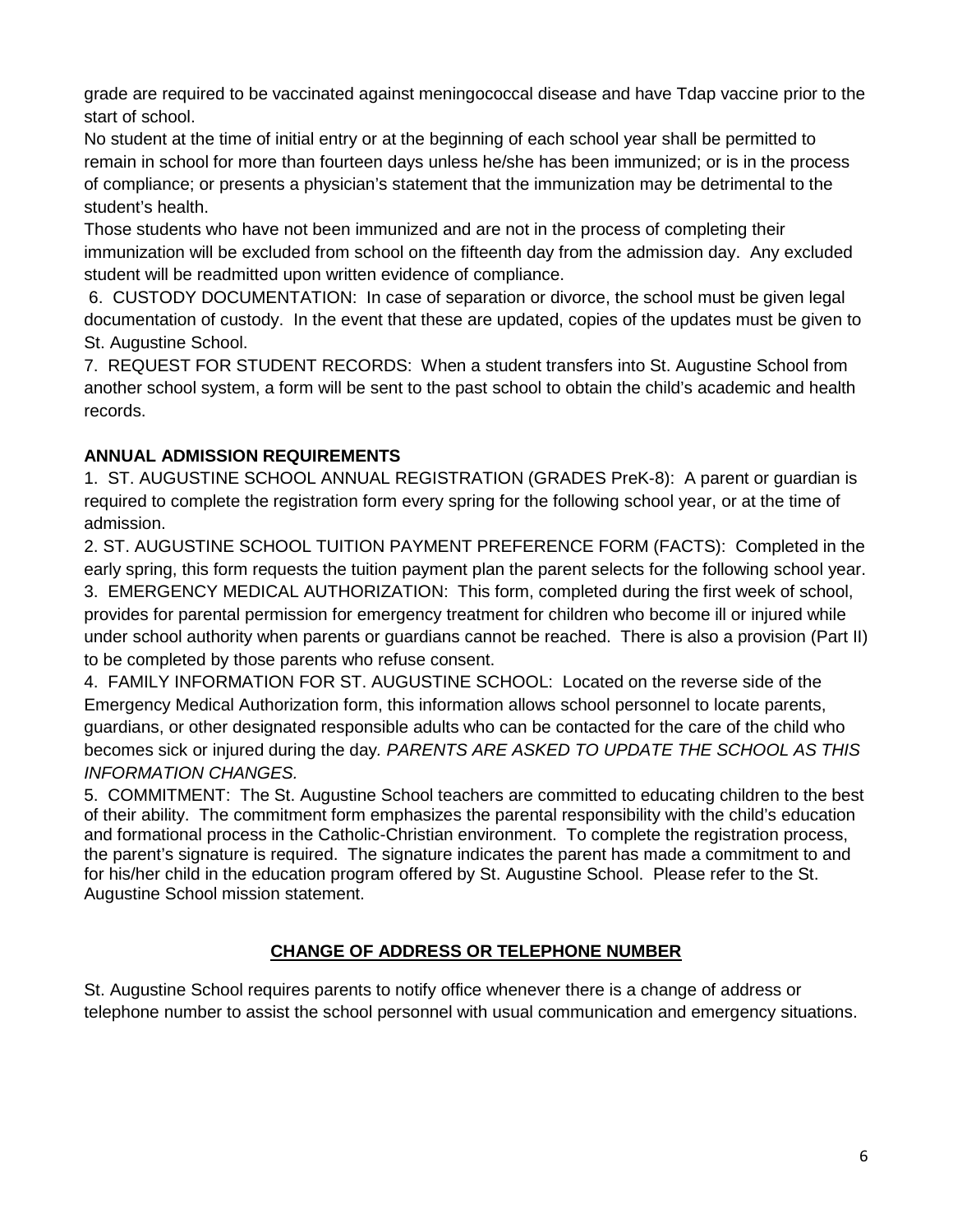# **TRANSPORTATION**

Transportation to and from S.A.S. is the responsibility of the parent. Students may use the public school transportation as long as the child resides within 30 minutes (by bus) of St. Augustine School and the local public school provides transportation at the same time.

# **PRESCHOOL**

Parents transporting their children to and from preschool should drop their children off in the parking lot/playground area behind the church and school.

# **KINDERGARTEN TO EIGHT**

Students who use public school transportation will enter and leave the bus in front of the school on Monroe Street. Parents who drive their children to school may drop them off at curbside on Monroe Street or in the playground area behind the school. To avoid congestion, parents who drive their children to school and drop them off on the playground should enter from Monroe Street and exit onto Clinton Street. The same traffic pattern will be followed at dismissal time.

# **WITHDRAWAL**

When parents withdraw their child(ren) from St. Augustine School they should contact the school office to provide an effective date. Records are not given to parents. Instead, the school the child(ren) transfer into, will request the child's academic and health records from S.A.S.

# **SCHEDULE**

# A. PRESCHOOL AND GRADES KINDERGARTEN TO EIGHT

The school day at S.A.S. begins at 8:30 and concludes at 3:05 for students riding the bus and at 3:10 for those who walk or ride with their parents. Parents who use driveway should enter from Monroe Street and exit on Clinton Street.

B. BEFORE CARE AND AFTER CARE

S.A.S. offers a Before-care child care program. Students may be dropped off at school as early as 7:00 a.m. and will be monitored by a licensed teacher until 8:00 a.m. when they go to their classrooms. S.A.S. offers an After-care school program. Students may remain at school until 6:00 p.m. They will receive a snack and be monitored by a licensed teacher. Parents will be charged a per-hour fee for these services.

# C. DELAYS

To insure the safety of students, the schedule is sometimes delayed for two hours. The following schedule is followed when there is a delay. **\*\*TWO HOUR DELAY: 10:30 a.m.- 3:10 p.m.** All delays are broadcast over stations listed under emergencies.

# **HEALTH AND SAFETY**

St. Augustine School, as an extension of your family, is invested in maintaining and improving the health and safety of students. Although the responsibility for the student's health is with the parent, the school promotes good health habits and attempts to protect students and personnel from accidents and injuries. It is the policy of St. Augustine School to remain up-to-date with public health and safety regulations and practices with the guidance of the school nurse and various public health and safety organizations and agencies.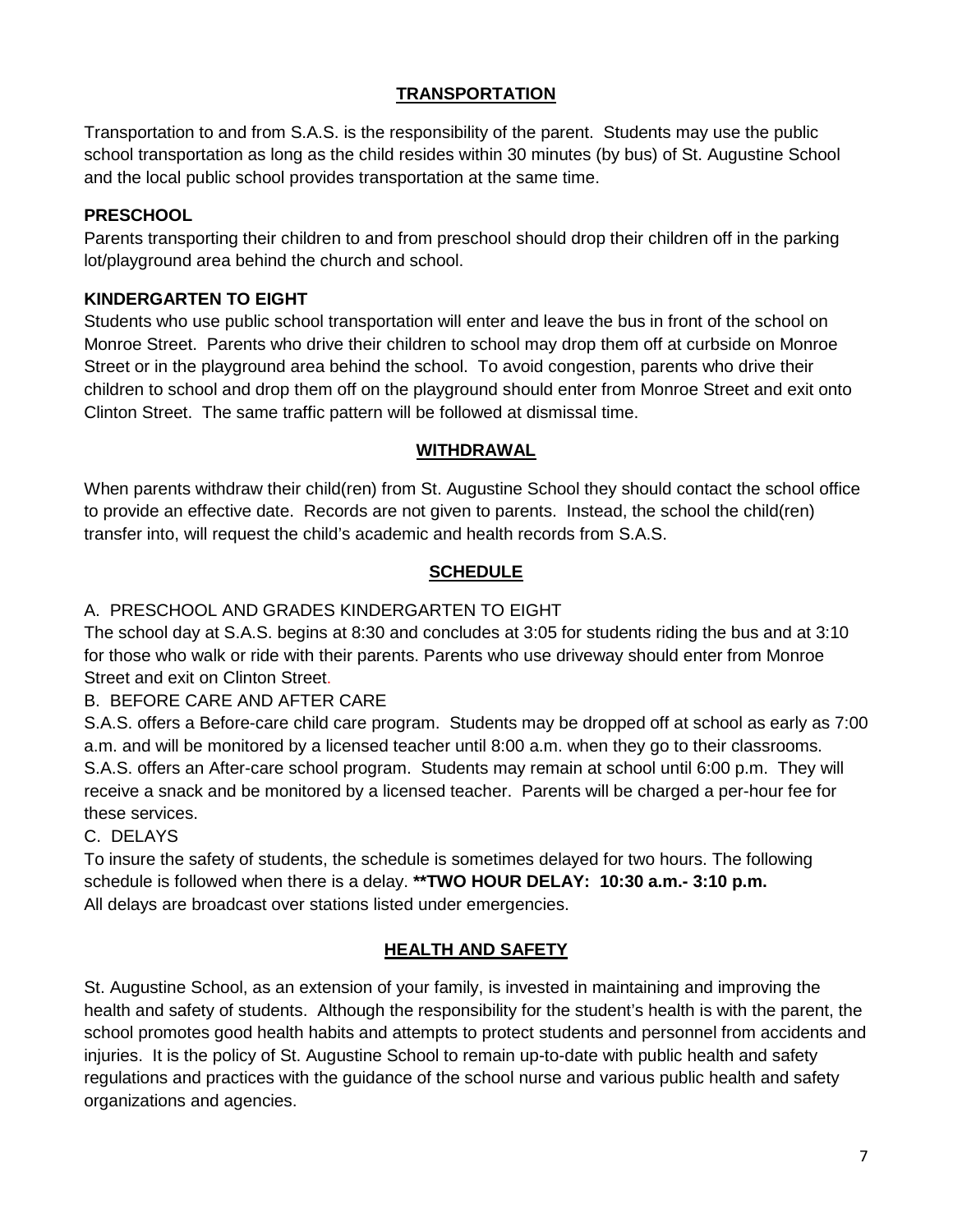# **INITIAL ENTRY REQUIREMENTS**

See page 5-6.

# **ANNUAL ENTRY REQUIREMENTS** – Emergency Medical Authorization Forms

Parents are required to complete several forms during the first week of the school year. The "Emergency Medical Authorization" form provides for the emergency treatment of children who become ill or injured while under the authority of the school when parents or guardians cannot be contacted. The "Family Information for St. Augustine School" form allows school personnel to locate parents, guardians, or other responsible adults who can be contacted for the care of the child who becomes sick or injured during the school day. PARENTS ARE ENCOURAGED TO UPDATE THIS INFO IF PHONE NUMBERS, DOCTORS, OR CONTACT PERSONS CHANGE DURING THE SCHOOL YEAR.

# **SCHOOL NURSE**

Employed with the use of Auxiliary Services funds, the Henry County Health Department nurse visits the school periodically, and as needed, provides services in the following areas.

- Reviews health records for each student.
- Provides vision screening for students in grades K, 1, 3, 5, 7, and for any others with teacher or parent referral.
- Provides screening for scoliosis in grades 6, 7, and 8.
- Provides screening for hearing for students in grades K, 1, 3, and 5 and any others with teacher or parent referral.
- Provides health counseling to assist the student and his/her parents to understand the nature of a health problem.
- Provides aid in referral services available to the student and his/her parents to insure appropriate medical personnel or agencies are contacted.
- Provides a follow-up communication with the parents and others concerned with the situation to determine if the health problem is resolved.
- Provides health services for kindergarten registration.

# **COMMUNICABLE DISEASES**

Under normal circumstances, the guidelines and expertise of the Henry County Public Health Department will be followed whenever a communicable disease is suspected or diagnosed. The procedure includes:

- When a child exhibits symptom of a suspected contagious disease, the parents will be notified and an appointment with the family physician will be suggested.
- When a student exhibits symptom such as an abnormal temperature, sore throat, vomiting, or unusual rash, he/she will be isolated from classmates immediately and a request from the school personnel will be made to parents to pick up their child at school. If the parents cannot be contacted, the responsible adult indicated on the "Family Information for St. Augustine School" form will be contacted to remove the child from school.
- When a communicable disease such as chicken pox, measles, mumps, or scarlet fever occurs, parents of those children who have been exposed to infected persons will be notified.

# **ACCIDENTS AND INJURIES**

Every reasonable effort will be made to provide a safe, healthy environment within the school setting. When injuries occur, the following procedure will be followed:

- Immediate first aid attention will be provided by a teacher responsible for the supervision of the child.
- If emergency medical service is required, the teacher will notify office personnel.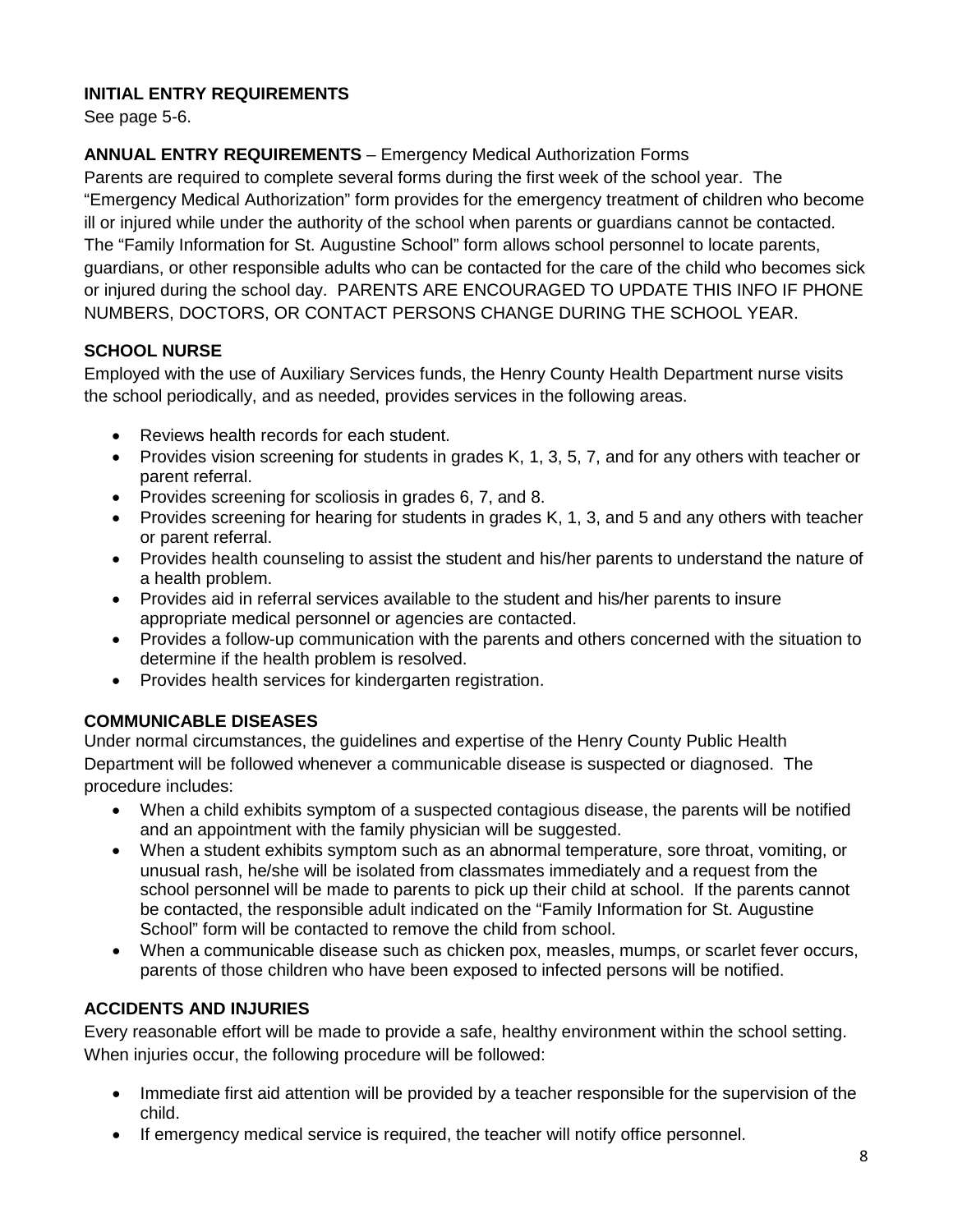- Once the principal or office personnel have been notified. the decision to return the child to class, provide further first aid attention, notify the parent, or contact the emergency medical service (if not already done so) will be made.
- An "Accident Report" will be completed by the teacher in charge at the scene of the accident and filed in the student's health file. A copy will be sent home to the parents.

# **CHILD ABUSE**

School teachers and school authorities are required to report suspected cases of physical abuse, physical neglect, sexual abuse, and emotional maltreatment. Physical abuse is the non-accidental physical injury of the child; physical neglect is failure to provide proper parental care, support, medical attention, and education. Sexual abuse is an indecent sexual activity in the family; and emotional maltreatment is failure to provide warmth, attention, or supervision for a child.

Any school employee who has knowledge of/or reasonable suspicion of child abuse or neglect shall notify the principal. The principal will notify the Henry County Job and Family Services Department. If the welfare agency is not immediately available, the Napoleon City Police or the Henry County Sheriff's Department will be notified.

#### **FIRE EMERGENCY**

The principal and custodian/maintenance person will conduct periodic inspections in and around the building to provide an environment that is free from fire hazards. If fires do occur, they will be reported to the local fire department.

Evacuation plans will be developed by the principal and diagrams indicating the evacuation routes will be posted in all classrooms. In addition, evacuation for emergencies will be practiced monthly and recorded on the fire department inspection report filed in the principal's office.

# **TORNADO EMERGENCY**

According to safety inspectors, the St. Augustine Church Hall provides the safest environment for a tornado emergency.

In the event of a tornado watch—a weather condition which increases the chance for a tornado students will not be allowed to leave the building for recess.

When a tornado warning is announced, a tornado has been sighted. During this condition, a first aid kit and flashlights will have been readied for a potential emergency situation. All in the building will be moved to the parish hall immediately.

Routing plans which were developed by the principal and diagrams indicating the evacuation routes are posted in all classrooms. In addition, practice moving to the basement of the church will take place in March, April and May and a written report indicating the frequency and efficiency of the route will be filed in the principal's office.

# **OTHER EMERGENCIES**

When weather does not allow for the safe transportation of children, parents will be notified of a twohour delay an early dismissal, or a cancellation by public service announcements over the following Radio stations: WNDH 103.1 FM; WDFM 98.1 FM; and the following TV stations: WTOL 11; WNWO 24; WTVG 13.

In the event of a catastrophic emergency, the safety of the students will be the essential concern for all decisions.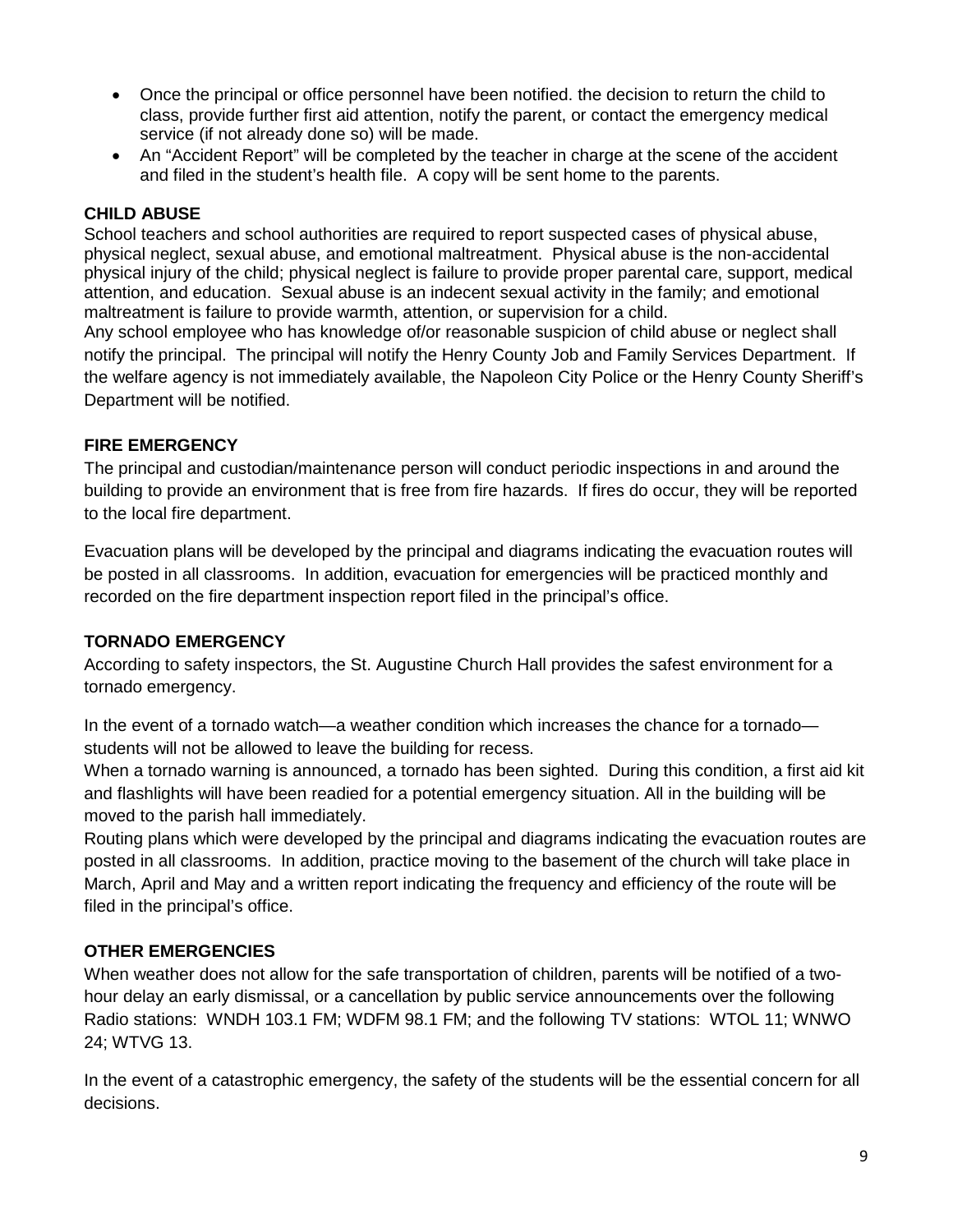# **SAFE SCHOOL DRILL**

Because of the increased threat of terrorist attacks on the U.S. a safe school plan has been drawn up and implemented. As a part of this plan, three drills will be held yearly, recorded and reported to local police and sheriff departments. This includes evacuation and lockdown.

# **FOOD ALLERGIES**

St. Augustine strives to provide a safe environment for students with life-threatening food allergies. Parents must notify the school of any life-threatening food allergy on or before the first day of each school year or as soon as the food allergy is diagnosed.

Each school year, parents and physicians will be required to complete, sign and return a "Food Allergy Plan" specific to the student with life-threatening food allergies. The school will review all allergy information provided by the student's parents and physician and share this information with the appropriate teachers and staff. Parents will provide the school with the medications prescribed in the "Food Allergy Plan." Medications will be kept in the office or other designated area or with the student as specific needs dictate. The parents of a student with a life-threatening food allergy are to provide a supply of "safe" snacks for use by their child. Parents of children with life-threatening food allergies are responsible for notifying bus transportation providers with information regarding their child's allergy.

# **PRESCRIBED MEDICATIONS**

The diagnosis and treatment of illness and the prescription of drugs is the responsibility of the family physician. It is diocesan policy to discourage taking any oral medication during the school day. When medications must be taken during the school day, the school prefers parents personally administer medication to their children before or after school, during recess, or during the lunch hour. In those situations, when a parent cannot personally administer the needed medication, the following procedure will apply:

- The parent must have the attending physician complete the physician's "Request for the Administration of Medication by School Personnel" form. The parent must complete the "Parent's Permission and Release for School Personnel to Oversee Taking Medication and Release from Liability" form. For inhalers or EpiPens the parent must also complete the "Authorization for Student Possession and Use of Asthma Inhaler" form. All forms are available in the office and, when completed, will be kept in the student's health file.
- Medications will be delivered by a responsible person to the office for safe keeping in the same container in which the drug was dispensed by the prescribing physician, date, and telephone number of the pharmacy, the dosage, frequency of administering the drug, and any special handling or storage instructions.
- Unused medication not claimed by the last day of school each year will be destroyed.
- It is the responsibility of the parent to instruct the child to report to the office to take the medication at the designated time. Efforts will be made by school personnel to communicate a student's medication needs to teachers.
- A log will be kept by the overseeing school personnel for each prescribed medication. The log will be kept in the student's health file.
- All medications will be secured in an area not available to the student population.
- All of the above rules apply to the non-emergency overseeing or administration of prescribed drugs. In an emergency, the parent will be notified immediately and appropriate arrangements made for immediate medical attention.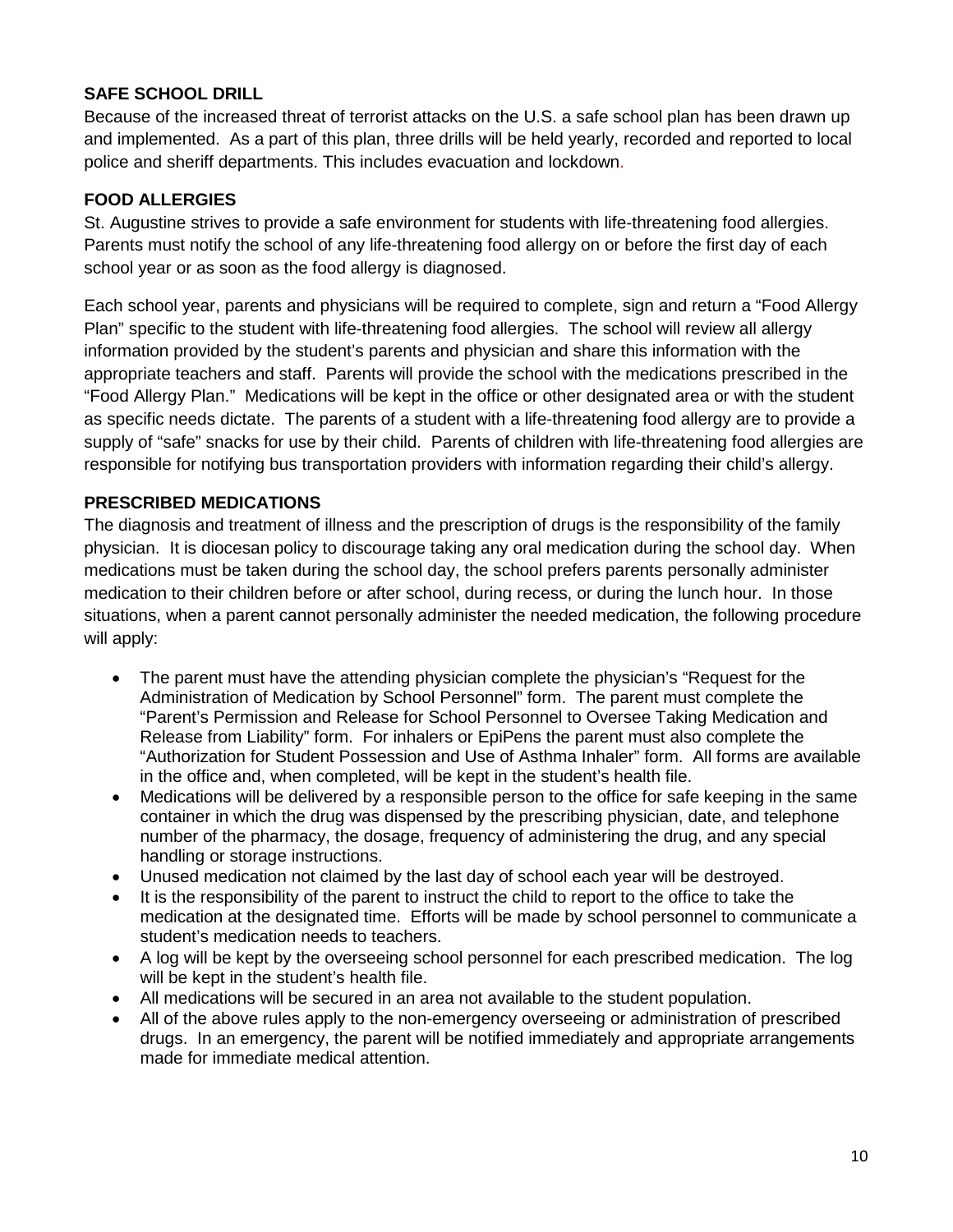# **OVER THE COUNTER MEDICATION (OTC)**

All of the same policies and procedures for prescribed medications apply to non-prescribed medications (OTC) with the following exceptions:

- The "Physician's request for the Administration of Medications by School Personnel" form will be completed.
- The over-the-counter container will be used with the student's name affixed or written on the label.
- The parent is responsible for supplying instructions concerning the frequency of administering the drug to the child.

# **ACQUIRED IMMUNE DEFICIENCY SYNDROME (AIDS)**

AIDS (acquired immune deficiency syndrome) is a disease caused by a virus that destroys a person's defenses (the immune system) against infections. The AIDS virus, known as human immunodeficiency virus, or HIV, can so weaken a person's immune system that he/she cannot defend against mild infections and eventually becomes vulnerable to life-threatening infections and cancers. AIDS represents the end stage disease caused by the virus. Our responsibility is to eliminate panic, protect non-infected students and staff, and protect the dignity of the infected student or staff member with understanding compassion. As disciples of Jesus, we recognize our responsibility to follow His example when we care for our sick and suffering. Decisions regarding the admission or continued enrollment of HIV-infected children will be made by committee consensus.

In the case of children, the committee should be composed of the child's parent or guardian, the child's physician, the child's current or probable teachers, the school nurse, the principal and (if necessary) public health or other personnel designated by the principal.

Decisions regarding the educational setting for HIV-infected children should be based on our Catholic Christian concern; the expected type of interaction with others in the school environment; and the child's behavior, neurological development, and physical condition.

HIV-infected children should be allowed to attend school provided:

- The child's physician signs a statement attesting to the health of the child before each grading period of the school year.
- The health of the child permits participation in regular school activities.
- The child does not have a history of violent or uncontrollable behavior.
- The child has control of his/her body secretions.
- The child does not have open sores.

If the committee cannot reach a consensus on the conditions of admission or continued enrollment, the pastor will make the decision. If the above conditions are not met, the child will be excluded from the regular classroom until the conditions are met.

An excluded student will be provided with an alternate educational catechetical program determined by the principal and the student's teacher(s). In addition, the child will be provided with pastoral care.

# **SCHOOL CLOSURE GUIDELINES**

- 1. Conditions- building too hot, no electricity, no heat, no water
	- Heating situation- make decision night before (if possible)
- 2. Decision making- principal and priest to decide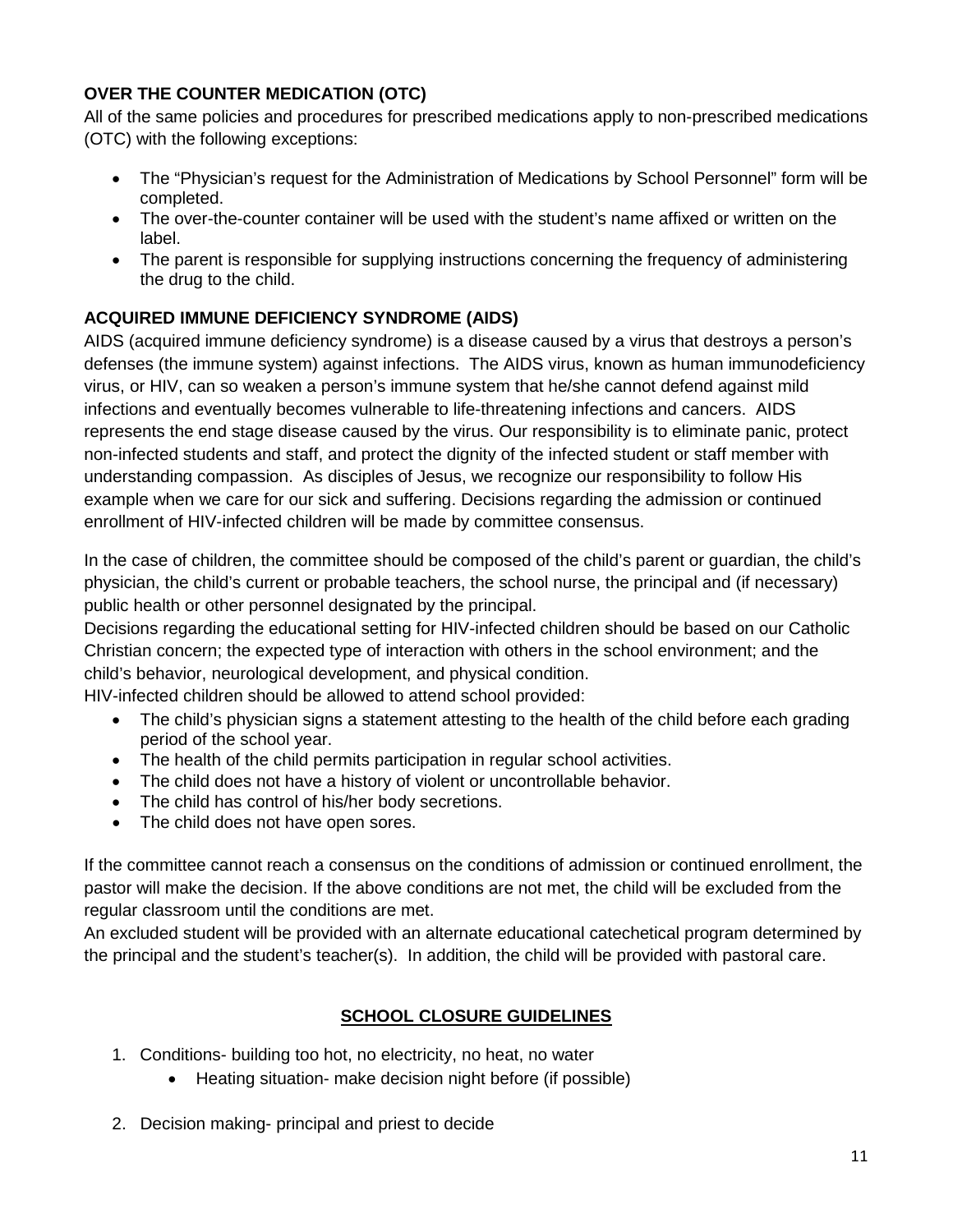- Consult with maintenance and Napoleon Public if necessary
- Check with bus garage if necessary
- Heat- make decision night before
- 3. Timeliness- decision should be made by 7 AM or earlier to notify everyone
	- Call local radio station- WNDH
	- Channels 11, 13, and 24
- 4. Notification/Communication- Radio, TV, Fast Direct, and Facebook
	- TV- channels 11, 13, and 24
- 5. School day shutdown during day- No bussing available
	- Principal and one staff member will remain till last child is picked up. Other staff may leave when directed.

#### **COMMUNICATION**

#### **PARENT BULLETIN**

The weekly communication instrument between S.A.S. and the home is the "Parent Bulletin." Additional information is communicated whenever necessary. The oldest child in the family attending S.A.S carries the "Parent Bulletin" home in an envelope and the envelope is returned to school on the next school day. It is sent out weekly via our FastDirect system (with attachments).

#### PARENT-TEACHER CONFERENCES

Formal parent-teacher conferences are held each fall after the first grading period. Parents are encouraged to set up an appointment with the teacher whenever a concern arises. If further intervention is required, parents may request a meeting with the principal. Teachers may also request meetings as they deem necessary. A second optional conference can be scheduled after the end of the second quarter (late January or early February) by the parent or teacher.

# **ATTENDANCE**

# **ELEMENTARY SCHOOL**

- All students are permitted 65 hours of absence during the school year in which their absence may be excused with a parent note/phone call.
	- $\circ$  After 65 hours of absence, a letter is sent home to the parent letting the parent know their child has reached this level.
	- o Parents are notified in this letter that the student will require the following documentation for any further absences:
		- Dr. note
		- **Funeral card**
		- **Legal notice**
- Students who reach levels of 3 *unexcused* absences or 5 tardies
	- o Letter is sent to the parents by the Attendance Officer
	- o Letter includes:
		- Copy of the school attendance policies
		- Copy of the student's attendance record
- Students who reach levels of 6 *unexcused* absences or 10 tardies
	- o Official warnings for school truancy are issued to the parent/child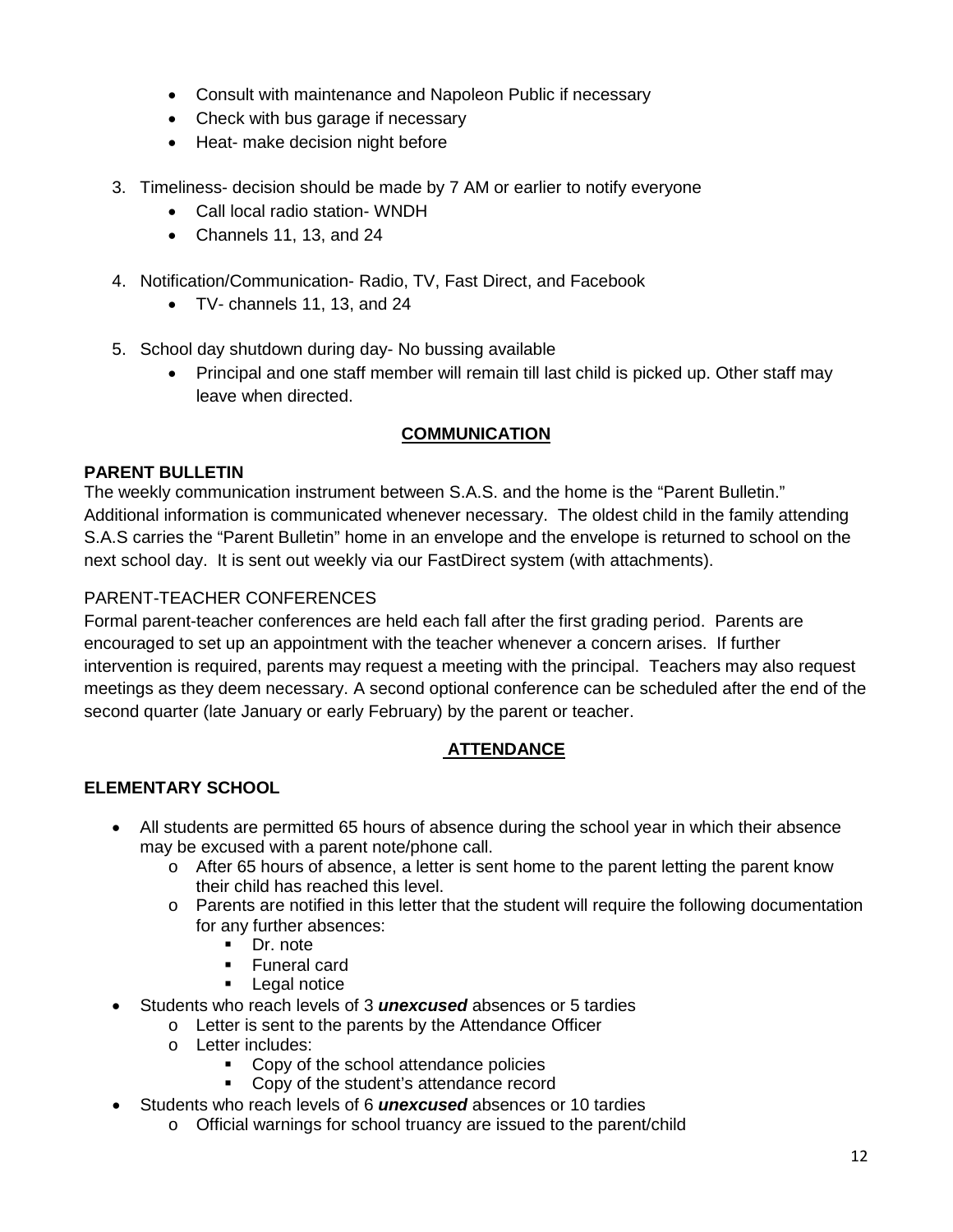- o Parent is ordered into the RAPS (Regular Attendance Promotes Success) Truancy Intervention Program, which is led by the Attendance Officer. Parents generally only have to attend this program once during their child's academic years, unless further attendance is deemed appropriate by the Attendance Officer.
- o Parents may also be ordered into Mediation at any time a student's attendance becomes problematic.

# **Jr/Sr High School**

- Students are permitted 6 discretionary days of absence per semester with a parent note/phone call
	- $\circ$  After 3 days of absence, a parent receives notification via letter (sent by the secretary) that a student is at this level
		- A reminder about the attendance policies is included
		- A copy of the student's attendance is included
	- o After 6 days of absence, a parent receives notification via letter (sent by the secretary) that a student is at this level.
		- Parents are notified that their child will require proper documentation for any further absences:
			- Dr. note
			- Funeral card
			- Legal notice
- Tardies are handled mainly through disciplinary procedures
- Interventions for Jr. High students (Sr. High students do not receive these interventions as they should have more of a sense of responsibility in the upper grade levels):
	- o Students who reach the level of 3 *unexcused* absences
		- Letter sent home to the parent by the Attendance Officer including:
			- Copy of the school policies regarding attendance
			- Copy of the student's attendance
		- Attendance Officer/ Principal meet with the student to go over:
			- Attendance policies
			- Give student copy of attendance
- All Jr/Sr High Students who reach the level of 6 *unexcused* absences:
	- o Official warnings for school truancy are issued to the parent/child
		- Jr. High Students The family is ordered into Mediation to address the attendance issues (again- Sr. High Students should have more of a sense of responsibility in addressing the attendance issues).

# **ALL STUDENTS**

- Students who reach the level of missing 38 hours of instruction in one school month OR 65 hours of instruction in one school year – levels of chronic absenteeism (different from truancy) – 2 or more days per month or 10% of the school year.
	- o This level of hours is both excused and unexcused together
	- $\circ$  Letter is sent home to the parent by the Attendance Officer citing ORC 3321.191 (C)(1) and requirement to notify
- Students who reach the following levels of *unexcused absence* (habitual truancy per ORC 2151.011(B)(18)) are ordered to attend an Intervention Meeting. Their parent(s) must also attend this meeting per ORC 3321.191(2)(a)
	- o 30 or more consecutive hours of *unexcused* absence
	- o 42 or more hours of *unexcused* absence in one school month
	- o 72 or more hours of *unexcused* absence in one school year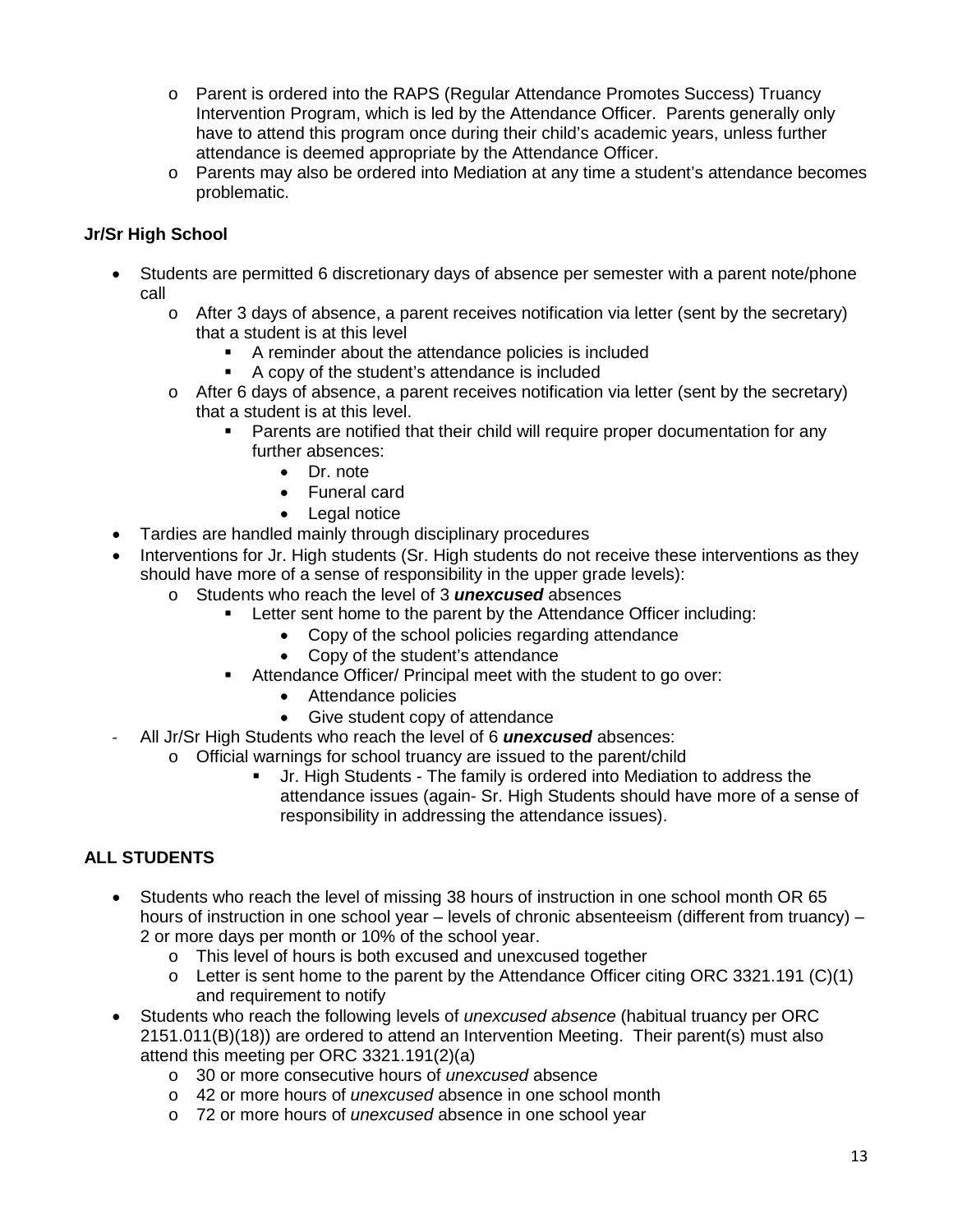- **Intervention Meeting** 
	- o Attended by student, parent, school representatives
	- o Identify the issues surrounding attendance
	- o Develop an intervention plan which will be in place for 60 days
- Students/Parents will be referred to court if:
	- $\circ$  The student reaches the level of 30/42/70 hours as outlined above during the time the intervention plan is in place
	- o The student/parent refuses to participate in the intervention plan<br>o The student fails to make significant progress during the 60 days
	- The student fails to make significant progress during the 60 days of the intervention plan
- Parent/students may also be referred to Mediation at any time that a student's attendance becomes problematic

The State of Ohio (Ohio Revised Code 3321.01) states that all persons between the ages of 6 and 18 must attend school. St. Augustine School is bound by the Ohio Revised Code and the Missing Children Act. Since school attendance is vital to the academic success of each student, we believe that 100% attendance should be the goal of each student and parent/guardian.

Parents should notify the school at 419-592-3641 by 9:00 AM each day that the student is absent, unless previously arranged with administration. If NO parent/guardian contact is made, the school will either call or send hand written notification of the absence.

The student should bring a written note or the required documentation for the absence(s) immediately upon returning to school (if a call has not been made). When NO documentation is provided, the absence may become unexcused.

Make up work is the responsibility of the student who should contact each teacher personally. Students will be allowed the same number of days to make up the work as the number of days missed. In case of extended illness, special arrangements may be made.

# **TRUANCY (STATE LEGISLATURE)**

A student who is absent for more than 1  $\frac{1}{2}$  hours a day is considered  $\frac{1}{2}$  day absent; a student who is absent for more than 4 hours is considered absent the entire day. A student will be required to have a medical excuse after 12 days (72 hours) of absence per year or 5 consecutive days (30 hours). Students may receive warning letter(s) when they are getting close to this maximum number of days. If a student accumulates more than five unexcused absences in a school year, the probation officer will be notified.

Students who are absent the same day as a school activity or sporting event in the evening will NOT be allowed to attend or participate that night. Students must be in attendance at least ½ day in accordance with OHSAA (Ohio High School Athletic Association) rules.

House Bill 410 reforms Ohio's truancy laws. The bill modifies the threshold calculation for a "habitual truant" to a specified number of hours: 30 consecutive, 42 in one month, or 72 in a school year (RC2151.011). Starting with the 2017-18 school year, school districts must adopt a new or amended policy on addressing and ameliorating student absences. The policy must include a truancy intervention plan for any student who is excessively absent from school.

Letters are sent out to parents when students have missed (or are tardy) four (formality), eight (notification), and twelve (final warning). All absences after twelve are marked "Unexcused" unless there is a doctor's note.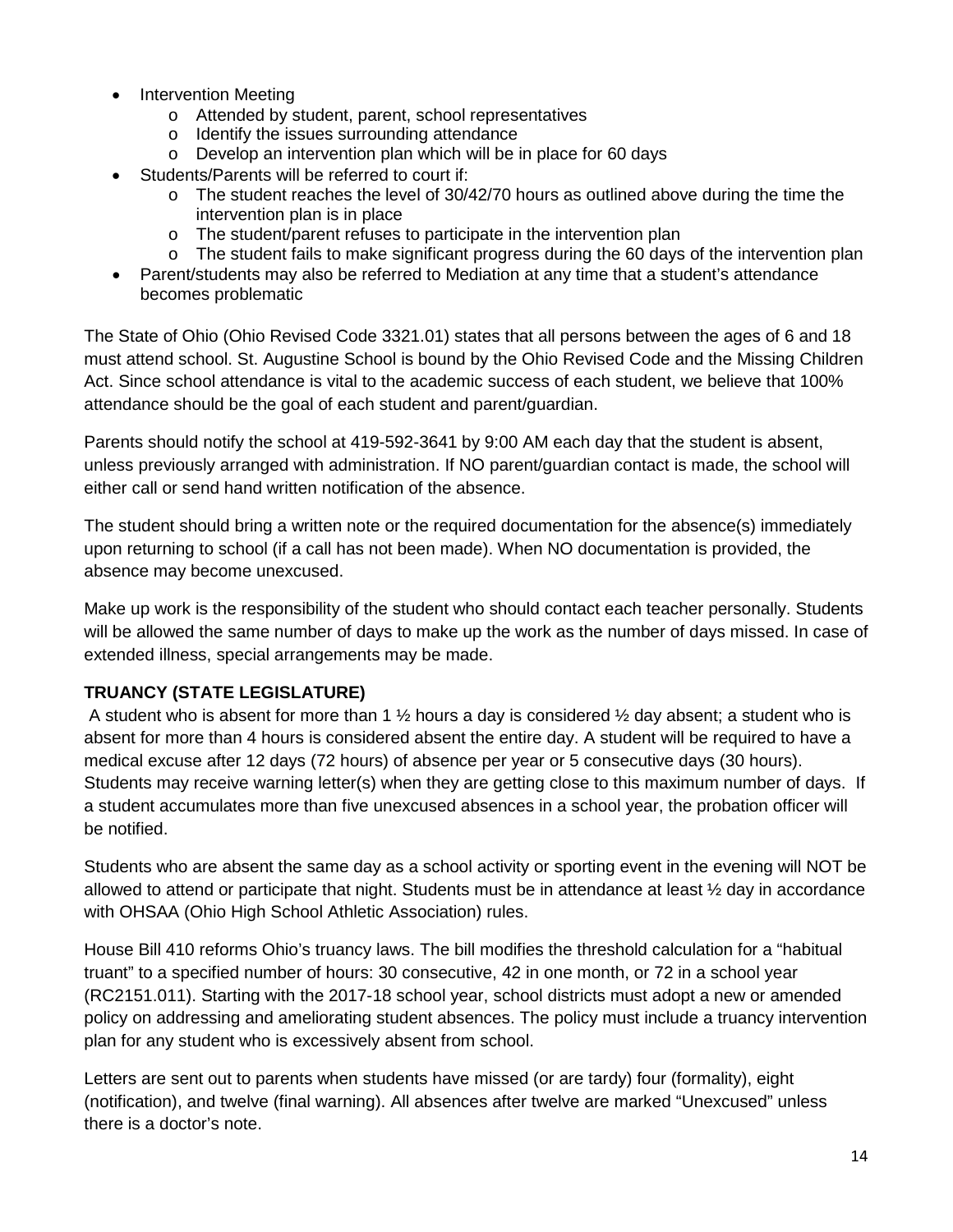# **EXCUSED ABSENCES**

- 1. Personal illness with documentation of medical excuse (within 4 days of returning)
- 2. Illness in the immediate family
- 3. Death of an immediate relative
- 4. Any other absence deemed as excused by the administration

### **UNEXCUSED ABSENCES**

- 1. Oversleeping
- 2. Missing the bus
- 3. Car trouble
- 4. Individual recreation trips/vacations
- 5. Any other absences deemed as unexcused by the administration

# **PARENTAL NOTIFICATION REGARDING UNEXCUSED ABSENCE** (Am. Sub. H.B. 66)

The act requires public schools to notify parents when their children do not show up for school. It stipulates that, within 120 minutes after the start of each school day, a school must make at least one attempt to contact the parent, guardian, or caretaker of any student who is absent without legitimate e3xcuse, using one of the following methods:

- (1) An actual or automated telephone call;
- (2) A notification sent through the school's automated student information system;
- (3) A text message;
- (4) An email;
- (5) An actual visit to the student's residence; or
- (6) Any other method adopted by resolution of the district or school's governing board or authority.

#### **PLANNED ABSENCE**

When parents plan their child's absence, school personnel should be notified in writing *in advance of the absence*. The note should indicate the reason and the dates of absence and should be signed by a parent. It is also advisable to pre-plan homework assignments with the teacher so the child is not overcome by make-up work when returning to school. However, the teacher may not always know what work will be done during this time period and is not required to give work in advance.

#### **UNPLANNED ABSENCE**

When a child's absence is not planned, the school office personnel should be notified as soon as possible after 9:00 a.m. on each day of absence. If the school does not receive a note or telephone call explaining the child's absence, a reasonable effort will be made by school personnel to notify the parent at home or work of the child's absence. If telephone contact cannot be made, a notice of the absence will be mailed home in keeping with the Missing Children's Act. This notice will read:

Dear (parent's name)

Your child (student's name) \_\_\_\_\_\_\_\_\_\_\_\_was absent from school on

**Example 3** Reasonable attempts were made by phone to contact you during the school day at home and at work with the number(s) you have provided the school. According to the Ohio Revised Code regarding the Missing Children's Act (April 9, 1985) we are notifying you of your child's absence.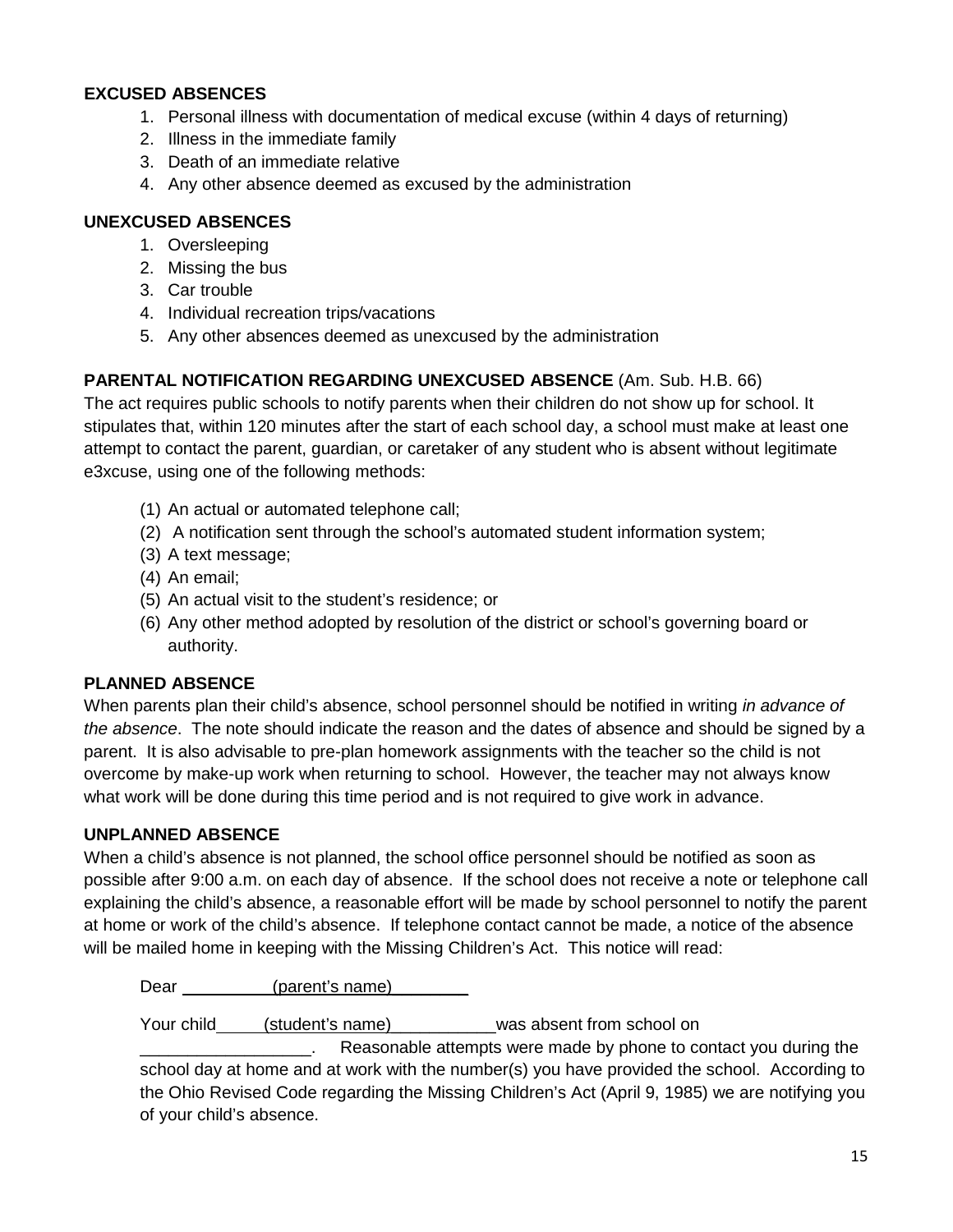# **EARLY DISMISSAL**

When a child is to be dismissed before the end of the school day, the school requires parental permission by telephone call or note indicating the time and reason for early dismissal. Only the parent/guardian may dismiss the child early. School personnel also must know if and when the student will return to school during the day of early dismissal. A parent/guardian must sign the child in/out in the office. Approximate times are suitable for medical and dental appointments.

# **RETURNING TO SCHOOL**

After an unplanned absence, the student must bring a note from home to the school office. The note will indicate the reason and dates of absence. In cases of excessive absence, doctor's notes are required when the child returns.

# **TARDY ARRIVAL**

A student who is late for school is considered tardy. A parent must sign the child in. Habitual tardiness is not tolerated and will be handled as a behavior and conduct problem. Students must report to the office in order to be admitted to class. Students arriving before 10:00 or leaving after 1:30 will be considered tardy. Students with 12 or more unexcused tardies will be sent a warning letter along with a copy to the school attendance officer.

# **STUDENT RECORDS/FILES**

Both custodial/residential and non-custodial/non-residential parents are entitled to reasonable access to their child's school records. If court documents regarding custody/access to child exist, copies must be provided to the school for the safety of the child.

# **FAMILY EDUCATIONAL RIGHTS AND PRIVACY ACT (FERPA)**

Federal law prohibits the disclosure of personally identifiable information from the education record of a student with the following general exceptions:

- The release of information for students who have given written consent;
- The release of information which has been designated as Directory Information (except for those students who have requested to have this information withheld).

St. Augustine Catholic School (SAS) has designated the following information as Directory Information. This information may be released to a third party unless the parent of the student has requested that his/her Directory Information be withheld. If the parent of the student has not requested his/her Directory Information be withheld, SAS may release any of the following information:

- Student's name, local address, local telephone number, and e-mail address
- Student's home address and home telephone number
- Parent's or legal guardian's name, address and telephone number
- Student's date and place of birth
- Dates of attendance
- Photographs of student
- St. Augustine Catholic School does not release lists of student names or other information to off-campus businesses or agencies except as required by law.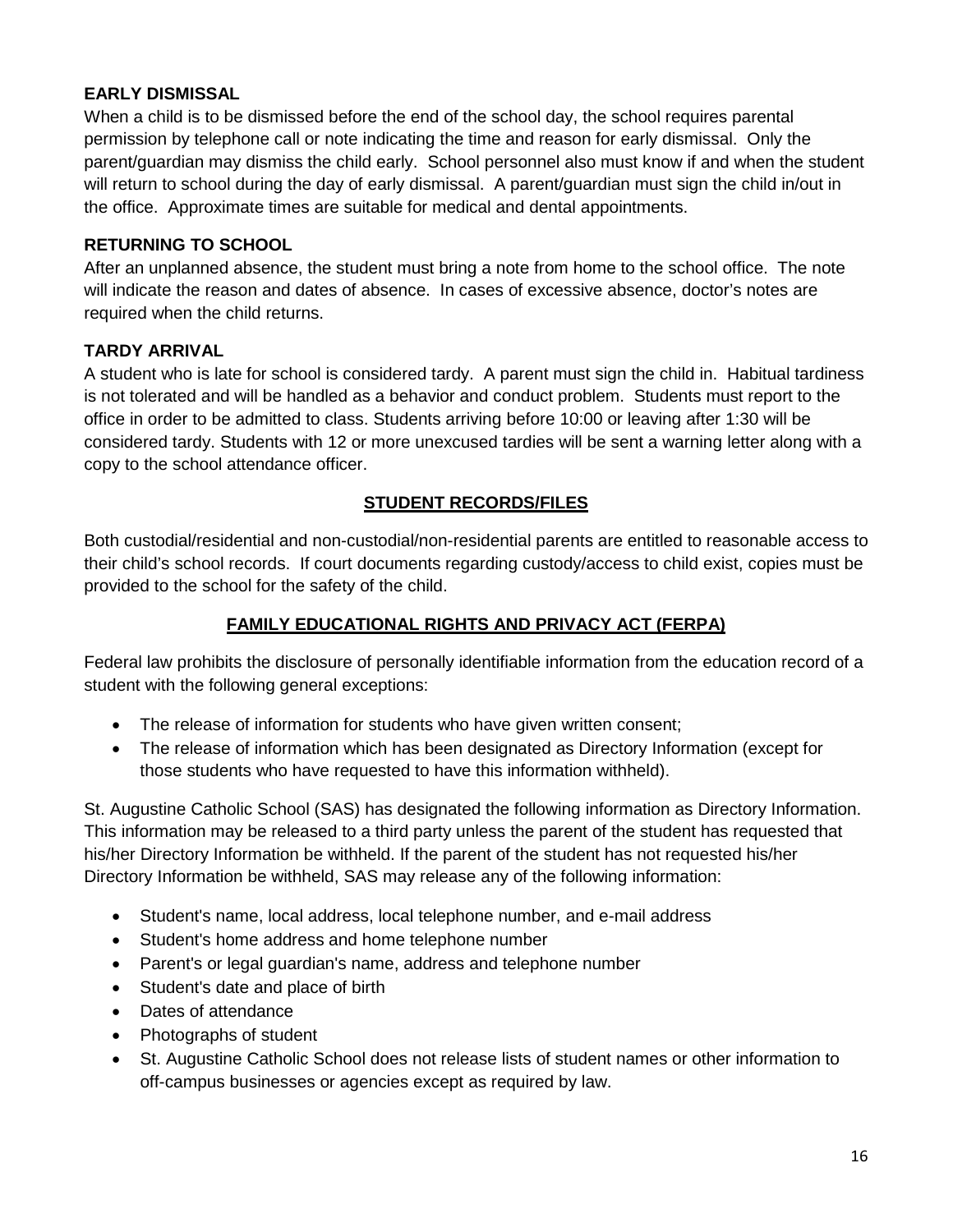# **SPECIAL EDUCATION PROGRAM**

St. Augustine provides special education services to students who qualify for it with an ETR. Services include but are not limited to regular education class support as well as small group and one-on-one instruction. Content for courses and assignments is tailored to meet individual needs as necessary for each student on a plan. Students pulled from regular classrooms for small group or individual instruction are assisted through hands on activities, repetitive instruction, and remedial learning. Speech, Occupational, and Physical Therapy are available as needed.

# **EDUCATION SPECIALIST**

Whenever a child has difficulty in the classroom, his/her parents and teachers attempt to determine the cause of the problem and attempt to eliminated or control it to enable the child to succeed. St. Augustine School enlists the expertise of the educational specialists when needed to assist in determining the causes and help in eliminating the barriers to educational growth.

# **PROCESS**

When someone (parent, teacher, principal, the educational specialists) becomes concerned about a child's academic lack of success and thinks they would like to know more about him/her, a request for an evaluation is made to the principal. The parent will receive a form requesting permission for education specialists to begin evaluating the child by using various tests. As soon as parents grant permission with their signature, the school specialist may begin his/her evaluation. The evaluation team will complete its testing and the chairman will write a summary report of the team's findings. One member of the team, usually the school psychologist, will review the results of the evaluation with the child's parents. If a child qualifies for and needs a special education program and/or service, an Individualized Service Program (ISP) is written and signed by all participants. The program is reviewed annually.

# **STAFF**

Our educational specialists are hired through various public entities with the use of auxiliary service funds. These specialists include:

**SPECIAL EDUCATION AIDE**: The Special Education Aide specializes in children who have a specific learning disability, a discrepancy between achievement and ability, which significantly affects their educational performance.

**OT/PT** (occupational therapy/physical therapy: The therapists work with students on Service Plans with small motor and/or large motor deficiencies as identified in their plan.

**SCHOOL PSYCHOLOGIST:** The School Psychologist conducts evaluations of children; oversees the formation of Individual Education Plans: and works with students, teachers and parents to overcome problems expressed by students.

**SPEECH AND LANGUAGE THERAPIST**: The Speech and Language Therapist works with students who have difficulty using and understanding language.

**TITLE I TEACHER**: If funds are available, a Title I teacher is hired to help lower achieving students with reading and math.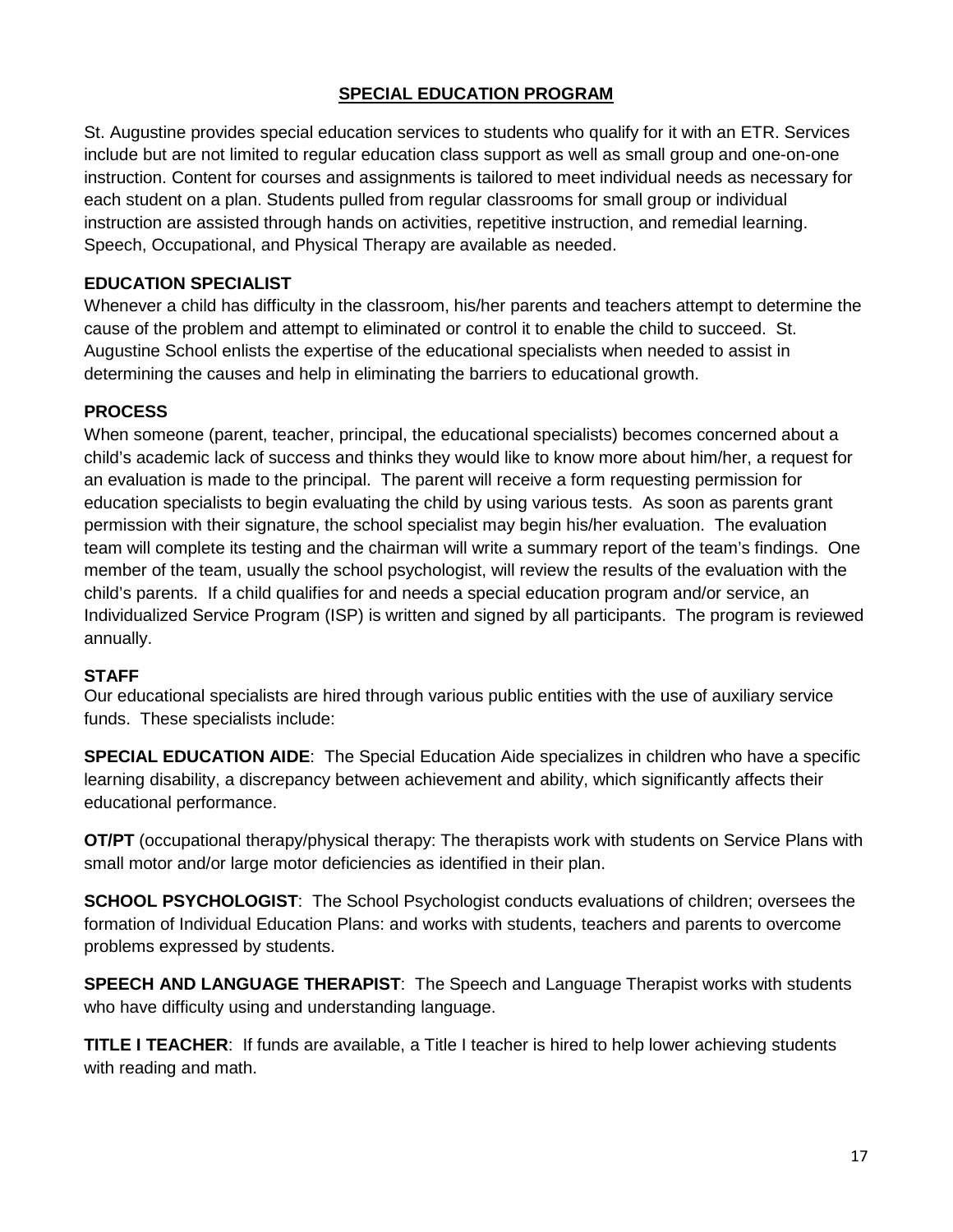### **TEXTBOOKS**

Textbooks are selected according to their compatibility with the courses of study. They are used as tools to achieve the goals established in the courses of study, not as prescribed courses of study in themselves. S.A.S. teachers do not teach a textbook. Textbooks, workbooks and some other materials are provided by S.A.S. and loaned to students. Students will be charged the replacement cost for lost or misused textbooks, workbooks and other materials.

#### **GRADING SYSTEM**

The grading system indicates the average percentage range of achievement in the subject taught at the child's assigned grade level. Exceptions are made when a child's ability is not average: grades then represent the child's achievement when measured by his/her ability. Academic grades are recorded as letter grades. Equivalent percentage grades are:

| 94%-100%=A=Excellent | $A+ = 100$ | $A = 95-99$   | $A - 94$ |
|----------------------|------------|---------------|----------|
| 83-93% =B=Good       | $B+ = 93$  | $B = 84-92$   | $B - 83$ |
| 72-82% =C=Acceptable | $C + 82$   | $C = 73-81$   | $C - 72$ |
| 65-71% =D=Needs help | $D+ = 71$  | $D = 66 - 70$ | $D - 65$ |
| Below 65%=F=Failing  |            |               |          |

All grades for attitude, effort, behavior, work habits, homework, and participation are recorded as strengths, acceptable behaviors, areas of concern, or deficits.

Whenever a student has difficulty mastering the learning objectives at his/her assigned grade level and the problem is not due to behavior the teacher will intervene to determine the possible cause. Parents may be requested to confer with the teacher or to grant permission for testing by education specialists. Grade cards are issued to students during the week following each of the four grading periods during the school year. Parents will sign and return the grade card for the first three grading periods; the card may be kept after the final grading period. Progress reports for kindergarten students are issued following the grading periods. Grades on permanent record cards are recorded as semester averages. Students in grades 5 to 8 are eligible for academic honor roll status. Mid-term progress reports are sent to all parents of children in grades K to 8. If there is a problem with the child's progress, this is a good time to contact the teacher.

Parent-teacher conferences are scheduled at least once a year and parents are encouraged to confer with teachers at any time by appointment. Students in grades 7 and 8 will take semester examinations. In some instances, the child in grades 1 to 8 may be graded on a modified system. The specific modifications will be determined by the principal and teacher(s) in communication and agreement with the child's parents. The modified grading system is usually established after the child has been tested by the education specialists.

#### **PLACEMENT**

Students are placed at the kindergarten level as long as they are 5 years old by September 30<sup>th</sup>. Students are placed at other grade levels according to their experience in the former school attended. Students may be placed according to their ability levels.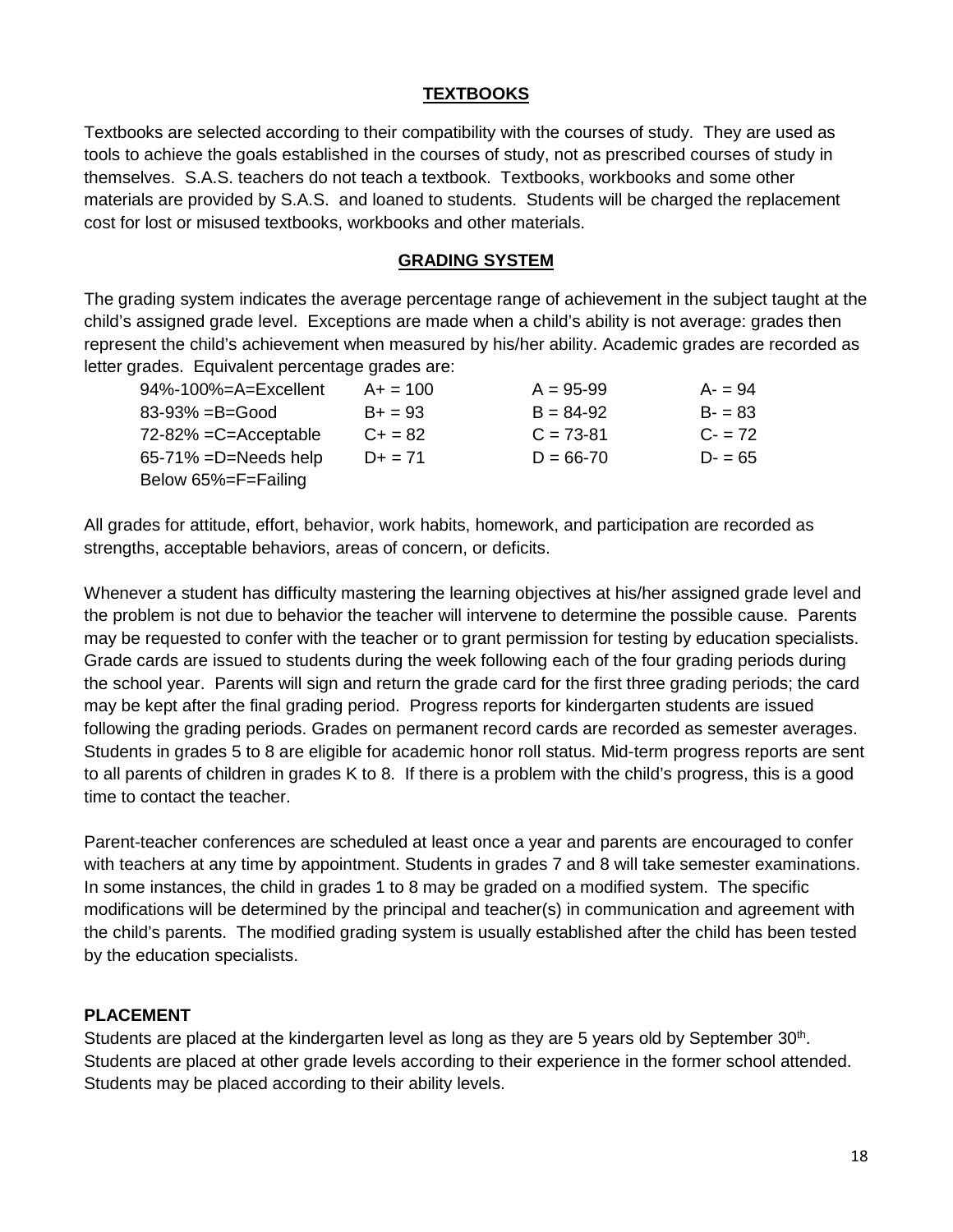### **PROMOTION**

After successful completion of a grade level, students will be promoted to the next grade level. Whenever a child is retained the school psychologist, the teacher(s), the principal, and the parents will communicate to determine the appropriate placement.

### **RETENTION**

Once a student has been placed in a grade level, the decision to retain him/her for another year at that level is not easy. Recent research indicates retention does nothing more than allow for a false sense of success for a year or two when the student experiences the same lack of success which produced the retention in the first place. However, retention has worked successfully in some cases, especially when the child is retained at the earlier grade levels. Research also indicates the single most important factor in a child's retention is the view of the parents.

Whenever a child is retained, the teacher(s), the principal, the school psychologist, and the parents will communicate to determine the appropriate placement.

#### **AWARDS**

At a ceremony at the end of the school year, awards are presented to students in grades K-7. 8<sup>th</sup> grade awards are generally given at the graduation Mass.

#### **HOMEWORK**

Much has been written in recent years about the success of Catholic school education when compared to public school and other private school education. One of the ingredients common to the research on which the writing is based is the practice of assigning homework on a daily basis. S.A.S. is no exception. As students' progress through the grade levels at S.A.S., they will be exposed to homework assignments which become increasingly varied and complex. Homework is important because it reinforces the concepts learned in school and provides an opportunity to practice the lessons. Students are required to do their homework. A policy is in place at all times to enforce this. The policy is not spelled out in this document because it undergoes constant scrutiny and change in order to make it more productive.

#### **FIELD TRIP EXPERIENCES**

Field experiences are encouraged as long as they pertain to the courses of study at the grade level. This is a privilege and not a right. Students may be denied the privilege if they fail to meet academic or behavioral requirements. Parents give their permission for trips in and around Napoleon on a separate permission form that is filed in the school office. Longer trips will require a special permission form exclusively for that trip. PHONE CALLS OR OTHER NOTES WILL NOT BE ACCEPTED. Fees may be charged for field trips. Parents do have the right to refuse to allow their children to participate in a field trip. The parents must contact the office to determine what the expectations of the child will be while the rest of the class is on the field trip. This will depend upon the length and destination of the trip and the availability of supervisors in the school building during that time.

#### **EXTRACURRICULAR ACTIVITIES**

St. Augustine School provides several activity programs, which depend on teacher volunteers for supervision and direction.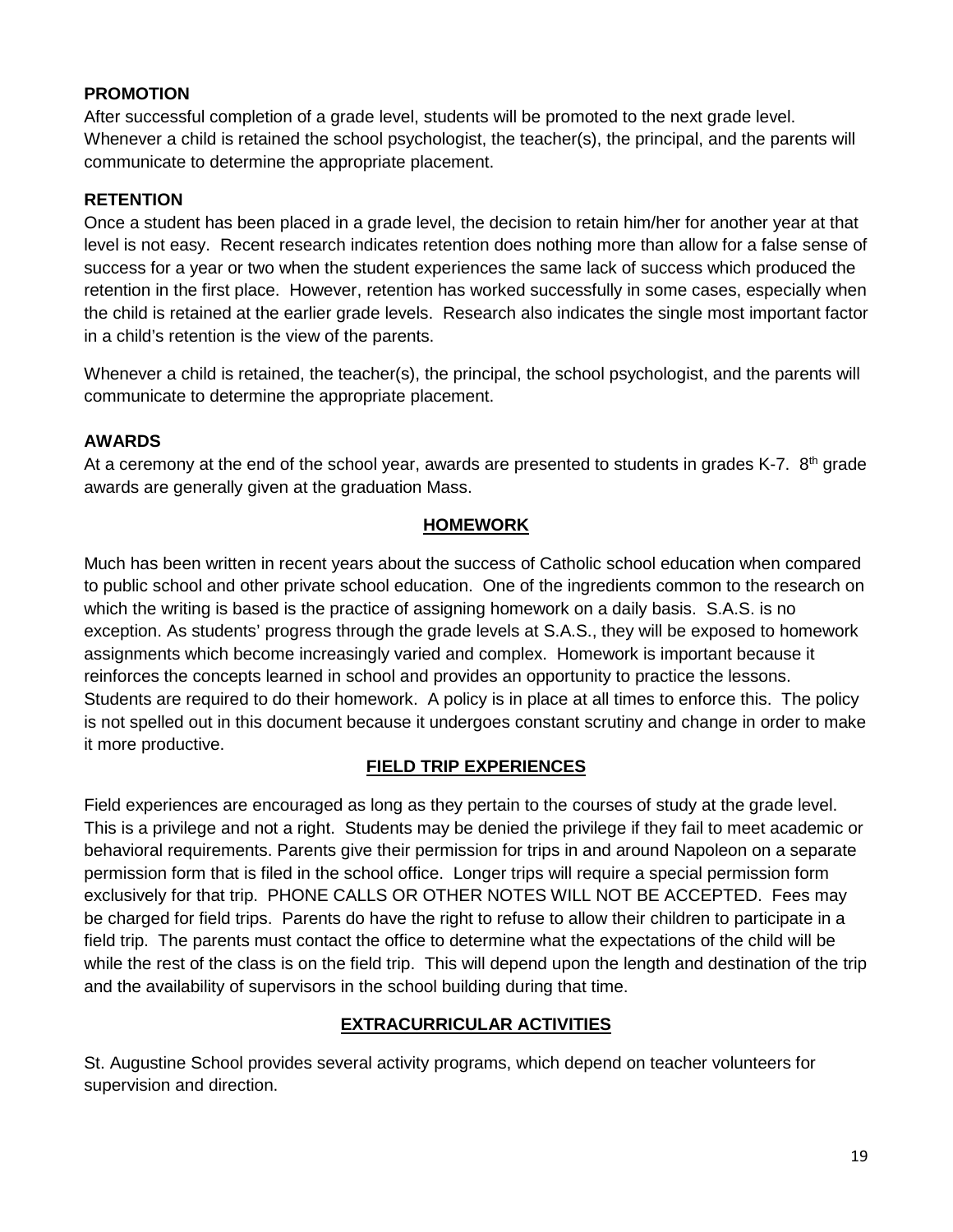# **ALTAR SERVERS**

Altar Servers assist the priest at Mass and other worship opportunities. Our pastor is responsible for the training of altar servers.

# **STUDENT COUNCIL**

This program allows students to participate in self-government. One representative and one alternate are selected from each class in Grades K-8. Junior High students (grades 7 & 8) hold the Student Council offices: President, Vice President, Secretary, Treasurer and Historian.

# **ATHLETICS**

St. Augustine School does not provide an athletic program. However, students are encouraged to participate in the athletic programs offered by St. Augustine CYO and by the recreation department through the City of Napoleon. Junior high students may participate at Napoleon Middle School in sports that SAS does not sponsor (football, basketball, etc.). St. John and St. Paul Lutheran permit our students to participate in volleyball, cross country, and basketball.

# **ACADEMIC TEAMS**

Quiz team compete in the upper grade levels. The Henry County Tournament is held annually in May for grades 7 and 8 separately.

# **LIBRARY**

The following are objectives of St. Augustine School Library:

1. To provide a functional and effective library program which will meet the developmental needs of the curriculum and the personal needs, interests, abilities, and creative potential of the students.

2. To provide informed guidance in the use of library resources to aid the teaching staff in personalizing instruction and the student in individualized learning.

3. To provide a planned and educationally significant program integrated appropriately with the classroom teaching and the entire learning program.

4. To provide library resources which will stimulate and promote interest in self-directed learning.

# **SELECTION POLICY**

It is the policy of St. Augustine School to select materials for the library in accordance with the following statement:

1. Books and other materials will be chosen for values of interest and enlightenment and which are carefully balanced to present various points of view on all subjects which might be controversial.

2. Selection of materials will be made only after reading, examining, and checking standard evaluations, reviews, and catalogs.

3. Materials will be selected in which the subject matter and presentation are suitable for the grade and interest level at which they are to be used. They will be considered in relation to the curriculum and to the personal interest of pupils and teachers.

4. Materials will be examined and selected for accuracy, integrity, and for creative presentation, imagination and style.

5. Censorship will be challenged in order to maintain the school's responsibility to provide informative learning. Criticism of books that are in the library should be submitted in writing to the principal. The Advisory council will be informed and allegations thus submitted will be considered by a committee appointed by the principal.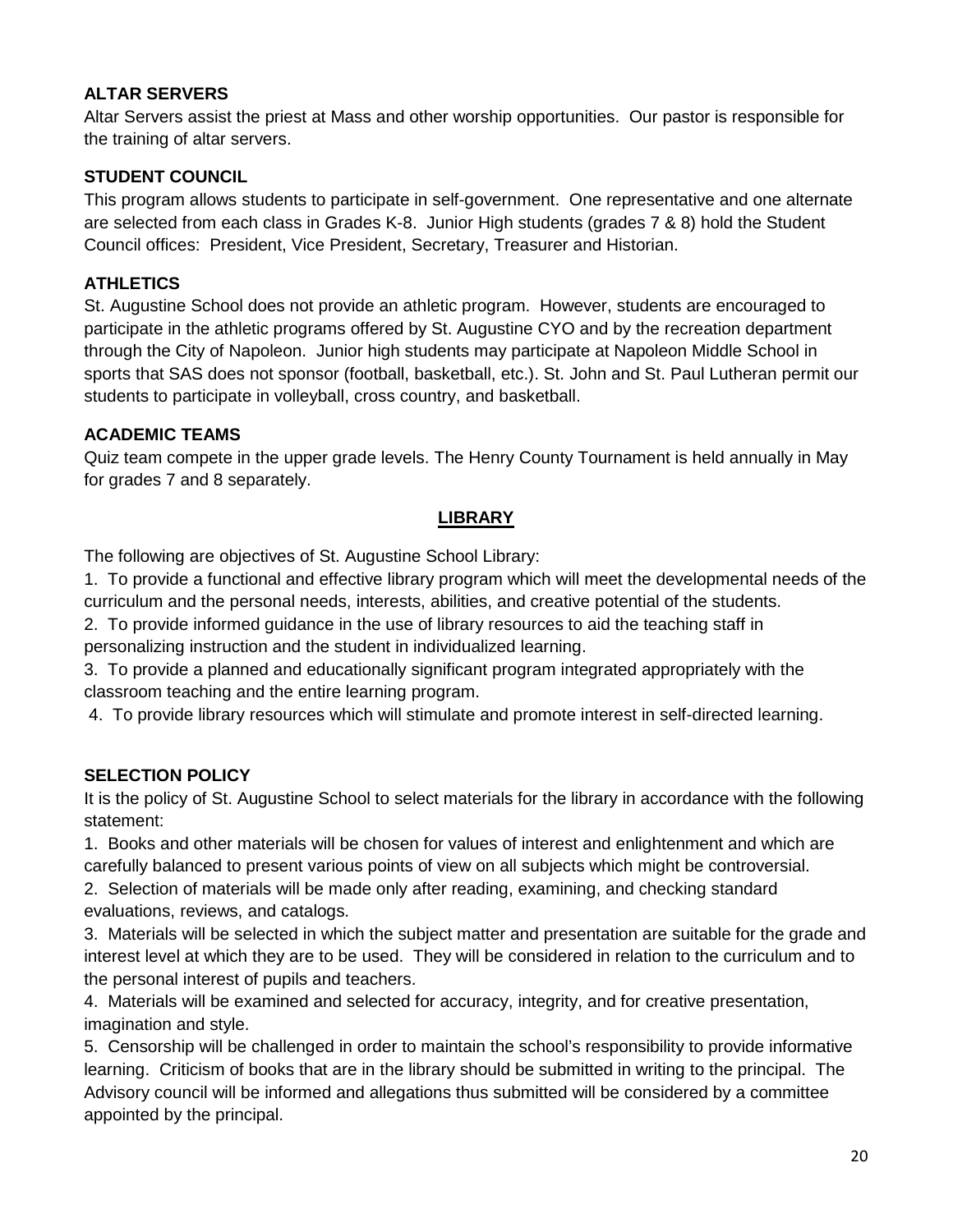# **GUIDELINES FOR CIRCULATION OF MATERIALS**

- Students in kindergarten through grade eight may use the library during their assigned times.
- Books are loaned for two weeks and can be renewed for two more weeks.
- Reference books are used only in the building.
- Students are encouraged to take out only two books at a time unless additional books are needed for special projects.
- Books may be loaned to teachers for an indefinite time for classroom use or special projects.

# **GUIDELINES FOR OVERDUE, DAMAGED, OR LOST MATERIALS**

Periodically the classroom teacher will be sent a list of overdue books.

- Students will be notified of overdue books.
- Lost books-cost of the book minus 10% depreciation per year will be assessed regardless of size, age condition, or type. A minimum charge of \$10.00 per book will be made.
- For damaged books the charges will reflect the amount of damage.

\*\*If a student has returned books damaged on a regular basis, he/she will be denied use of the library for the remainder of the school year.

\*\*Grades will be withheld at the end of the semester or school year if the student has outstanding library books.

#### **LUNCH PROGRAM**

- Applicants for free or reduced-price meals must make written application at the beginning of the school year or any time during the school year their income changes. Information and application forms will be distributed by St. Augustine School.
- All students who have purchased their lunch through the school will receive a notice on Fast Direct that will reflect the amount of days that he/she has purchased.
- If a student is absent and he/she has pre-paid for lunch on that day, the unused lunch remains on his/her lunch ticket until it is used.
- Students who pack their lunch may purchase milk or water in the cafeteria, or they may bring a beverage from home. SODA POP IS NOT ALLOWED. In case of allergies to milk, juice will be provided if the child has a signed note from his/her doctor.
- Extra food and/or milk will be made available for purchase (if a pre-paid charge card is obtained from the parents) through the cafeteria. Prices for extra food may vary and will be deducted from the child's pre-paid charge card. A pre-paid charge card must be purchased from the S.A.S office for extra milk and food. No student will be able to charge/purchase extra food or milk without a pre-paid charge card. Students may bring extra money in order to pay for their extra food and/or milk.
- When extra food/milk charge card has been depleted, a notice will be sent home with the expired charge card so that the parent can purchase a new card.

#### **SCHOOL SUPPLIES**

- All school supplies are the responsibility of the student. Before school begins each year a list of supplies will be sent to the parents. These supplies will be available to the student throughout the year.
- S.A.S. does not provide all textbooks and workbooks for the courses of study. Sacramental preparation may require a separated text, which is not provided by S.A.S.
- Students are required to wear gym shoes for physical education. Suitable shorts/sweatpants and shirts are also required.
- S.A.S. will purchase calculators required by the mathematics course of study.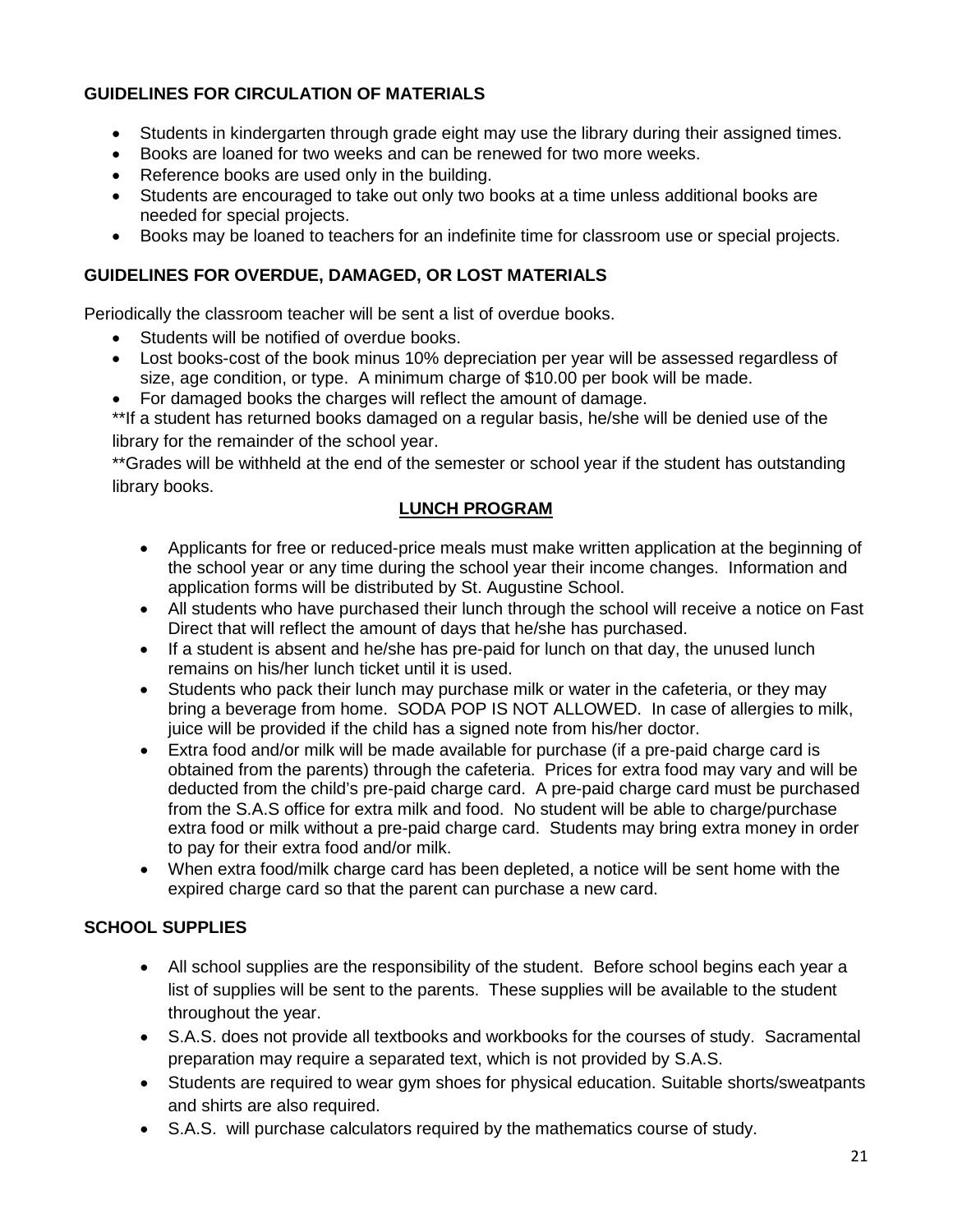#### **SNACKS**

- Students are allowed to eat snacks during the morning hours. Students in grades K to 2 snack at their desks just before or after they recess and other children consume their snacks at a time determined by their classroom teacher.
- Snacks are not to take the place of breakfast or lunch. They should be fresh fruit, crackers, cheese, vegetables, or another item which has a healthy nutritional value. Candies, cookies, pudding cups, or "granola bars" with chocolate chips are not the kinds of snacks children consume at this time. Children learn about nutrition in health class and this is a good situation to reinforce the concept of healthy diets with the parents' help.
- Students are not required to snack, and teachers should not be placed in the situation of policing what constitutes a healthy snack.

#### **TESTING**

#### **MAP TESTING** (Measures of Academic Progress)

These are interactive diagnostic tests given on the computer which tell the teachers important information about the students' academic growth. Students in grades K-8 will be tested in math, reading, and language usage three times a year.

#### **DIOCESAN COMPETENCY TEST- ACRE**

Competency tests assessing courses of study in Religion are given in grades 5 & 8.

# **STATE TESTING**

Students who are on a Jon Peterson Scholarship must take the required Ohio State Tests that begin in grade 3.

#### **CALENDAR**

St. Augustine School operates on a calendar similar to Napoleon Area Schools. If, in any year, an exception is made by not attending school on a day Napoleon Area Schools is in attendance, the necessary day(s) will be made up as mandated by state law (minimum of 1001 hours). Currently, the yearly calendar includes 182 days for teachers, and 180 for student attendance. Calendars for the school year will be sent to parents before the beginning of the school year. Activities and events will be scheduled during the school year and parents will be notified in the "Parent Bulletin."

#### **PLAYGROUND**

- Students may not leave the school grounds at any time during the school day without written permission from his/her parent and approval of the principal.
- When weather permits, students will play outside during recess periods. When weather conditions do not permit outside activity, students will play in their rooms during the recess period.
- The playground supervisor/teacher is in charge of playground discipline.
- Students who do not use playground equipment properly will not be permitted to use it.
- Specific activities which are not allowed during recess include; bicycle riding, tackle football, snowball fights, skate boarding, skating, and any other activity which has a good chance of injuring our children.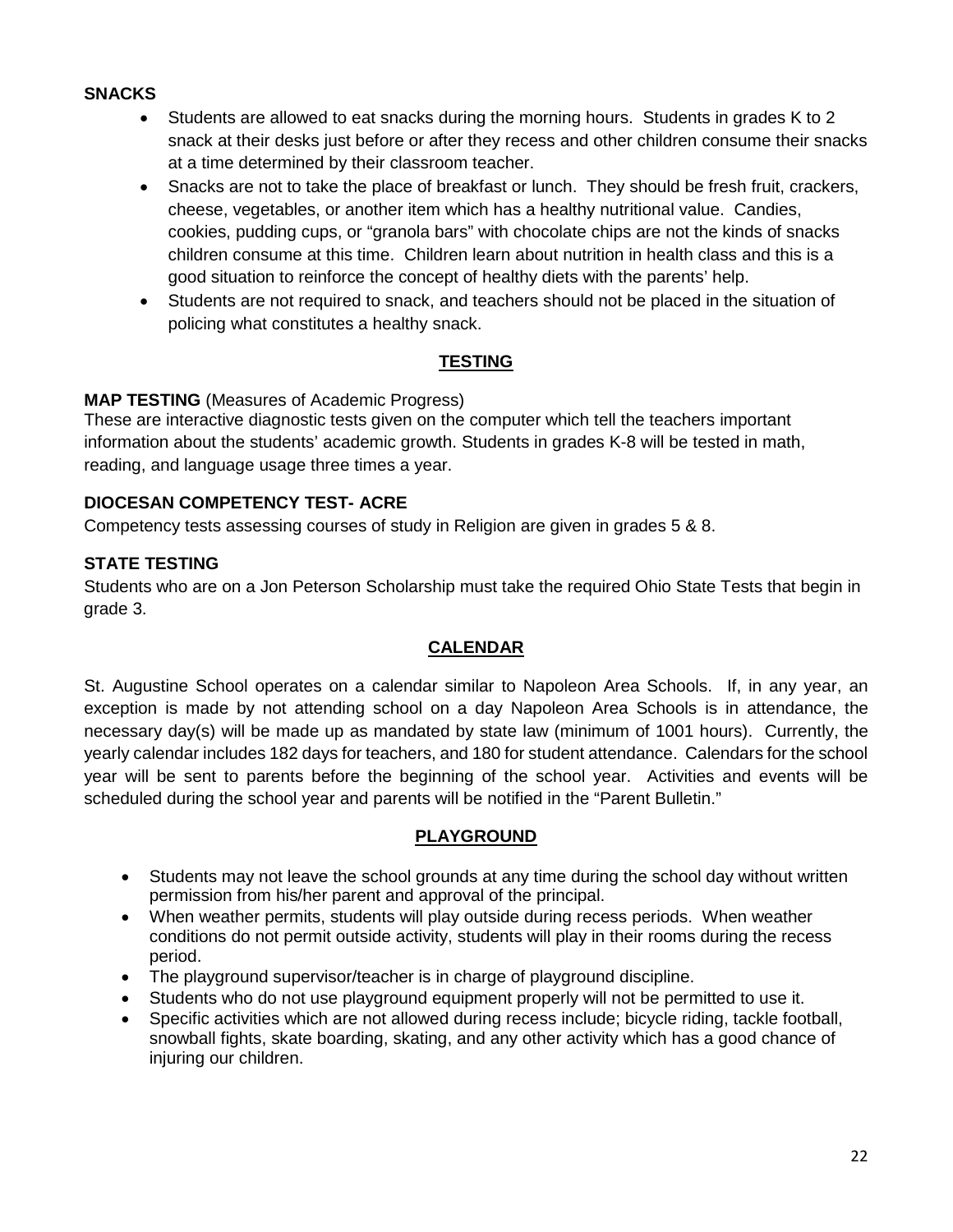# **POLICIES**

# **TELEPHONE**

Students are encouraged NOT to use the office telephone. However, if an emergency situation arises when the student must use the telephone to call his/her parent, the student's teacher will determine the best time to place the call. A child is allowed one "free" phone call per quarter to ask a parent a question or request something be brought to school. Incoming telephone messages to students will be delivered after they are received. Students will not be removed from the classroom to receive a telephone call. The telephone number for the school and preschool is (419) 592-3641.

# **DRESS CODE:**

It is the policy of St. Augustine Catholic School that all students in grades Kindergarten through 8th to adhere to the school dress code. This will allow students to focus their attention on the educational and spiritual aspects of school by lessening the competition in clothing style and the distraction of inappropriate clothing in the classroom. Parents, we need your help and cooperation in enforcing this policy.

The development of habits of neat appearance and good grooming are goals which should be a part of the education of every student. Proper dress has a direct bearing on discipline and creation of a desirable atmosphere for learning.

The school dress code fosters pride in being a St. Augustine student and expresses mutual respect among students, respectful attitudes toward teachers, values of self-esteem and awareness of God's presence. The intent of the dress code is to encourage appropriate attire which emphasizes the academic environment and Christian values.

The clothing may be purchased reasonably in the school sections of Children's Place, Target, Meijer, Walmart, Old Navy, and Sears. Land's End offers a full line of uniform clothing that can also be personalized with the St. Augustine School logo.

The following dress code remains in effect unless otherwise stated. Dress-up days for Mass (typically on Friday) and periodic dress-down days will be scheduled for special events and activities.

# Please note:

- St. Augustine hooded sweatshirts are only to be worn on dress-down days.
- Shorts may be worn in August, September and May.
- Shirts must be tucked in at all times.
- Skirts shorter than the tips of your fingers when standing are not allowed.
- Pants need to be worn at the waist, belted if necessary.
- Very modest make-up is only allowed in the junior high.

The principal shall have the authority to make decisions regarding dress code violations. If deemed necessary, a child in violation of the dress code will be sent to the office and will remain until proper attire is made available.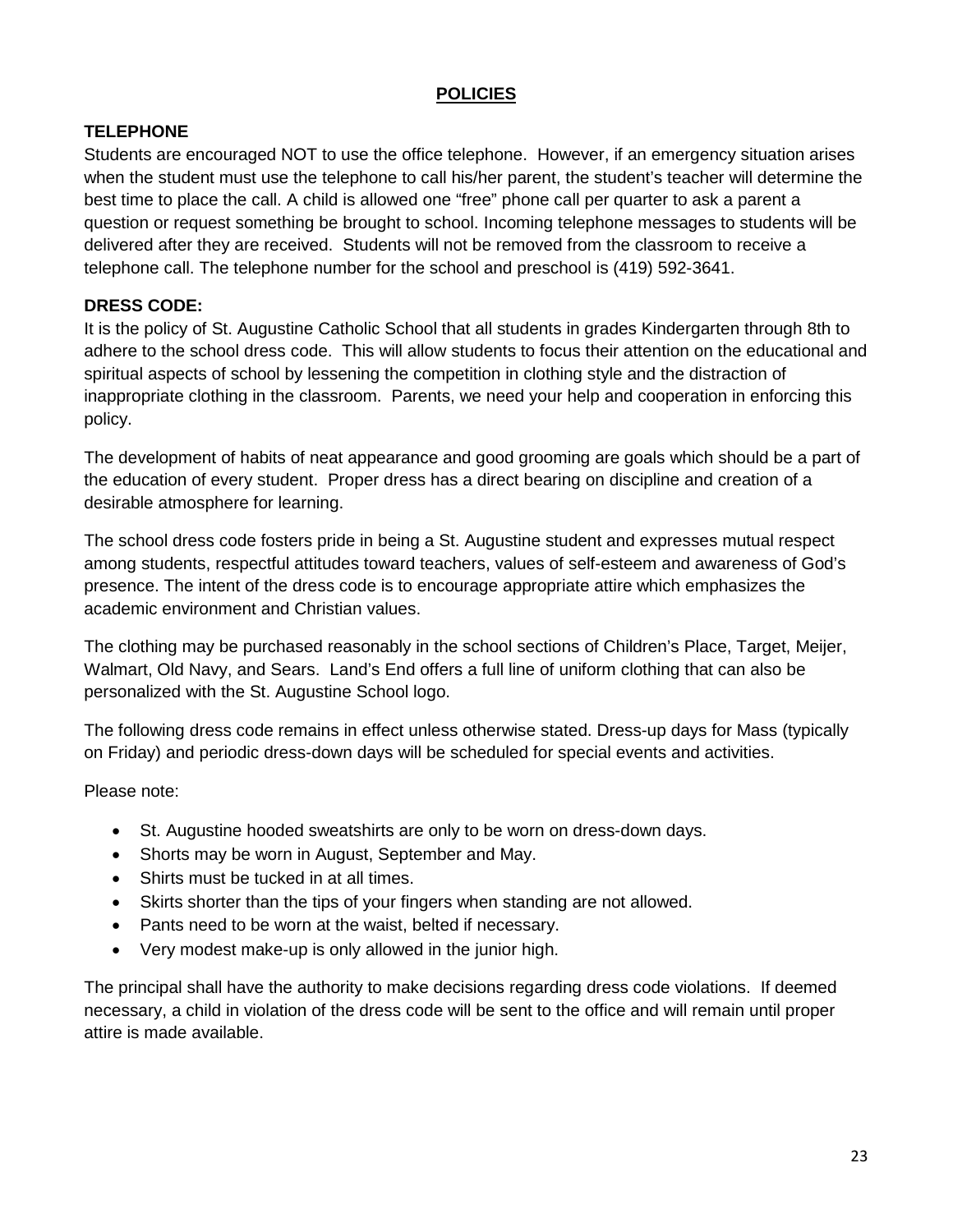# **DRESS CODE FOR BOYS K-8**

| <b>ITEM</b>                | <b>STYLE</b>                     | <b>COLORS</b>        |
|----------------------------|----------------------------------|----------------------|
| <b>Shirts</b>              | 1) long or short sleeve          | <b>Solid Colors</b>  |
|                            | button down                      |                      |
|                            | 2) long or short sleeve polo     |                      |
|                            | 3) turtleneck                    |                      |
| <b>Slacks &amp; Shorts</b> | 1) corduroy                      | Khaki, navy or black |
|                            | 2) plain or pleated cotton twill |                      |
| <b>Sweaters</b>            | 1) V-neck or crewneck pullover   | <b>Solid Colors</b>  |
|                            | (without hood)                   |                      |
|                            | 2) Sweater vest                  |                      |
|                            | 3) Fleece                        |                      |
| <b>Shoes</b>               | Sandals must have heel straps    |                      |

# **DRESS CODE FOR GIRLS K-8**

| <b>ITEM</b>                | <b>STYLE</b>                                                 | <b>COLORS</b>        |
|----------------------------|--------------------------------------------------------------|----------------------|
| Shirts/Blouse              | 1) long or short sleeve button down                          | <b>Solid Colors</b>  |
|                            | 2) long or short sleeve polo                                 |                      |
|                            | 3) turtleneck                                                |                      |
| <b>Slacks &amp; Shorts</b> | 1) corduroy                                                  | Khaki, navy or black |
|                            | 2) plain or pleated cotton twill                             |                      |
| <b>Sweaters</b>            | 1) V-neck or crewneck pullover or<br>cardigan (without hood) | <b>Solid Colors</b>  |
|                            |                                                              |                      |
|                            | 2) Sweater vest                                              |                      |
|                            | 3) Fleece                                                    |                      |
| Jumper/Skirt/Skort         | 1) appropriate length                                        | <b>Solid Colors</b>  |
|                            |                                                              |                      |
| <b>Shoes</b>               | Sandals must have heel straps                                |                      |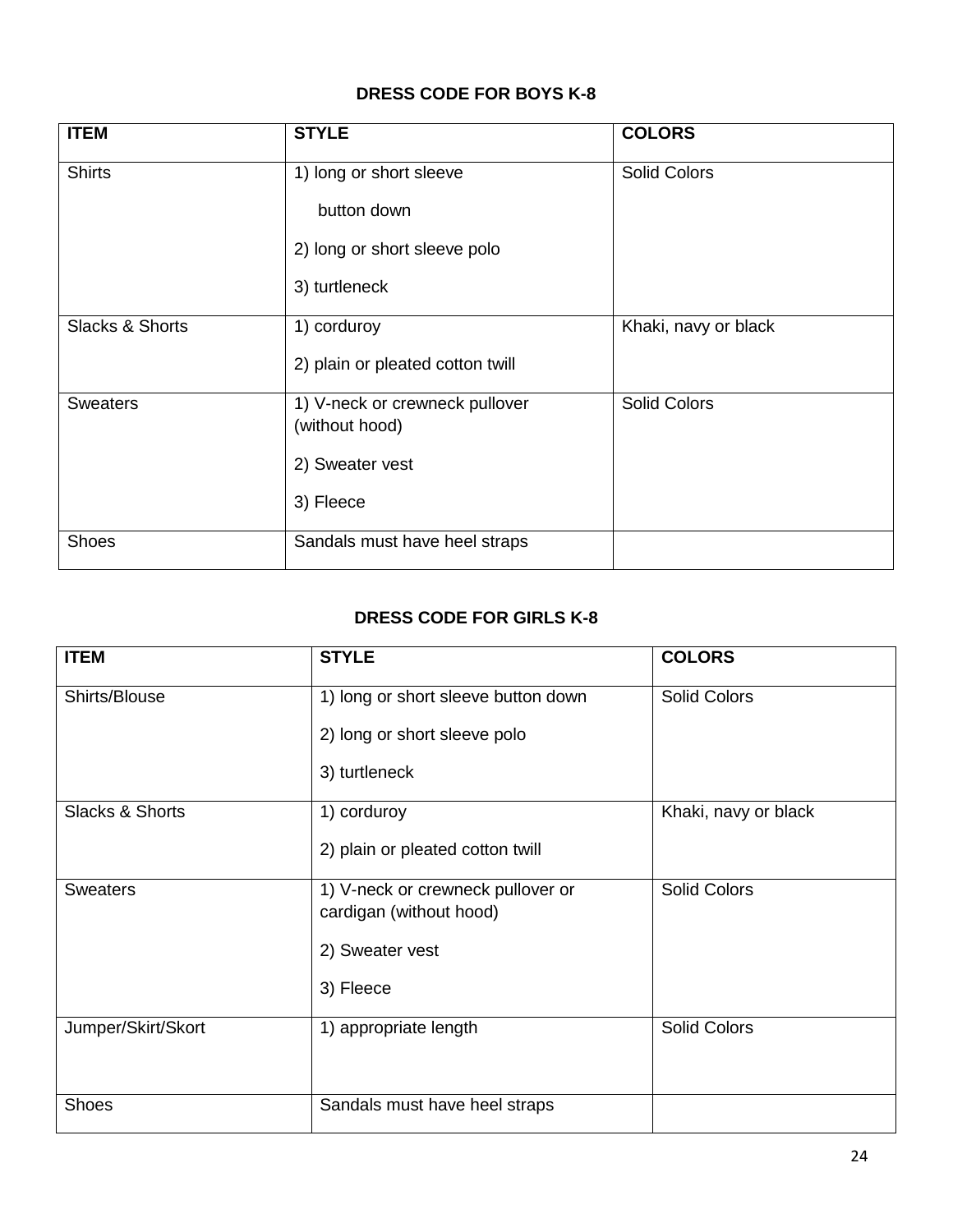# **CODE OF CONDUCT**

Our student code of conduct aims to allow every St. Augustine School child to say they are capable, significant, influential, self-disciplined, communicating, responsible, and able to make choices.

# **RESPECT FOR OTHER STUDENTS**

Classroom behavior should not disrupt other students' ability to learn, to respond to a teacher, or to do their own work. Students should be polite and use appropriate manners in their dealings with other students. Behavior in common areas (hallways, restrooms, the cafeteria, etc.) should allow all students to use those areas safely. Running through halls, yelling, pushing, and shoving, etc. are not tolerated. Harmful words and actions are not tolerated. Damaging the reputation of other students is not acceptable.

# **RESPECT FOR FACULTY & STAFF**

A student's behavior should not disrupt a teacher in a classroom, nor distract a teacher from educating other students. Students should address adults appropriately. Students are polite and respond to reasonable requests from faculty and staff members. When asked for information, students should respond truthfully. Damaging the reputation of faculty and staff is not acceptable.

# **RESPECT FOR ACTIVITIES & PROGRAMS**

Liturgies, assemblies, pep rallies, and other programs exist to foster the family spirit of the school. Appropriate behavior should be displayed for each. Students should listen attentively when other students, faculty, staff, or guests are speaking. Participation is encouraged when called for. Students should remember that time and effort goes into planning an event, so regard for the planners and participants must be maintained.

# **RESPECT FOR THE BUILDING & GROUNDS**

Classrooms are meant to be areas of learning. Teachers work to create environments where education is encouraged. Common areas are to be kept neat and clean. Trash should be thrown away. Furniture in classrooms, the cafeteria, gymnasium, and other areas should be used for the intended purpose. This furniture should not be written on or marked, but should be kept in good condition for other students to use. Areas should be left as they are found or in better organization or condition.

# **UNACCEPTABLE CHOICES**

# **DISHONESTY & FORGERY**

Falsifying, misrepresenting, or withholding of information requested by a faculty or staff member results in a detention. The misuse of school forms or signing a name other than one's own results in a detention and the immediate notification of the parents. A parent cannot give students permission to sign the parent's name to any school form. This is considered forgery.

# **DISRESPECTFUL, DISRUPTIVE & UNRULY BEHAVIOR**

Disrupting class, liturgies, assemblies, travel in hallways, or lunch including disrespect shown toward another student or faculty/staff member through action or word results in a detention. Severe cases may result in suspension from school. Students who are removed from class must meet with the Principal. Permanent removal from a class due to continual disruption results in loss of credit for the class, a "WF" (Withdrawn/Failing) for a grade on the report card. Disrespect shown at an assembly or Mass through constant talking or other inappropriate actions may also result in removal from all assemblies for an appropriate time period established by the Principal.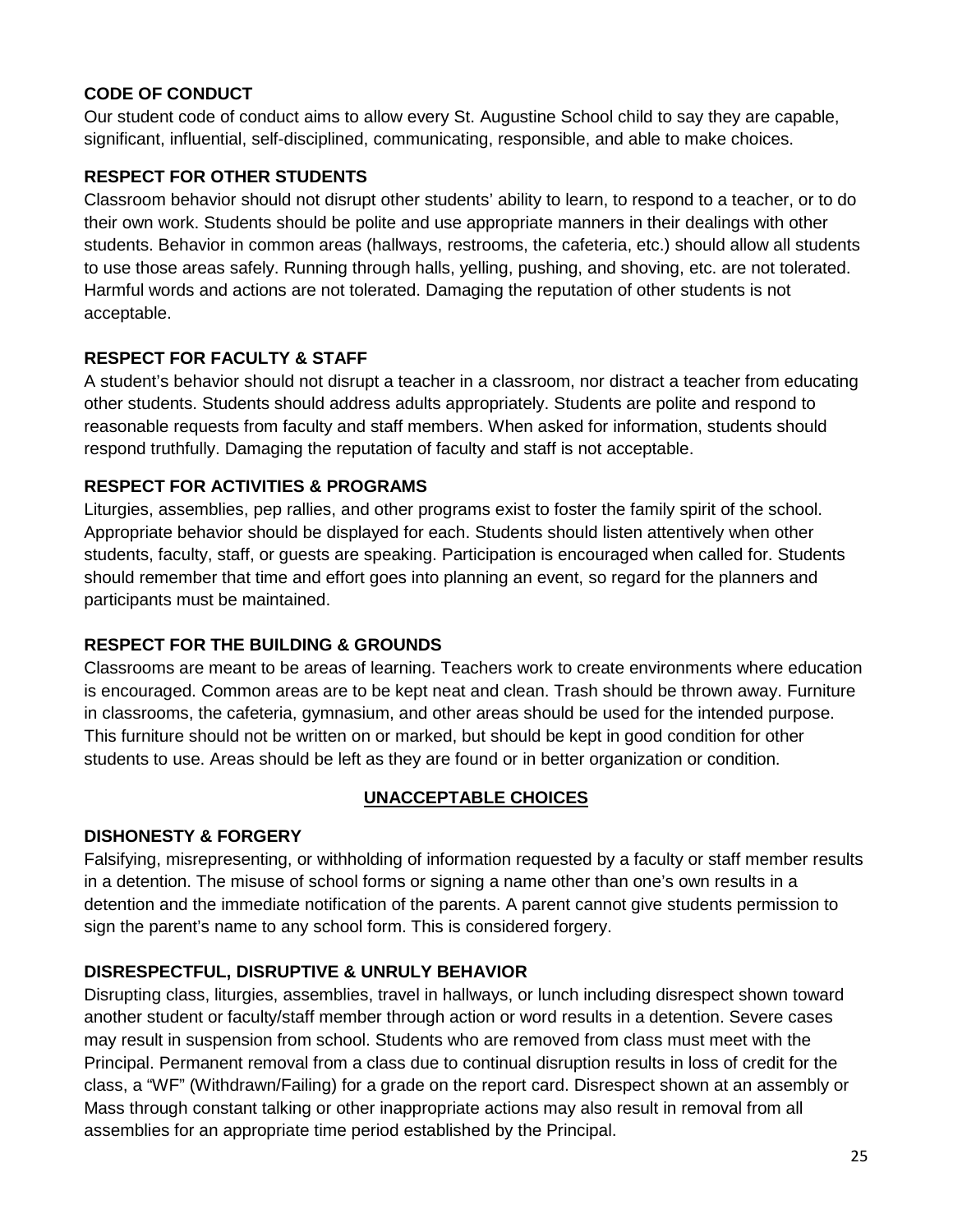# **FIGHTING**

All students involved in a fight are sent home immediately. Fighting results in a detention. The Principal conducts an investigation and decides on further consequences. Depending on the nature of the incident, consequences may include suspension from school or expulsion.

# **THEFT & VANDALISM**

If the property of a student, faculty or staff member, or of the school itself, is stolen or vandalized, restitution of the article or payment for damages, in addition to the penalty assigned by the Principal, is required of the offender.

# **VULGARITY**

Use of vulgar language results in a detention. Depending on the severity of the language, a Saturday School may be issued. Racial or ethnic slurs or sexually abusive language may result in suspension from school. WEAPONS Students who possess firearms, knives, explosive devices, brass knuckles, or any object that is determined by the Principal or Administration to be used for bodily harm are sent home immediately. The Principal conducts an investigation and decides on further consequences. Depending on the nature of the incident, consequences may include suspension from school or expulsion. If warranted, local law enforcement is contacted.

# **POSITIVE LEARNING ENVIRONMENT**

A positive learning environment allows children to develop habits, concepts, and ideas at their individual levels without unnecessary distraction. We allow for a maturing process which strives for self-discipline, and St. Augustine School provides a climate for this process.

We believe a positive learning environment includes:

- \* Respect for self
- \* Respect for peers, younger and older children, and adults
- \* Respect for Church Values
- \* Respect for the family
- \* Respect for property

# **DISRUPTIVE BEHAVIOR**

Behavior which is disruptive to a positive learning environment includes any action which violates the list above. Specific examples include: failure to take care of one's health or safety, failure to follow direction, possession of harmful devices or substances, deliberate disruption, insubordination, profanity, tardiness, vandalism, cheating, immodest clothing, or fighting. Our intention is not to make a complete, exhaustive list of unacceptable behavior, but to indicate some examples of negative behavior based on disrespectful and immature attitudes.

# **SEARCH & SEIZURE**

For the safety and protection of all students, certified staff members may legally check lockers, desks, and books to search for and seize weapons or other dangerous or illegal objects if there is reasonable suspicion to believe that such are the possession of the pupil.

# **INITIAL RESPONSE TO STUDENT CONDUCT PROBLEMS**

Diocesan schools, with the parents of their children, enter into an implied contract that the school will educate their children as long as the children abide by the school's academic and disciplinary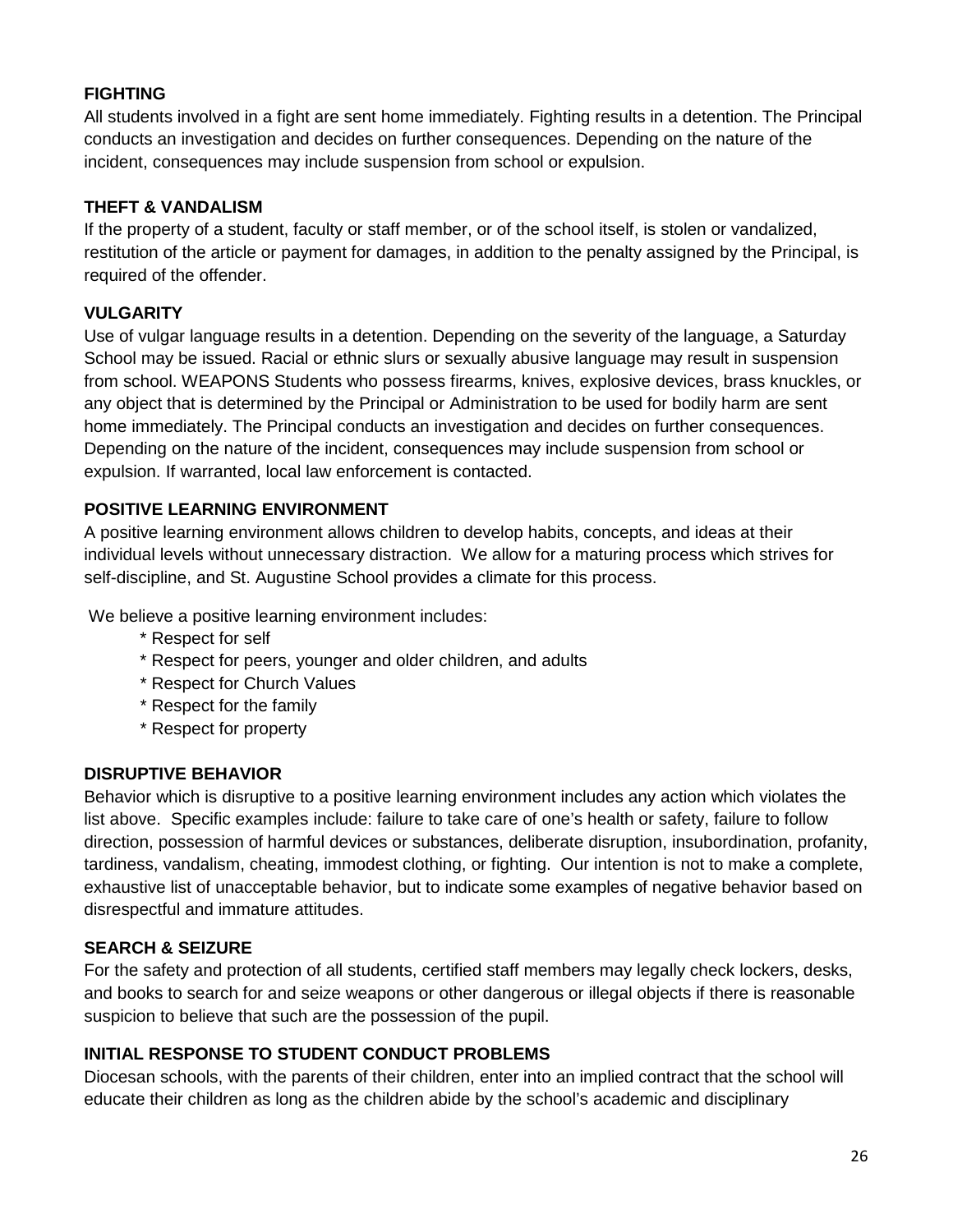standards. A student who violates the standards breaches the contract, justifying disciplinary action which may include suspension or expulsion.

First, positive conduct should be regarded with praise and encouragement. This is important for all grade and maturity levels.

Second, negative, disrespectful behavior should be confronted as immediately as the situation dictates. Third, we do not respond to unacceptable behavior with a prescription of rigid harsh penalties. Instead, we determine the corrective action which will change the behavior of the child in error. To do this, we must consider the situation and the maturity level of the child. We must also consider the child's past behavior.

It is not sufficient to merely observe an offense and prescribe a corrective action. We also observe and evaluate the success or failure of the corrective action. Some examples of corrective measures are: recess restrictions, detention (working/studying-before or after school), apology (verbal/written), suspension from extracurricular activities, personal telephone call or letter (by child) to parent, counseling, or removal from class. If misconduct is not corrected either by self-discipline or an authoritative response, the parent will be asked to confer with the teacher and/or principal to determine an appropriate course of action. At this time, various social service agencies or specialized educational personnel may be requested.

# **SUSPENSION**

If a child's behavior becomes disruptive or severe enough to warrant a suspension from school, the child's parents will be notified by letter explaining the reason for the suspension and the effective date(s) of the suspension. Suspension may be in or out of school.

In cases of extreme behavior - potentially dangerous situations to the student or to others - the suspension will be immediate. In this case, a telephone call will be made to the student's parents to remove the student from the school immediately.

# **EXPULSION**

When a student's behavior is consistently disruptive, immoral, illegal, or dangerous to the student or others, the student may be expelled from St. Augustine School. The student's parents will be notified by letter explaining the reason for the expulsion and the effective date.

#### **DUE PROCESS**

In cases when the corrective measure taken for a disciplinary action is not accepted by the student or his/her parents; the parents have recourse to address the teacher concerning the disciplinary action. If the corrective measure is upheld by the teacher, the parent may plead the child's case to the principal.

This is the last recourse available except in the case of suspension or expulsion.

In cases of suspension (immediate suspensions are explained earlier) or expulsion, the parent/student may request a meeting with the principal to discuss or challenge the disciplinary action taken by the school. If the parents/student do not accept the suspension or expulsion, they have the recourse to ask for another hearing in which to challenge the action. The final hearing will be held by the pastor.

#### **EVALUATION**

The St. Augustine code of conduct will be evaluated continuously. As changes are needed, they will be implemented. In all cases, the code of conduct serves the individual in the group educational setting.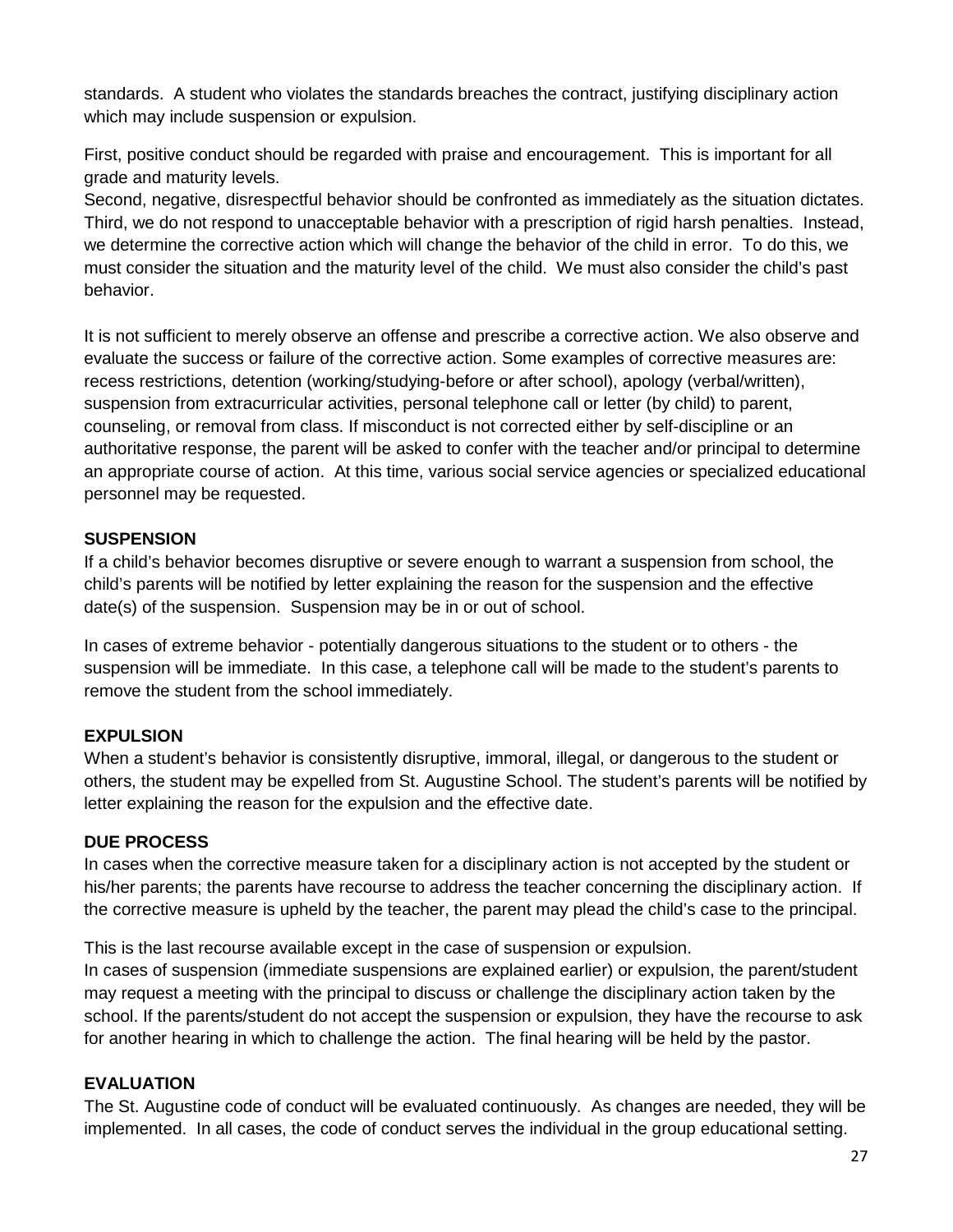Again, the purpose is to provide the child with a development toward a state of self-discipline, which allows an optimum educational environment for all students.

# **EXTENT OF BEHAVIOR CODE**

Students are frequently reminded that their behavior reflects the values of their family, the school, the parish, the community, and themselves. Therefore, it is considered within the scope of the school to apply the code of behavior to students outside of school hours and off the school property and outside the schedule of school sponsored or related activities.

It should also be noted anything brought to school can be searched and contraband can be seized and held indefinitely. Disposal of the contraband will be determined by the teacher and/or principal.

# **ACCEPTABLE USE OF THE INTERNET**

At the beginning of each school year, students and their parents are required to sign an agreement that states what is and is not acceptable use of the internet. The documents are titled, "Internet Safety Policy", "Google Apps for Education Acceptable Use Policy", and the "St. Augustine Acceptable Use Policy". These documents come from the diocese.

# **BULLYING PREVENTION POLICY AND PLAN FOR ST. AUGUSTINE CATHOLIC SCHOOL**

#### **Introduction**

The Diocese of Toledo and the Catholic Schools Office believe that all of our Catholic schools must be aware that their purpose is rooted in the mission of the Church and the message of Jesus Christ.

It is essential that a safe, positive and productive educational environment be established where students can achieve the highest academic standards, where no student shall be subjected to bullying, intimidation or harassment.

Pastors, principals, faculty, counselors, school nurses, custodians, bus drivers, athletic coaches, advisors to extracurricular activities, and any other school support staff, are to expect that all students and staff behave appropriately and treat others with civility and respect.

Bullying, harassment or intimidation will not be tolerated in any of our Catholic schools in the Diocese of Toledo.

# A. **Bullying by Definition:**

Bullying, harassment or intimidation means any of the following: Any intentional written, verbal, electronic (cyberbullying), physical act, or any other similar behavior that a student or staff member has exhibited toward another student which:

1. Causes physical or emotional harm to the target or damage to the target's property.

- 2. Places another student in reasonable fear of harm or of damage to property.
- 3. Creates a hostile environment at school for another student.
- 4. Infringes on the rights of another student at school.

5. Disrupts the education process or the orderly operation of a school or classroom and alters the conditions of another student's education.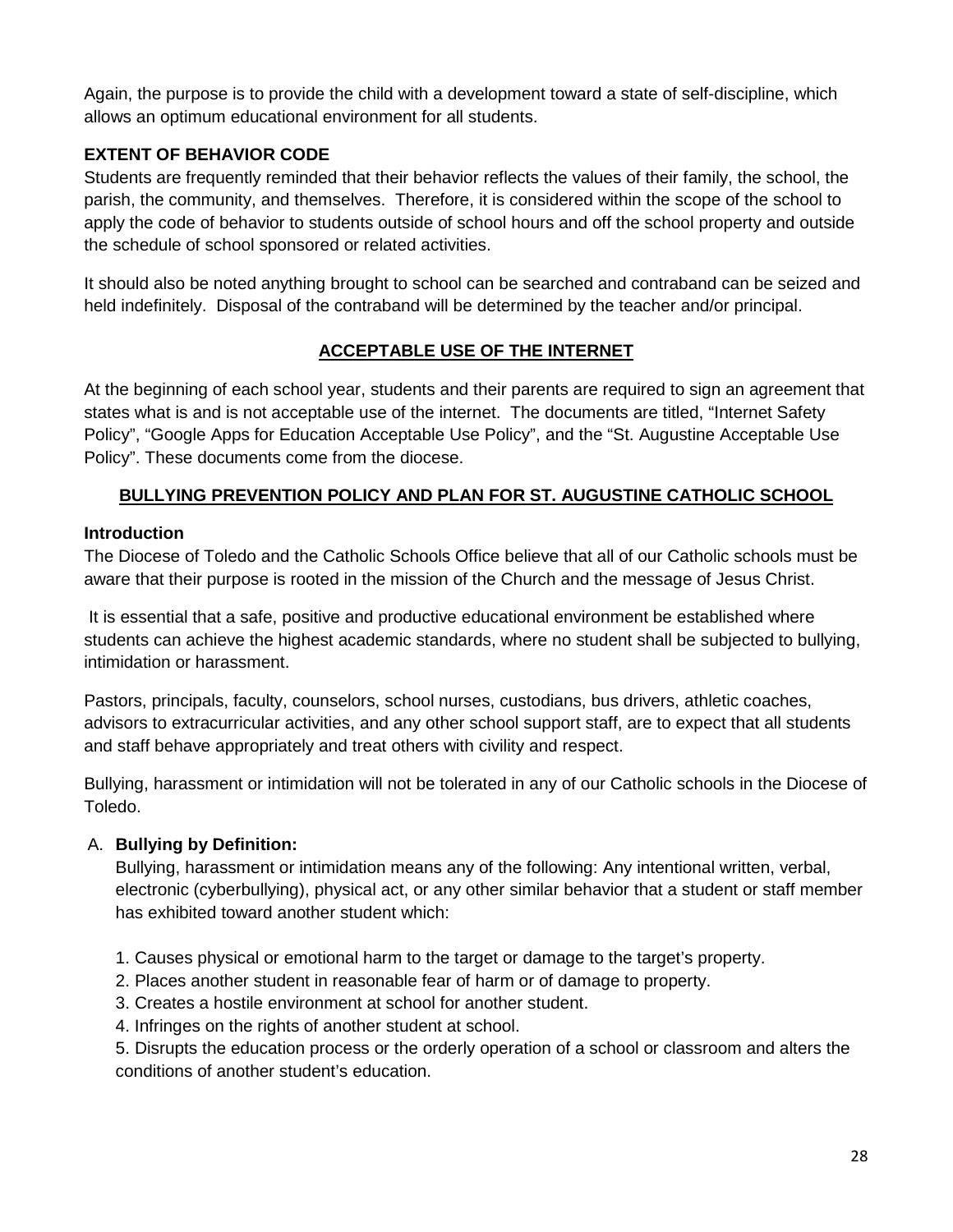6. Is a form of "retaliation" meaning any form of intimidation, reprisal, or harassment directed against a student who reports any misconduct, provides information during an investigation of bullying, witnesses or has reliable information about bullying.

7. Is considered electronic bullying (cyber-bullying) meaning bullying through the use of technology or any electronic communication, which shall include, but shall not be limited to, any transfer of signs, signals, writing, images, sounds, or data of any nature transmitted in whole or in part by:

a) Wire, radio, electromagnetic, photo-electronic or photo-optical system, including, but not limited to, electronic mail, internet communications, instant messages or facsimile communications.

b) The creation of a web page or blog in which the creator assumes the identity of another person or knowingly impersonates another person as author of posted content or messages, if the creation or impersonation creates any of the conditions enumerated in the definition of bullying.

c) The distribution by electronic means of a communication to more than one person or the posting of material on an electronic medium that may be accessed by one or more persons, if the distribution or posting creates any of the conditions enumerated in the definition of bullying.

# **B. Bullying is Prohibited:**

1. On school grounds owned/ leased/used by a school or on property immediately adjacent to school grounds.

2. At any school-sponsored or related activity, function or program whether on or off school grounds.

3. At a location, activity, function or program that is not school-related, when there are possible ramifications for students or adults in the school.

4. At a school bus stop, on a school bus or any other vehicle owned, leased or used by the school.

5. Through the use of technology or electronic device owned, leased or used by a school.

6. Through the use of technology or an electronic device not owned, leased or used by a school if the act or acts in question:

a) Create a hostile environment at school for the target.

b) Infringe on the rights of the target at school.

c) Materially and substantially disrupt the education process or the orderly operation of a school.

# **C. Prevention and Intervention Plan:**

1. Students, faculty, counselors, school nurses, custodians, bus drivers, athletic coaches, extracurricular advisors, and all other school support staff may report bullying directly to the principal either in writing or verbally or they may choose to report an incident through the TIPS Reporting hyperlink found on the school webpage under the Parent/Student Information tab. 2. Reports of bullying, harassment, or intimidation may be made anonymously so that no disciplinary action shall be taken against a student solely on the basis of an anonymous report. 3. School personnel listed in item #1 above are obligated to report prohibited incidents of which they are aware to the school principal or other administrator designated by the principal. 4. In cases where the aggressor or target is not a student at St. Augustine School, information shall be disclosed to the principal or appropriate administrator of the public, private or charter school in which the student is enrolled.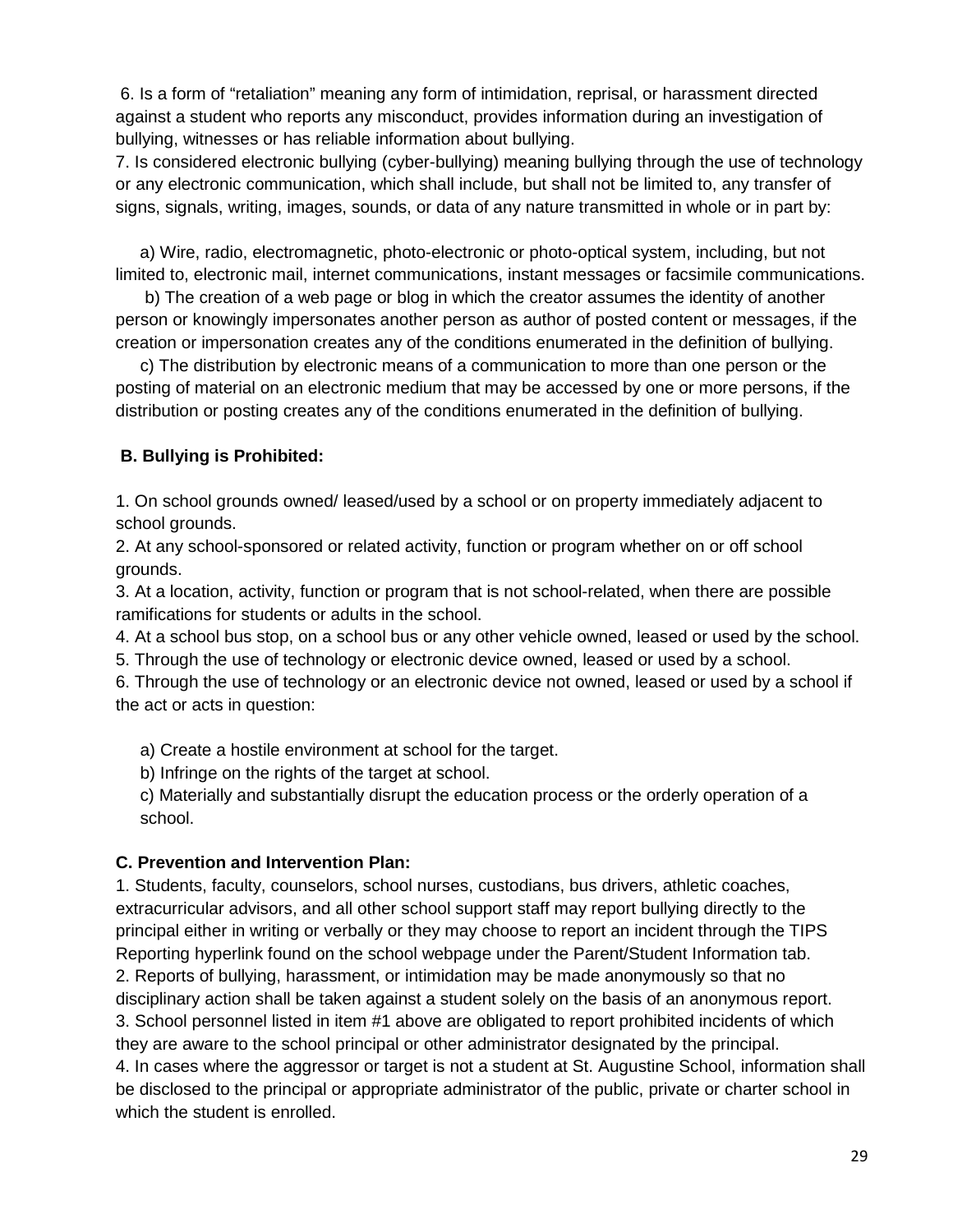5. The custodial parent(s) or guardian(s) of any student involved in a prohibited incident shall be notified.

6. The principal shall keep written documentation of all reported incidences, steps taken to investigate, and responses the report.

7. Every effort will be made to protect a victim from new or additional harassment, intimidation, or bullying.

8. Recommendations of referrals to appropriate outside counseling will be made for aggressors, targets and family members of students as needed.

9. Any student found guilty of harassment, intimidation, or bullying that infringes on any student's rights will be disciplined, and the following actions may be taken:

a. One-on-one counseling/mediation with the principal and/or designated school authority which shall include appropriate accountability for actions and instruction on appropriate behaviors

- b. Separation from peers within the classroom to the extent possible
- c. After-school detention
- d. In-school suspension
- e. Referral to an outside counselor for appropriate services at the expense of the parent
- f. Out-of-school suspension
- g. Expulsion, if necessary

10. A range of disciplinary actions may be taken against an aggressor for bullying or retaliation. The disciplinary actions shall balance the need for accountability with the need to teach appropriate behavior.

11. Students deliberately making false reports of harassment, intimidation, or bullying and for any student responsible for deliberately making a false report will be disciplined and the action steps found in #9 may be taken.

12. The Bullying Prevention Policy will be included in the Student Handbook and will also be posted on the St. Augustine School webpage under the Parent/Student Information tab. This link includes information on how parents and guardians can reinforce the curriculum at home to support the school and the dynamics of any and all forms of bullying.

13. The student handbook will be distributed to each family at the start of each school year and the current handbook will be available on the school webpage under the Parent/Student Information tab.

14. By signing the Handbook Affirmation included on the Student Information Form at the beginning of each year, we assure that families have read the handbook and all policies included therein.

# **D. Plan Review and Updates:**

The plan shall be reviewed and updated preferably every year, but at least every two years and the principal is responsible for the implementation and oversight of bullying prevention and implementation plan within the school.

# **E. Training:**

Regular training on the plan shall be provided for staff, students, parents, faculty, counselors, school nurses, custodians, bus drivers, athletic coaches, advisors to extracurricular activities, and all other school support staff.

Such anti-bullying training may include, but not be limited to: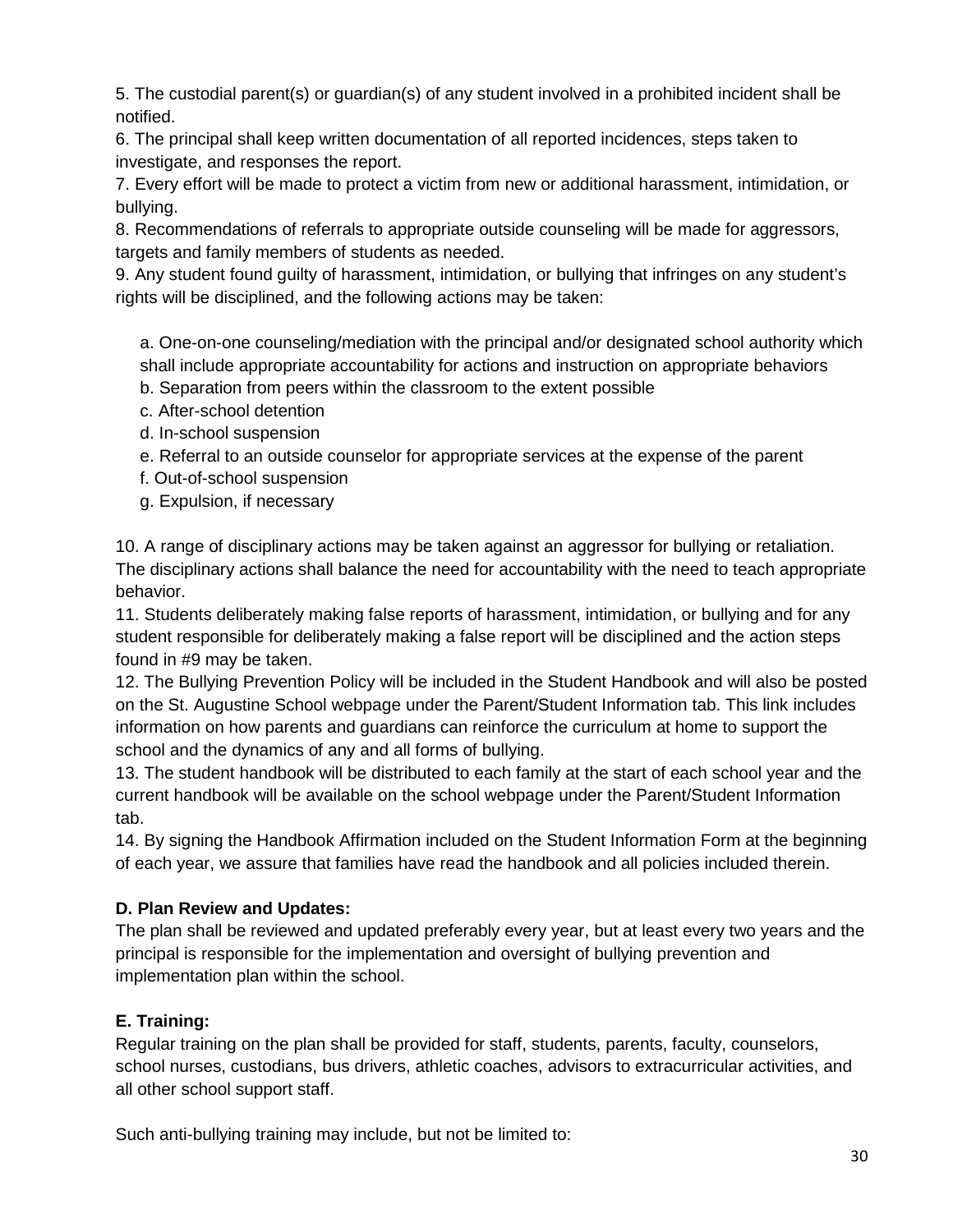1. Developmentally appropriate strategies to prevent bullying incidents.

2. Developmentally appropriate strategies for immediate, effective interventions to stop bullying incidents.

3. Information regarding the complex interaction and power differential that can take place between and among an aggressor, target and witnesses to the bullying.

4. Research findings on bullying, including information about specific categories of students who have been shown to be particularly at risk for bullying in the school environment.

5. Information on cyber-bullying emphasizing Internet safety.

# **F. Publication and Notice:**

The plan shall be posted on the school's website and included in student and employee handbooks.

# **G. Reporting:**

A member of the staff shall immediately report any instance of bullying or retaliation the staff member has witnessed or become aware of to the school principal or to the staff member designated in the plan as responsible for receiving such reports.

# **H. Minimum Required Actions**:

If the principal or his/her designee determines that bullying or retaliation has occurred, he/she shall:

1. Take appropriate disciplinary action as stated in the plan.

2. Notify the parents or guardians of the aggressor and target and inform them of the disciplinary action and action to be taken to prevent any further acts.

If an incident of bullying or retaliation occurs on school grounds and involves a former student under the age of 21 who is no longer enrolled in school, the principal or his/her designee informed of such incident shall contact the local law enforcement agency if he/she has a reasonable basis to believe that criminal charges may be pursued against the aggressor.

# **I. Policy Questions and / or Concerns:**

If any staff member has questions concerning this policy, he or she is encouraged to contact the Catholic Education Office at 419-244-6711.

# **POLICY STATEMENT ON GENDER-RELATED MATTERS**

The Catholic Church has always believed that her first mission given her by Christ Jesus is the salvation of souls. The Church must be true to her own identity and mission. Thus, the teachings of the Catholic Church must permeate all aspects of her activities. As a result, the Catholic community has a responsibility to be a witness to truth, charity, and justice based on the Gospel; and must always strive to be respectful of persons and understanding of the struggles present within and among the people of God. It would be inconsistent with the Church's mission to teach, promote, or encourage anything that is contrary to the teachings she has received from God and which the Magisterium has clearly and consistently articulated. For this reason, the Church cannot, and may not, sponsor, endorse, facilitate, or host such organizations, events or activities that would promote such views, in any form or format whatsoever.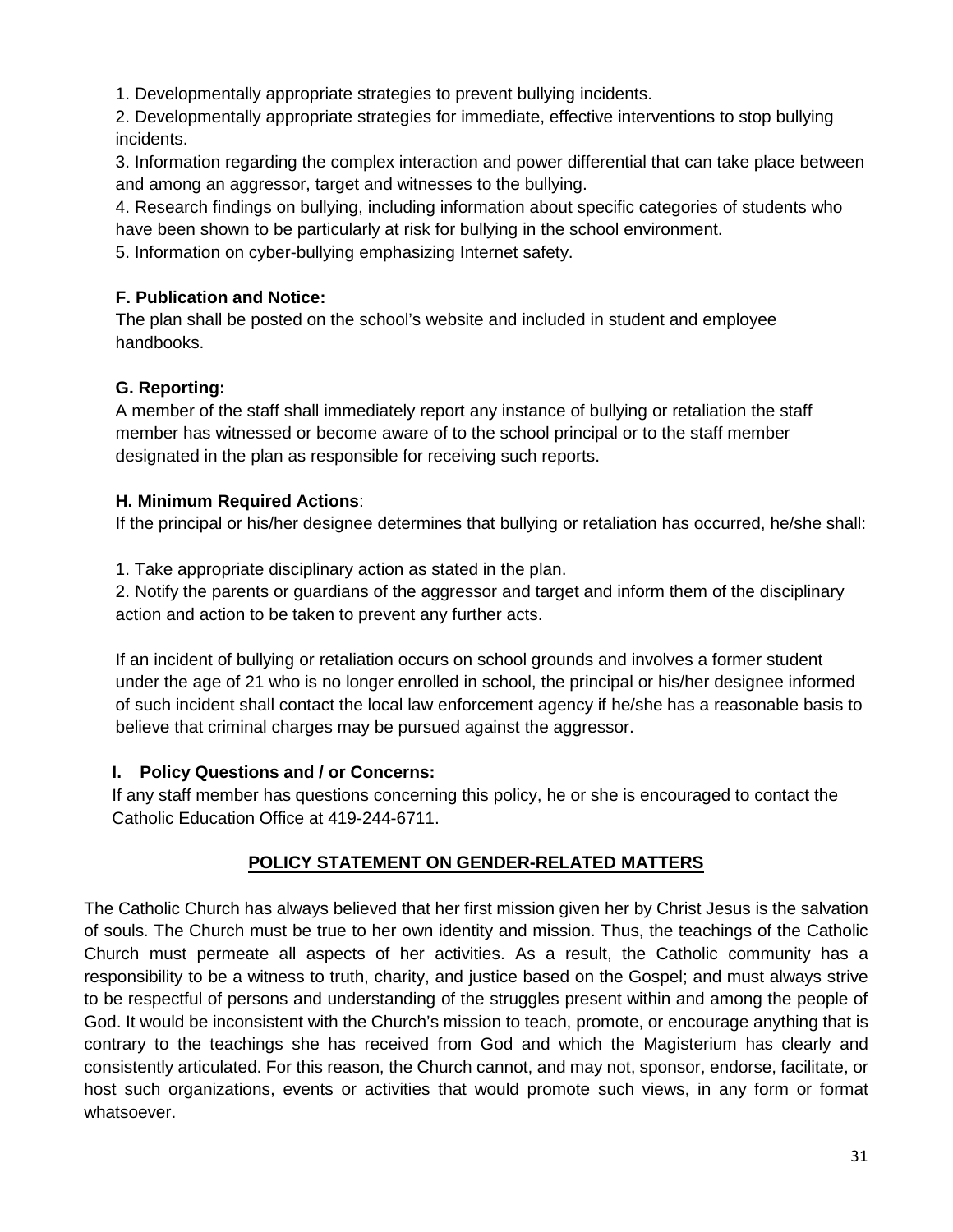With specific regard to the human person, the Catholic Church has always and everywhere affirmed her belief that each and every human being is created in the image and likeness of God. As such, every person deserves respect, dignity, and freedom from discrimination. By remaining true to what Christ has taught concerning the human person, the Church encourages individuals to accept their own bodies and gender as they were created<sup>1</sup>, and seeks to help all people to recognize that the current attempts in modern culture to redefine gender and social institutions, as well as alter the nature and purpose of human beings, are misguided and not in accord with the truth. Therefore, it would be morally unacceptable for the Catholic Church, including the Diocese of Toledo, its parishes, schools, or ecclesiastical organizations to provide accommodations based on anything which in itself is contradictory or antithetical to the teachings of Christ and his Church, including notions of gender and sexuality that are contrary to Catholic teachings. For a fuller catechetical treatment of this topic, see Catechesis Regarding Human Dignity and Gender-Related Matters in the Appendix.

In Catholic parishes, schools and ecclesiastical organizations of the Diocese of Toledo, all activities and ministries are to be rooted in, and consistent with, the principles of Catholic doctrine. Therefore, in every parish, school and institution, all paid employees and unpaid volunteers will:

- 1. Treat all persons with sensitivity, respect, and compassion.
- 2. On a case-by-case basis, consider in a compassionate way any specific request sensitive to the physical and psychological needs of a person. The basis of the consideration will be on the following questions:
	- i. What is the specific request of the adult, student and/or parent(s)/guardian?
	- ii. Is the request in keeping with the teaching of the Catholic Church?
	- iii. Is the parish, school or ecclesiastical organization reasonably able to provide for the request?
- 3. Require that names and pronouns be in accordance with the person's biological sex.
- 4. Maintain names in records according to the person's biological sex.
- 5. Confirm that uniforms and gender specific dress, bathrooms, locker rooms, showers, and sponsored activities will all be according to biological sex.
- 6. Require that participation on athletic teams and extra-curricular activities be according to biological sex.
- 7. Consult the Office of Marriage and Family Life with extenuating circumstances.

1 Pope Francis, *Amoris Laetitia* 56.

# **Catechesis Regarding Human Dignity and Gender-Related Matters**

The Catholic Church has always and everywhere affirmed her belief that each and every human being is created in the image and likeness of God. As such, every person deserves respect, dignity, and freedom from discrimination. Indeed, there is an inescapable duty to make ourselves the neighbor of all people, no matter who they are<sup>1</sup>. Further, the Church is obligated to hand on to every generation all that she has received from Jesus Christ, her divine founder, especially as it relates to our understanding of the human person in these present times.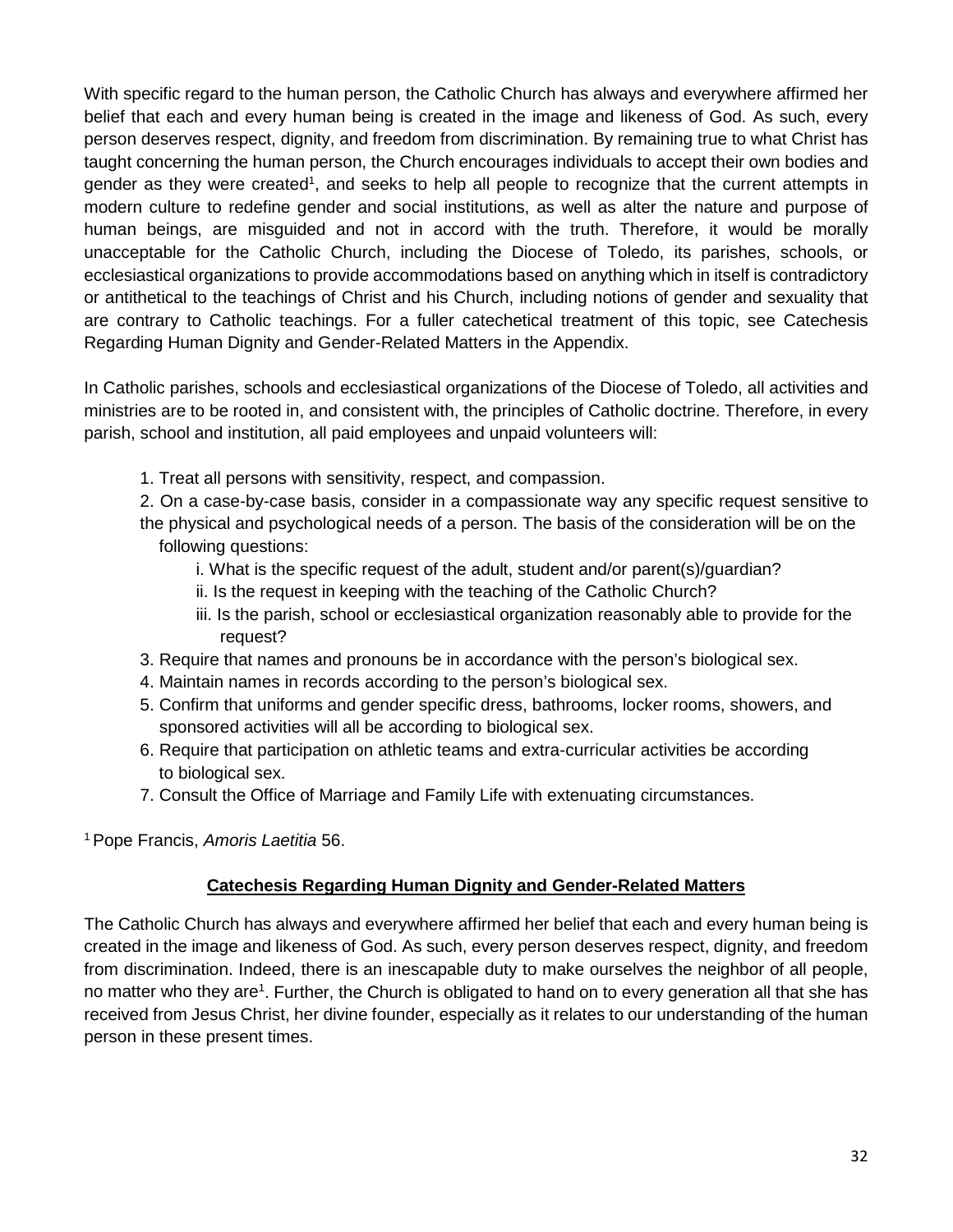The witness of Sacred Scripture is clear: God created human being's male and female (Genesis 1:27). From the dawn of creation as depicted in the Book of Genesis to the closing pages of the Apocalypse, Scripture presents the human race as consisting of only two (2) sexes. Both sexes, male and female, are created in the image of God and are equal in dignity and destiny (Genesis 2:21-24). God created Adam and Eve out of love and for love. One's gender is therefore determined by one's biological sex.

The entirety of divinely inspired Scripture affirms the male and female forms of human nature *as reality*. They are not mere cultural phenomena or subjective constructs. Although wounded by the entrance of sin into human experience and its far-reaching effects on our bodily nature, man and woman continue to image God in both their uniqueness and complementarity. Scripture is clear on the necessity of respecting God's order and commands for human beings to experience the fullness of life he intends.

As articulated by Pope Francis, the clear and constant moral teachings of the Catholic Church have always envisioned a connection between our highest human happiness and our willingness to embrace the biological sex given us at birth<sup>2</sup>. Our bodies teach us profound truths about ourselves and our purpose in life. Our bodies signify that we are called to and gifted for relationships that are complementary in nature, open to new life, and destined for eternal happiness and joy. Our bodies are God-given means of deepening our human generosity and communion with both God and each other.

Pope Saint John Paul II affirmed in his teaching known as the *Theology of the Body* that in our given biological complementarity, *as distinctly male and female*, God clearly intended us to live in loving communion with him and with each other. Through mutual self-giving and interdependence, he invites us to share in his own act of creation, as well as his own eternal happiness and joy. Therefore, our Godgiven maleness and femaleness clearly make visible our calling to love and co-create with God in bringing new life into the world. This is what Pope Saint John Paul II called the "sacramentality of the body." Our bodies are "icons" that reveal the deepest essence of who we are in the moral, spiritual, emotional, and physical dimensions of life.

Catholic teachings envision biological sex as neither a politically defined nor socially constructed reality.

It is an objective reality, a cornerstone of our createdness, and an invitation to enter joyfully and generously into what we believe to be the central mystery of the Christian faith, namely, that God is himself an eternal exchange of love emanating from the love shared between the Father, Son and Holy Spirit<sup>3</sup>.

The Catholic Church recognizes that there is much confusion regarding human sexuality and gender in today's society. Knowing that this confusion touches the lives of many people very personally, the Catholic Church is committed to walking with each individual on the path towards a more integral understanding of their human dignity and their unique vocation in the Creator's plan for salvation history.

<sup>1</sup>*Gaudium et Spes* 27.

<sup>2</sup> Pope Francis, *Amoris Laetitia* 285.

<sup>3</sup>*Catechism of the Catholic Church* 221.

# **Pastoral Care Guidelines**

Recalling that each moment when a person or persons come to the Church—regardless of reason— is an opportunity to provide pastoral care and to evangelize, an opportunity to introduce (or reintroduce)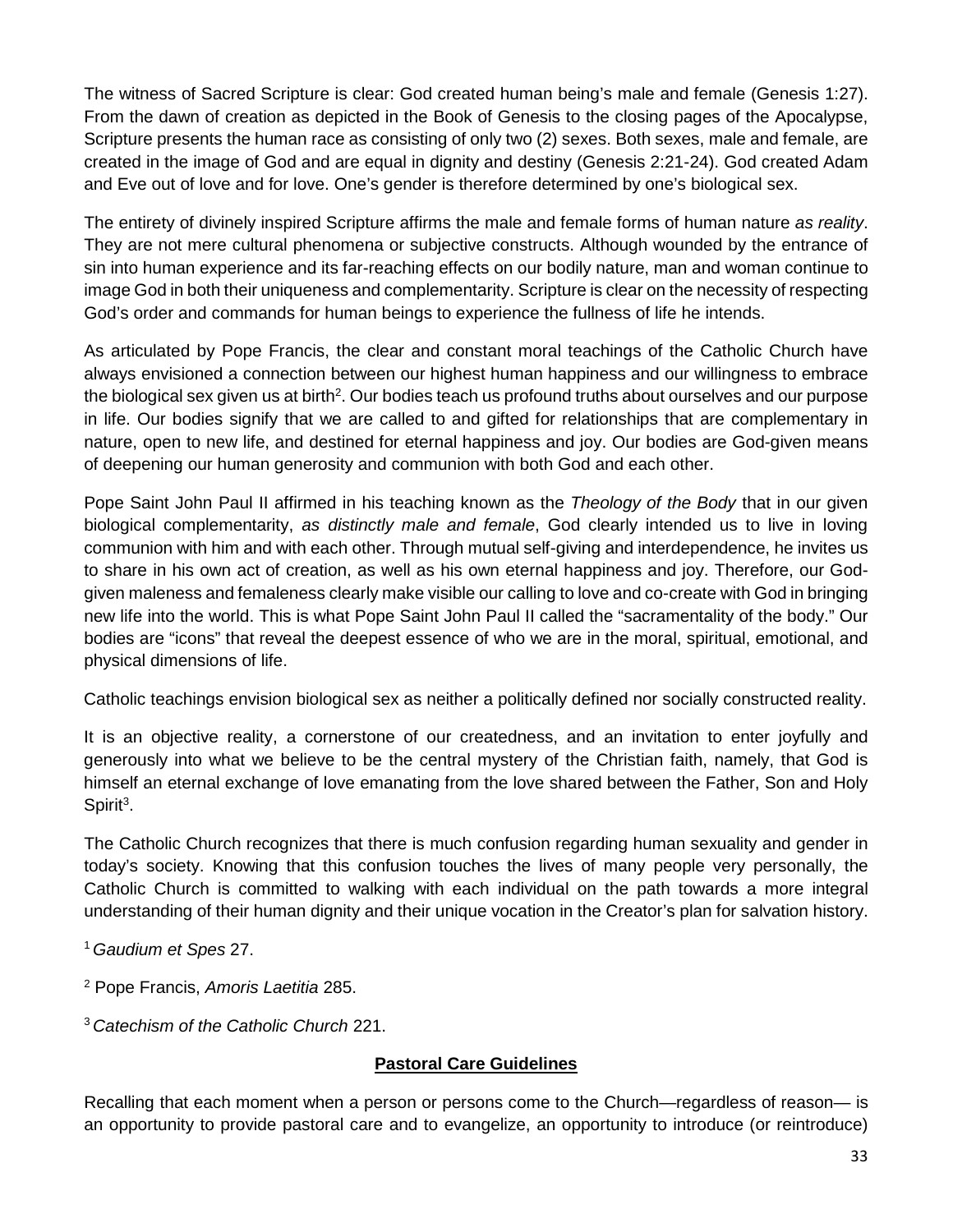them to Jesus Christ, who is the way, the truth, and the life, these following general guidelines have been developed as a means to help us assist others with their needs and concerns.

These guidelines are general insofar as it can apply to many different people and scenarios. Because of this generality, it would be impractical to provide a specific answer for each and every pastoral possibility or variation. The guideline includes suggestions and reminders on how to approach a situation when presented by a person who is actively engaging or pursuing a lifestyle contrary to Catholic teaching. Examples of this include but are not limited to: those engaging in a sexual relationship that is not in harmony with the teachings of the Church (same sex relationships; marriages that cannot be recognized by the Church; non-marital heterosexual relationships, such as premarital and extramarital cohabitation; and those persons desiring to be identified in a manner inconsistent with their biological sex).

1. Welcome and thank the individual(s) for expressing an interest in the Church and her apostolates.

- 2. Ascertain what the person(s) is(are) seeking:
	- i. Reception of a sacrament
	- ii. Use or rental of parish or school property
	- iii. Admission to school, religious education program, or parish/institution-related activity.
	- iv. Involvement in parish ministry
- 3. Ask for other pertinent details regarding what it is the person(s) is(are) asking, for example:
	- i. Are you a member of the parish; do you have children in the school?
	- ii. Where is the wedding being held? What are the names of the parties to be married?
	- iii. Who is celebrating the anniversary? Are they Catholic; were they married in the Church?
	- iv. Who are the parents/guardians of the child?
	- v. What charity or for what purpose are you raising funds?

4. If something in the answer given or conversation suggests the person(s) is(are) not pursuing a lifestyle that is in accord with Church teaching, the matter should be referred to the pastor or pastoral leader.

5. The pastor or pastoral leader should meet with the person(s), listen to the person(s)'s story, and discover where the person(s) is(are) spiritually at the moment. With all pastoral charity, inquire if the person(s) is(are) living in a manner consistent with the teachings of the Church. Then, invite the person(s) into a deeper life in Christ. This moment becomes the opportunity to ask how the Church can possibly help. Perhaps this would include assistance with the convalidation or sanation of a marriage or inviting them to celebrate their wedding in the Church (or even to be prepared and celebrate the marriage with a dispensation from the canonical form of marriage). Perhaps this would include (re)introducing the person(s) to the Courage apostolate. In all situations, this is an opportunity to present, in a clear and pastoral fashion, the teachings of the Church (see Catechesis on Human Dignity and Gender-Related Matters), to evangelize, and to encourage all persons we encounter.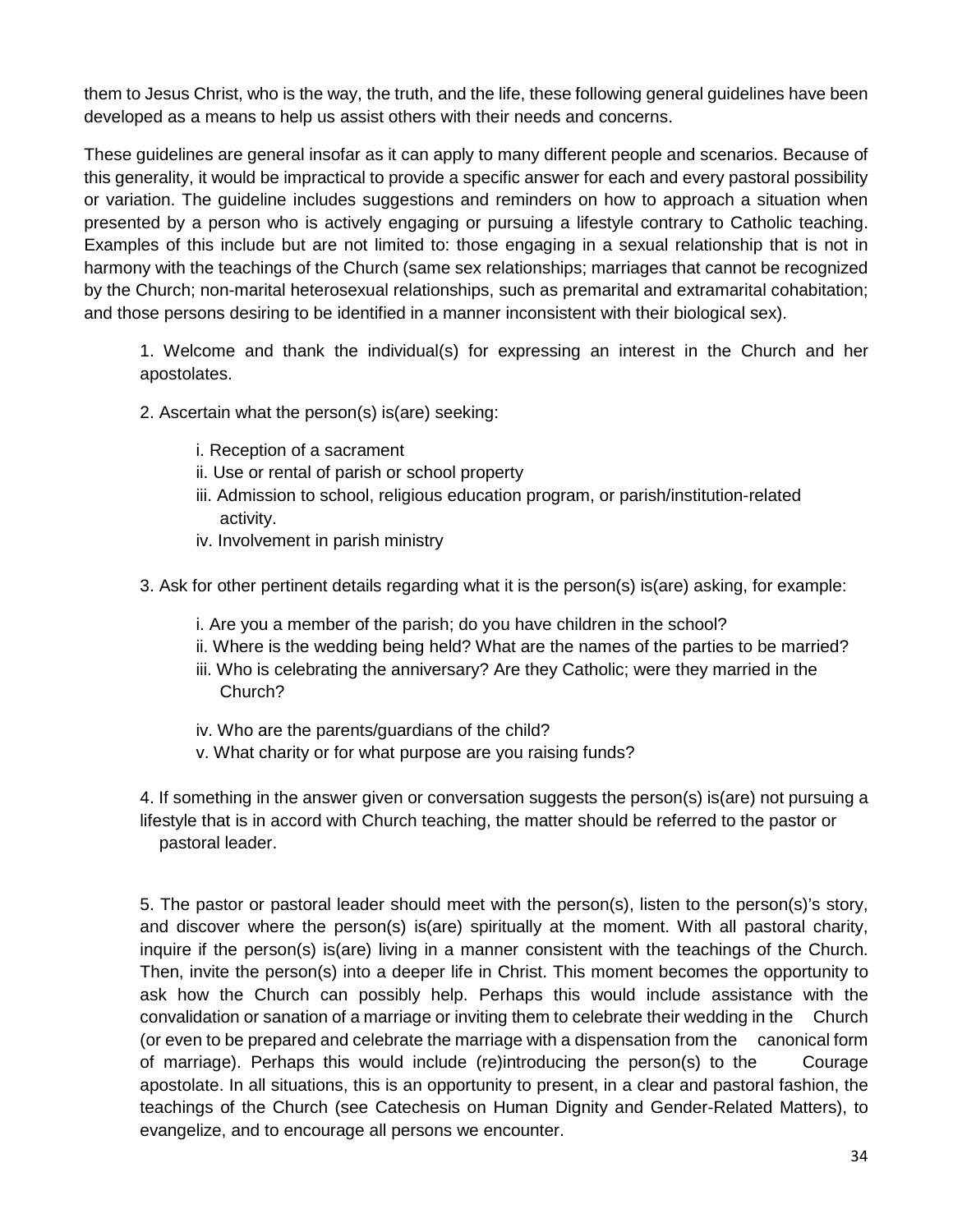6. The catechetical exhibit then logically leads to sharing the policy statement of the diocse. Perhaps, from the pastoral discussion, the pastor or pastoral leader may determine that the Church is able to assist in and perhaps fulfill the person(s) request of the Church. If the Church is not able to assist, she has provided the opportunity for the person(s) to meet a caring person from the Church who has taken an interest in the person(s), has helped the person(s) to understand Catholic teaching, and has invited the person(s) into a deeper relationship with Jesus Christ, to share in his truth and in the life of the Church.

7. At the end of the encounter, the person(s) should be both invited into the life and truth of Christ and his Church and thanked for their understanding.

8. If the pastor, pastoral leader or school administrator requires assistance or guidance beyond what is provided in this document, please contact the Office of Marriage and Family Life in the Diocese of Toledo.

# **SEXUAL HARASSMENT POLICY**

# **Definition and Overview**

Sexual harassment is defined as any written, verbal, physical contact or gesture of a sexual nature towards another person by a student. Sexual harassment undermines the health, safety and welfare of students by creating an intimidating, hostile, or offensive school environment and will not be tolerated. Students may be subject to intervention, evaluation, immediate suspension or expulsion, depending on the severity of the incident and the response of the parents, guardians and the student. In all events parents or guardians will be notified.

# **Procedure for Investigating Complaints of Harassment**

Upon receipt of a complaint or other specific information regarding possible sexual harassment, the person responsible for the investigation (usually the principal) shall:

- 1. Advise the alleged offender of the complaint.<br>2. Promptly and confidentially, investigate the in
- Promptly and confidentially, investigate the incident(s) and surrounding circumstances by talking to, and obtaining statements from witnesses or other persons having information. \*
- 3. If the allegation is not proven or admitted during Steps 1 and 2 above, the investigator shall conduct further investigation until he/she has made a determination or if it becomes apparent that further investigation is unlikely to lead to a reliable conclusion.
- 4. Throughout the investigation, a conscious effort must be made to judge the credibility of the information received.
- 5. If the investigation confirms that a serious incident has occurred or a pattern of behavior constituting sexual harassment may have been established, disciplinary action will be taken.
- 6. The complainant and the alleged offender will be advised of the conclusions reached and the action taken.

All information or complaints shall be investigated in a manner which preserves confidentiality to as great an extent as possible and still ensuring the thoroughness of the investigation.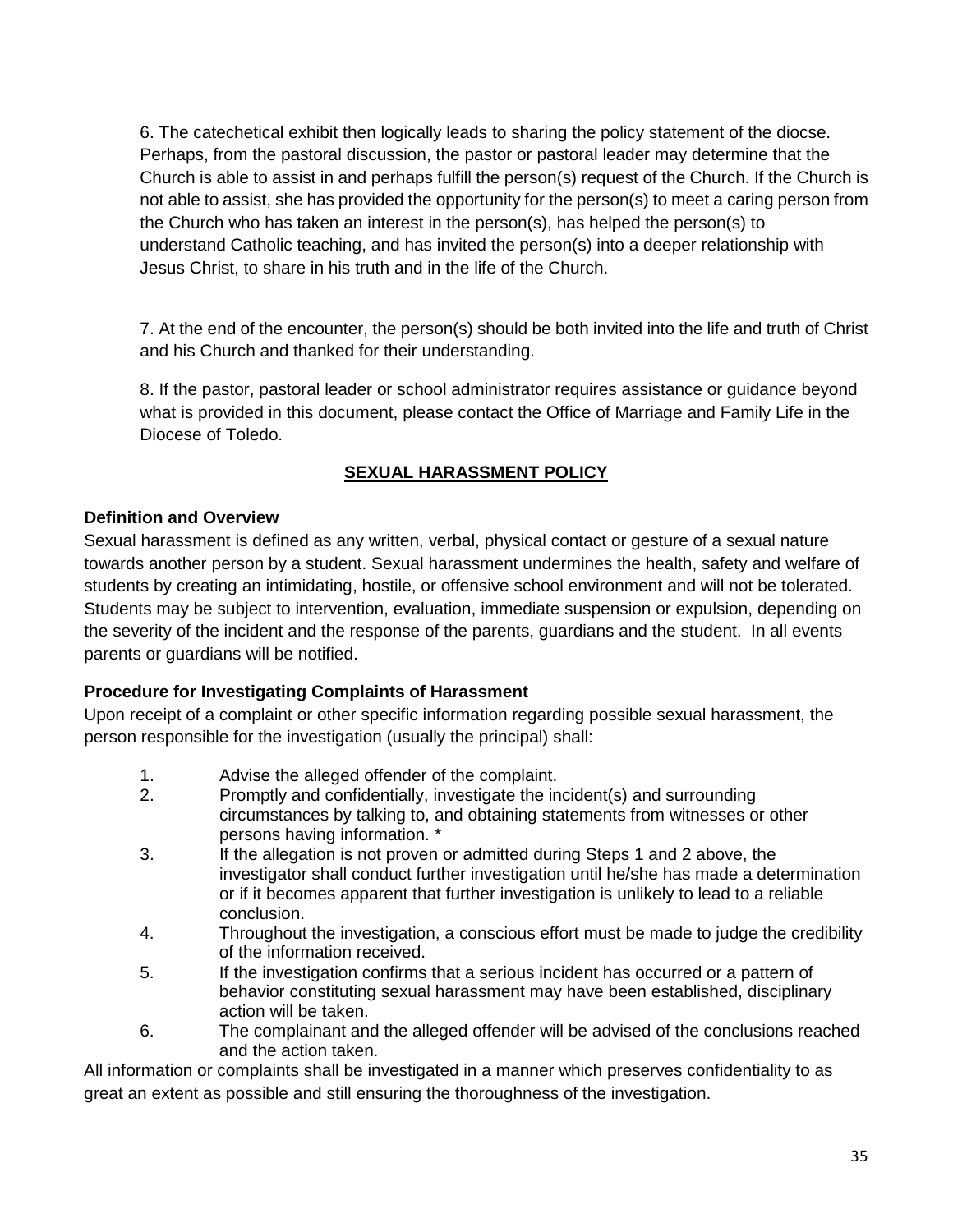# **Discipline Procedures**

If the investigation confirms that a serious sexual harassment incident has occurred or a pattern of sexually harassing behaviors has been established, the following procedures will be followed.

- 1. Offending student will be suspended until he/she has been examined by a psychiatrist.
- 2. This psychiatrist has determined that the student is not a threat to him/herself or to others.
- 3. A letter from examining psychiatrist stating #2 above is received by St. Augustine School.
- 4. The psychiatrist, along with the parents, has developed and implemented a plan of action to provide help and support for the offending student.
- 5. A copy of this plan is received by St. Augustine School.

*\*In some instances, the student may be immediately removed from contact with other students. This determination will be made by the investigator, generally to protect the other students.*

If the student has been reinstated after all regulations have been met and further sexual harassment occurs (by the same student), expulsion of the student may result.

*All policies, procedures, and requirements will be handled in as kind but firm a way as possible. We realize that children (whether victims or abusers) are all children of God. They will be treated with the respect due them.*

# **ELECTRONICS POLICY**

#### **Definition and Overview**

During school hours St. Augustine School Policy forbids students to carry on themselves or store in their desks, book bags, or lockers, any cell phones, or other electronic communication devices unless for medical emergencies or extenuating circumstances for which prior approval has been given by the principal. These devices tend to cause disruption of the normal classroom atmosphere. The school phone is available for students' use when necessary.

Students are also discouraged from bringing electronic games to school. Envy and jealousy can create behavior problems. There is a liability issue if one of these expensive items is broken or lost. Exercise is encouraged when the children are outside. Board and card games are encouraged during indoor recess.

#### **Discipline Procedures**

If a child is found to have one of these electronic devices with him/her during school hours, the device will be kept in the principal's office until the end of the school day.

# **SCHOOL WELLNESS POLICY- ST. AUGUSTINE SCHOOL - IRN #058834**

- 1. Team
	- Ginny Minnick, principal
	- Robin Patton, cook, cafeteria manager
- 2. Needs assessment
	- We have a few students who are overweight and the majority of them pack their lunches.
	- Some of our students need to be encouraged to take part in physical activity in the physical education class and on the playground.
- 3. Goals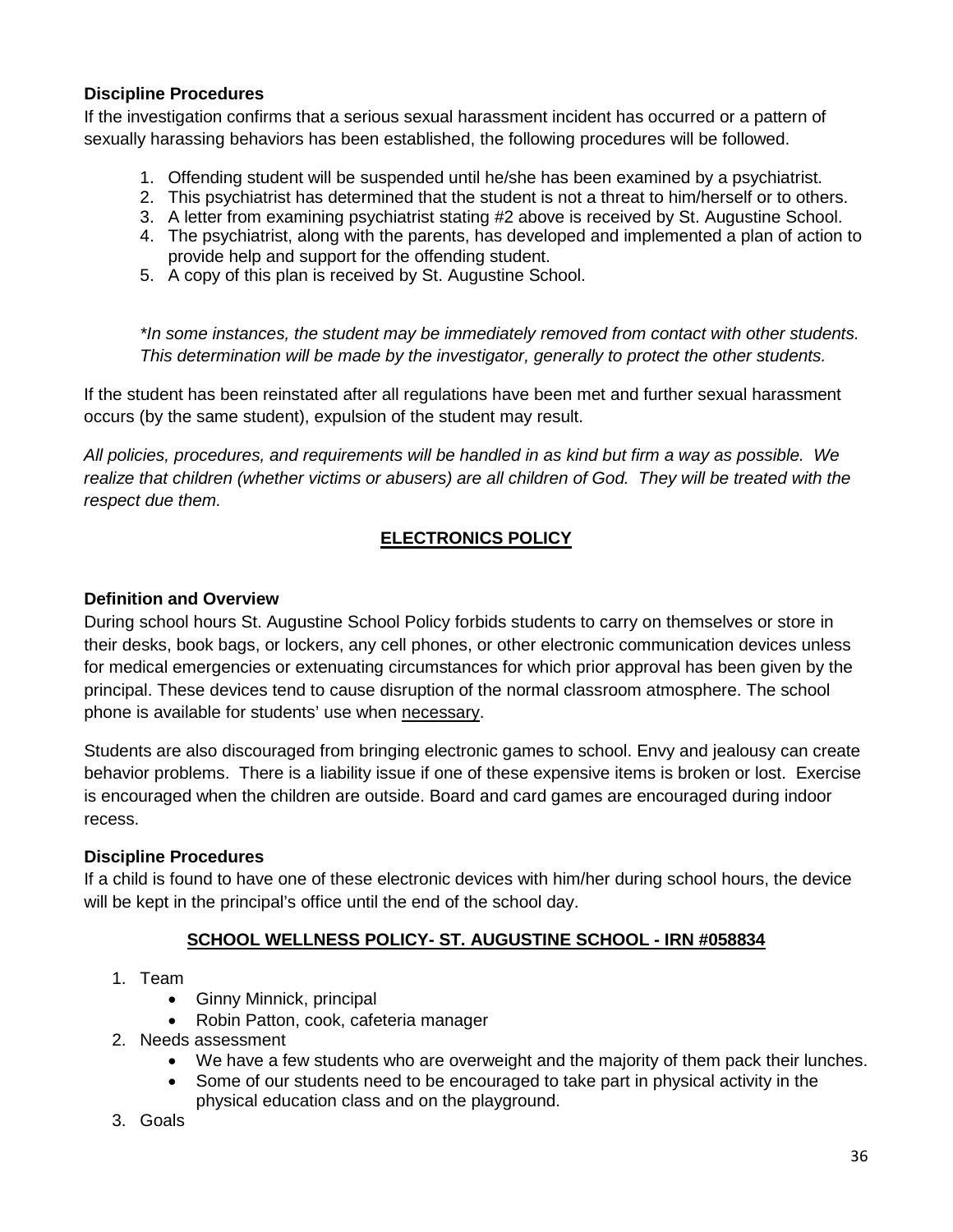- Nutrition education
	- 1. More emphasis will be placed on K-8 nutrition lessons contained in the health curriculum. *(faculty)*
	- 2. Our school is an Innovative School. A mid-morning snack is brought to school and eaten by the students. More direction and supervision will be given by teachers to ensure that the snacks are healthy. *(faculty)*
	- 3. No pop will be sold before, during, or immediately after school hours. *(office staff)*
	- 4. The cafeteria will continue to provide nutritious, well-balanced meals for the students. *(cafeteria manager)*
	- 5. Healthy snacks and short nutrition lessons will again be provided to students as they complete their Math-a-thon activities. *(Math-a-thon coordinator)*
	- 6. Students will be encouraged to have a personal water bottle at their desks at all time and will be encouraged to drink plenty of water during the school day. *(faculty)*
	- 7. Health oriented classes such as "Stay Healthy with Healthy Habits," "Proper Hand Washing," "Cross-contamination," and "Food Borne Illnesses" will be provided for the students. *(faculty, cafeteria manager)*
- Physical activity
	- 1. Children will walk to the teacher to collect papers rather than the teacher walking to them. *(faculty)*
	- 2. We will continue our "Heart Challenge" activity to promote exercise and to collect funds to help the American Heart Association. *(Heart Challenge coordinator)*
	- 3. All K-8 St. Augustine students will have a physical education class of at least 30 minutes per week. *(faculty & principal)*
	- 4. K-8 students will have 25 minutes of recess each day. *(faculty)*
	- 5. In addition to #4, K-2 will also have 20-30 minutes each morning. *(faculty)*
	- 6. In addition to #4 & #5 K-2 will have 20-30 minutes each afternoon. *(faculty)*
	- 7. The importance of exercise will be stressed in all health classes grades K-8. *(faculty)*
	- 8. Walking field trips to the library, court house, senior center, etc. will be encouraged. *(faculty & principal)*
- Other school-based activities
	- 1. Two Water Bottle Filling stations are available for students in the school. Students are encouraged to drink water. *(faculty & principal)*
	- 2. Basketball, soccer, football, cross country, and volleyball extracurricular activities will be strongly encouraged. *(faculty & principal)*
	- 3. School will send home fliers from other schools and the city league about after school sports. *(office staff)*
	- 4. SAS will take every opportunity to educate parents and guardians as well through educational displays at the Academic Fair, Grand Friends' Day and other gatherings at the school. *(cafeteria manager)*

# **TUITION AND FEES**

St. Augustine School is financed by St. Augustine Parish, student tuition, fund raisers, donations, planned giving funding, and funding received from federal and state programs.

# **PRESCHOOL**

The cost of preschool changes from year to year. The tuition for T/Th or for M/W/F differ because of the time spent at school. Some students may be allowed to attend up to five full days each week. Information on the cost of tuition will be sent at the time of registration.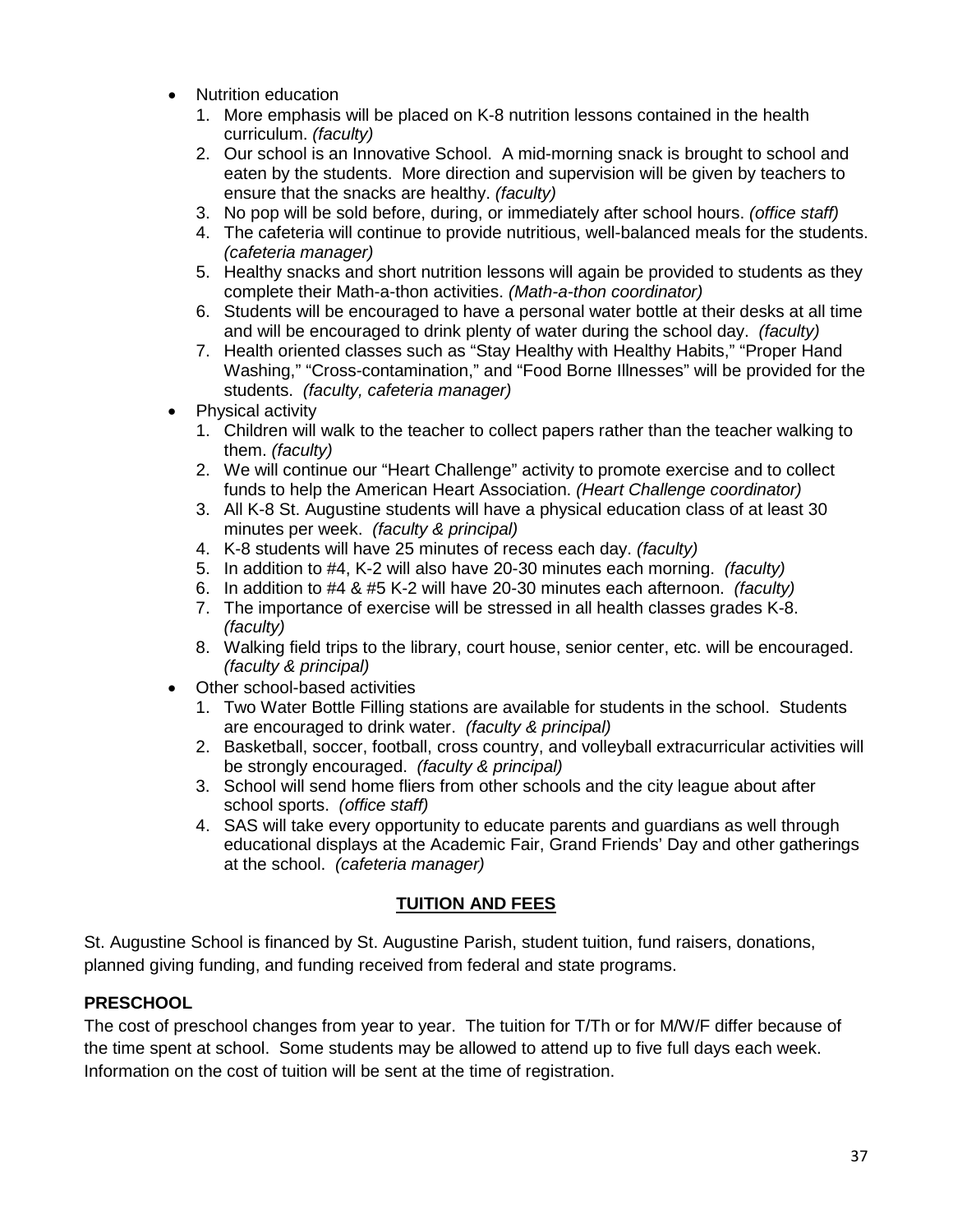# **KINDERGARTEN THROUGH GRADE EIGHT**

Tuition is established by the Advisory Council, Finance Council, Pastor, and Principal in the spring of each year for the following school year. Tuition plans include:

- Cash payment in full made directly to the school.
- A tuition installment payment plan through the FACTS Management Company which uses an electronic debit system. There is a onetime charge for this service, and debits are made over 10 months beginning in August and ending in May. Payments may also be made once or twice a year.
- A combination of direct cash payment to the school and the installment payment.
- Parents who cannot afford the full amount of tuition must meet with the business manager and principal, who will determine a fair tuition for the child(ren) based on the parents' incomes and the number of children in the family. A meeting time will be determined by the pastor or principal before the tuition due date.

All tuition payments in cash and debit agreements with FACTS, will be made by a date established in the spring. If payments are not made by the due date, a surcharge may be made to all parents, including those parents who enroll their children in S.A.S. because they are new to the school or parish. Parents who enroll late may use the FACTS plan provided they catch up with the cycles of 10 month installment payments.

Tuition will be reimbursed for the grading periods not used by the child. Tuition will not be reimbursed for partially used grading periods. When a parent removes a child from S.A.S., a written request for the tuition reimbursement must be sent to the school office.

A child will not be admitted into a classroom if tuition is not paid or arrangements are not concluded prior to the first day of school. If tuition payments through the student tuition loan program or through arrangements with the pastor/principal become delinquent at any time during the academic year, after sixty (60) days, the child may not be allowed to continue at St. Augustine School.

# **ADDITIONAL FEES**

BAND: There is a separate fee for band students in Grades 5 to 8. This amount is to be determined but is generally between \$200 and \$300 for the entire year.

# **CAFETERIA LUNCH**

Cafeteria meals and /or milk can be purchased through the school office at any time during the week.

# **STUDENT CHARGES**

Students must charge their cafeteria meals for up to one week if they have forgotten the money to pay for their meals. If they plan to bring their lunch from home and forget it, a charge for that day's lunch will be issued if they have no available lunch days on their ticket.

# **WITHHOLDING RECORDS**

All records may be withheld for non-payment of tuition, fees or fines. Records include cumulative files and grade cards. A list of student charges due to the library, cafeteria, teachers, and office will be sent before the end of the school year.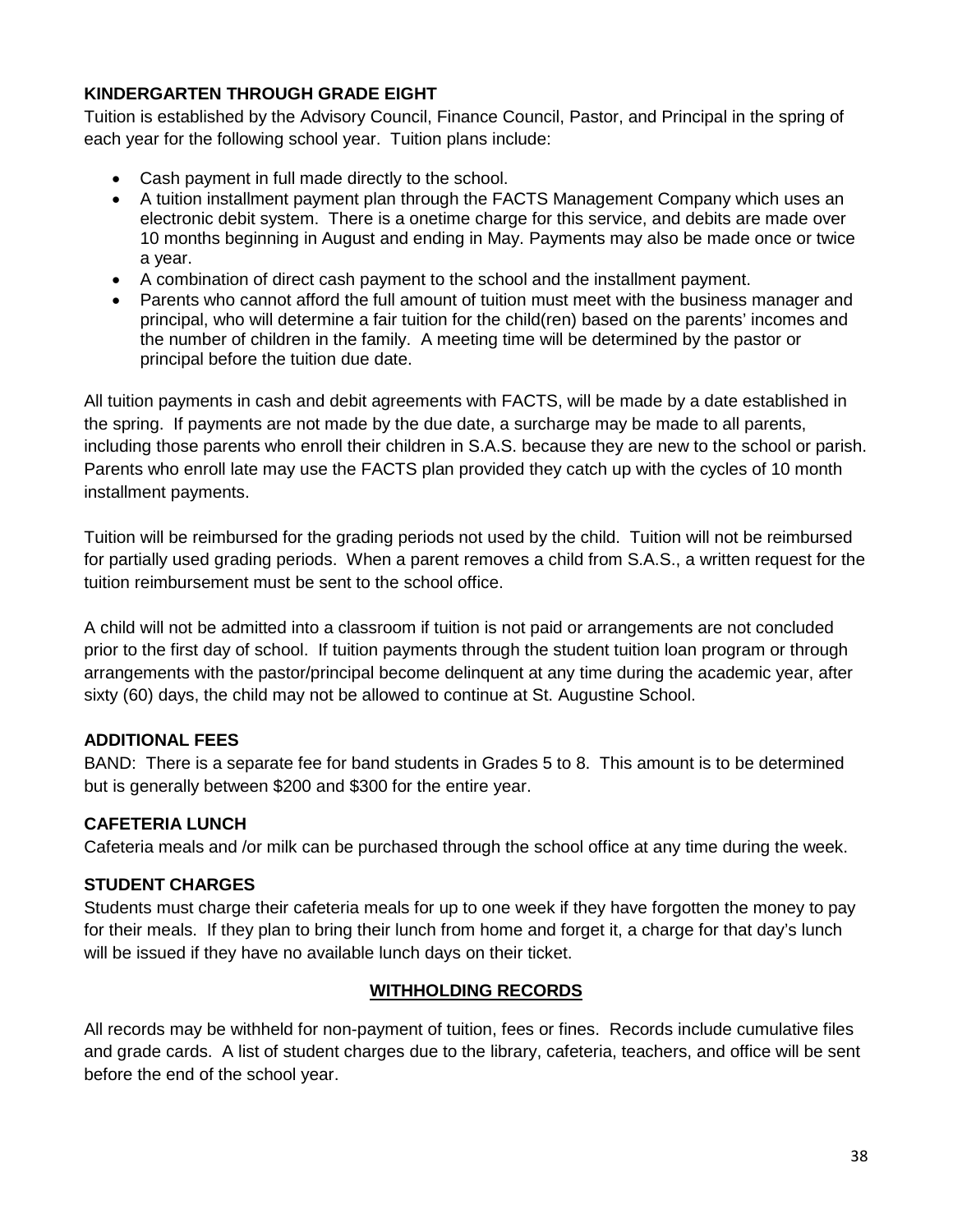If the student has an active written Individualized Education Program that was developed with the use of state or federal funds, the record of the I.E.P. is considered property of the public school and will be mailed to the receiving school.

# **SCHOOL ADVISORY COUNCIL**

The School Advisory Council offers advice to the pastor and principal on all matters pertaining to the school. Members of the Advisory Council represent students, parents and members of St. Augustine Parish. They are appointed to serve a three-year term; two members are appointed yearly. Meetings are held every other month during the school year and additional meetings may be called by the pastor, principal, or president of the council as needed.

The Advisory Council is advisory; it does not work according to the elected representation of a public school district board of education. The central concern of the Advisory Council is the Catholic education of our children.

# **FUNDRAISING**

Fundraising is part of the program to finance the education of our children. Incentives are sometimes provided by the companies selected by S.A.S. to encourage participation.

Some fund raising activity, such as bake sales to benefit our missions and the Math-A-Thon to benefit the St. Jude Children's Research Hospital, are done to benefit those causes exclusively. All monies collected are donated to those causes.

Special fund-raisers may be held to offset the cost of the Washington DC trip for the  $7<sup>th</sup>$  and  $8<sup>th</sup>$  grade students and Camp Michindoh for  $5<sup>th</sup>$  and  $6<sup>th</sup>$  grade students every other year.

# **SPECIAL FUNDS**

St. Augustine School has originated several funds to enhance the program and facility and to provide for long term investment to help hold down costs.

# **MEMORIAL SCHOLARSHIP FUND**

The Memorial Scholarship Fund was established to memorialize those who have died with gifts to St. Augustine School from their friends and relatives. The use of income from this fund is to help supplement the Tuition Assistance Program or decisions are guided by enhancing the academic program of increasing the endowment base unless otherwise specified by the donor and/or family. Memorial plates are placed on the bulletin board inside the back door.

# **ANNUAL FUND**

Funds are solicited from alumni, parents and friends of St. Augustine School. Goals for the use of annual solicitation are determined by the Advisory Council and decisions are guided by improving the facilities and increasing the endowment principal.

# **ENDOWMENT FUND**

The St. Augustine School Endowment Fund was established to perpetuate, partially support, and uphold the educational work of St. Augustine School.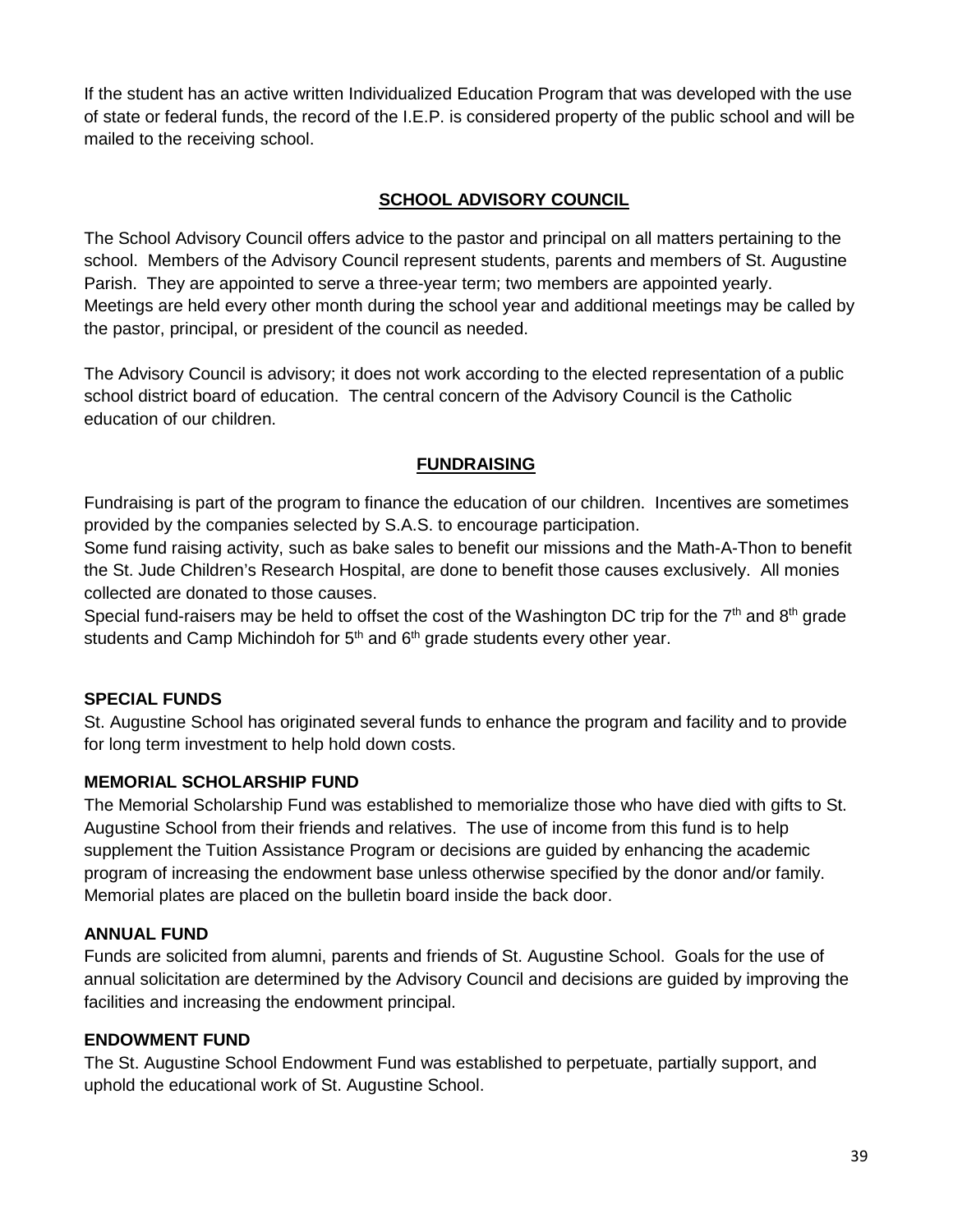# **CURRICULUM ENHANCEMENT FUND**

The CEF was established to provide funds for special academic opportunities such as Quiz team, Power of the Pen and other academic competitions. The fund also allows for educational field trips and professional development.

# **PARENTS CLUB**

All parents are encouraged to join the Parents' Club which meets monthly during the school year. The Parents' Club supports school activities and contributes materials, supplies, and equipment to St. Augustine School. In addition, the parents sponsor special events such as activity programs and the Christmas lunch and furnish receptions for graduations and special events.

# **WEAPONS IN SCHOOL (DIOCESE)**

POLICY ON WEAPONS, FIREARMS AND DESTRUCTIVE DEVICES IN DIOCESAN CATHOLIC SCHOOLS OR AT ANY SCHOOL SPONSORED EVENT

The Diocese of Toledo is committed to promoting a safe environment where both children and adults can thrive to create holy disciples, holy families, and holy vocations. To ensure the safety of individuals, the following policy on weapons applies to parish, private, and non-parochial Catholic schools or at any school-sponsored event within the Diocese of Toledo.

All students, employees, vendors, suppliers, contractors, subcontractors, and visitors are prohibited from using, possessing or concealing any weapons, whether licensed or not, on school premises.

For the purpose of this policy, the term weapon includes: any item that is made intentionally or unintentionally to appear as a weapon; any item that is perceived to be a weapon; any item manufactured for play (as a toy) that imitates a weapon in appearance or action (a "look-alike"); any item that is manufactured with the intent of physically harming another person, including any item that is considered an explosive or does explode upon impact, any incendiary device, or projectile.

"School premises" includes, but is not limited to, school/parish owned, rented or leased buildings, parking lots, vehicles and equipment.

To create a safe environment, all Catholic schools are required to implement the following procedure and process:

All schools must post "no weapons signs."

- Each school must follow a "zero tolerance" policy on weapons, which addresses the prohibition of weapons and the serious consequences, potentially including expulsion or termination of employment, to students and employees who bring weapons on school premises or to any school function. "Zero tolerance" is defined as "a policy of very strict, uncompromising enforcement of rules or laws."
- No weapons will be permitted on school premises for any reason, including for fundraising efforts.
- If any student/employee violates the policy on weapons, the local administrator, after contacting local law enforcement and ensuring the safety of students and colleagues, must immediately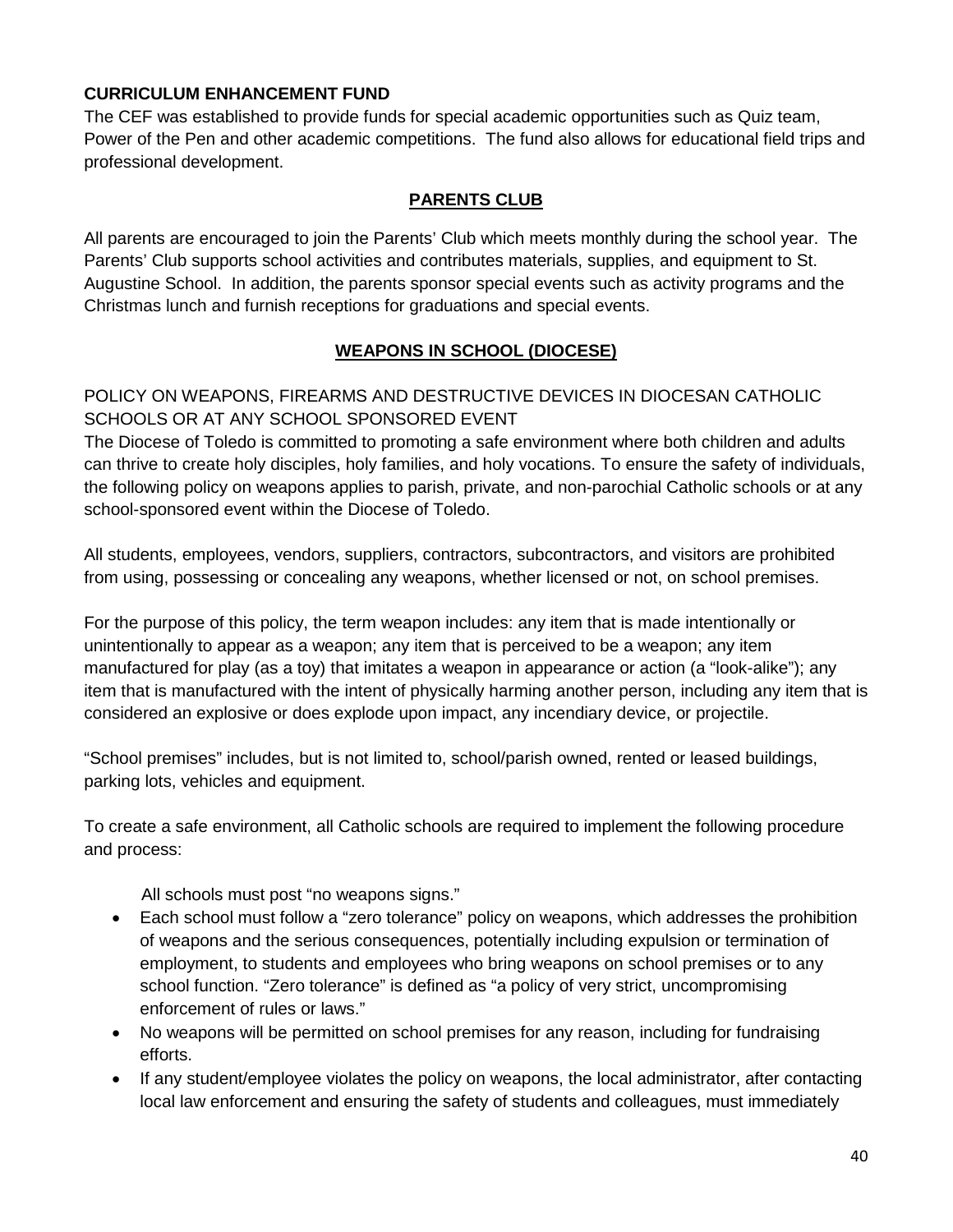contact the Senior Director of Catholic Education who will then contact the appropriate individuals at the Pastoral Center.

In the event a weapon is suspected on school property:

- If it can be accomplished safely, the weapon should immediately be confiscated and controlled by the local administrator.
- The local administrator must contact local law enforcement immediately to report the incident.
- If the matter involves a student, parents must be notified by the local administrator that their child brought a weapon, or what may be considered a weapon, to school and that law enforcement representatives have been notified.
- School administration should not determine the authenticity of a weapon.
- When authorities arrive to the school building, the confiscated weapon should be turned over by the local administrator to the authorities for examination and determination if it is, indeed, a weapon.
- The local administrator should work in concert with local authorities to allow building and student access for possible investigative interviews.
- The local administrator should turn matters of investigation related to the "weapon" over to their local police.
- If the matter involves a student, the local administrator, as outlined in the school's student handbook, has the responsibility to implement policy regarding consequences for student behavior, independent of a legal investigation.

Exceptions to this policy include:

- Weapons under the control of law enforcement personnel.
- Items approved by a principal as part of a class if used for the purpose of and in the manner approved (working firearms and ammunition shall never be approved). An example would be a replica of a Civil War "weapon" considered a "historical artifact."
- Pre-approved and disabled theatrical props used in appropriate settings.
- Starter pistols used only by an adult officiating in appropriate sporting events.
- Mace, or other similar defensive devices intended to temporarily disable a person, would not normally be considered a weapon for purposes of this policy.

**\*\*\*\*St. Augustine School approves and adopts the local policies established in this year's edition of the Family Handbook, except as specifically modified or extended in this handbook; the Teacher's Handbook; and the Advisory Council Handbook, based on our local needs and circumstances.**

Updated 8/24/2020